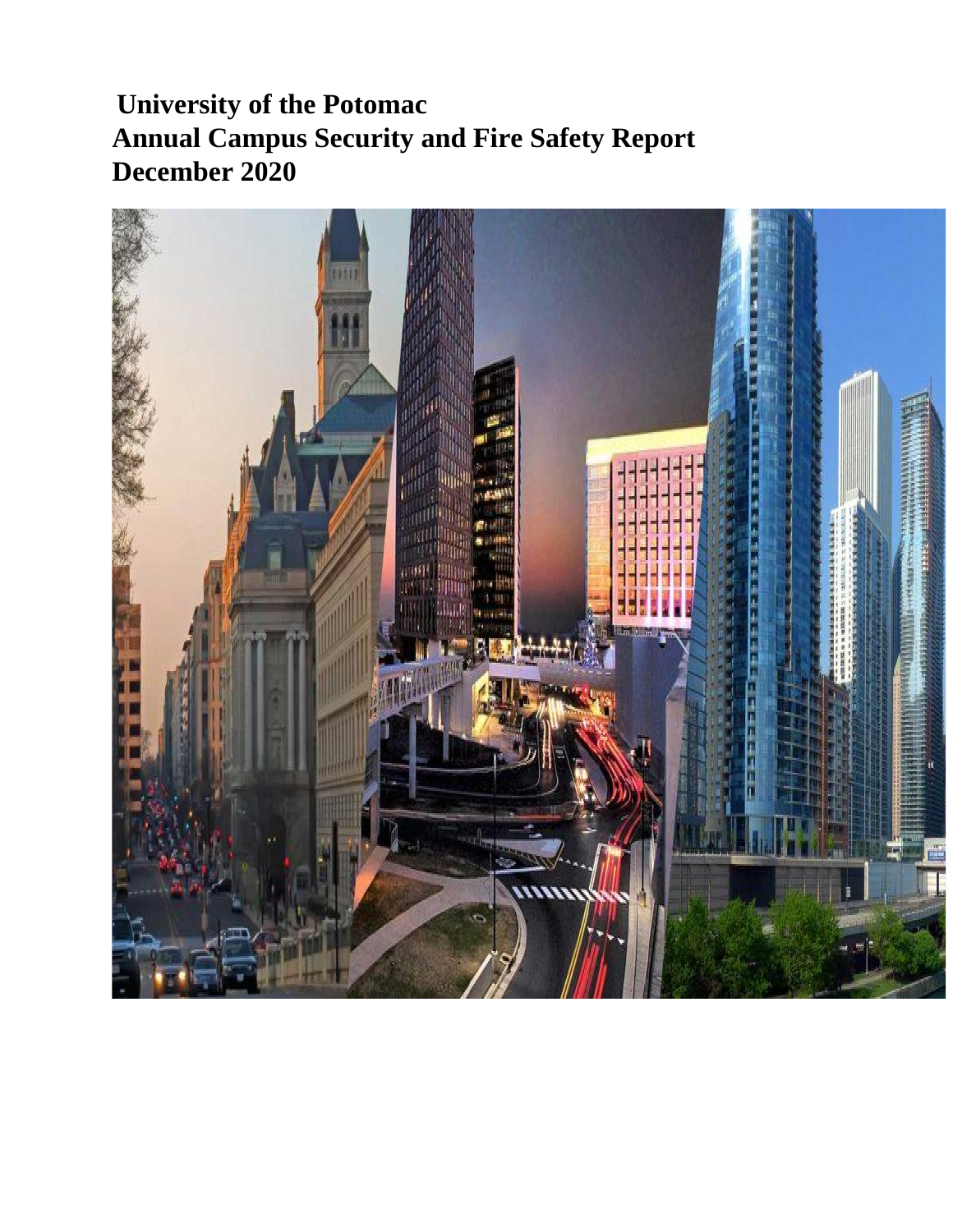

*To the University Community—*

*University of the Potomac is committed to providing a safe campus environment, and we ask that everyone takes ownership of this goal. Over the years and in myriad ways, University of the Potomac has undertaken many important institutional efforts to address safety issues, including this publication. I urge you to review the information about campus safety measures, reporting crimes and other emergencies, as well as the procedures and policies designed to protect our University community. We have no greater priority than the safety of our students, faculty, staff, and visitors to our campuses, but a truly safe campus can only be achieved through the cooperation of everyone.* 

*Thank you for attention to this very important mission.*

*Clinton Gardner, PHD President University of the Potomac*

The Clery Act and the Violence Against Women Reauthorization Act (VAWA) requires institutions of higher education to annually report information regarding campus security policies and campus crime statistics, as well as information pertaining to policies, procedures, and programs for addressing certain specified crimes. The Higher Education Opportunity Act requires all academic institutions in the United States to produce an annual Fire Safety Report outlining fire safety practices, standards, and certain firerelated on-campus statistics related to student housing. This Annual Campus Security and Fire Safety Report serves as the University of the Potomac Annual Security Report and Annual Fire Safety Report in compliance with the Clery Act, VAWA, and the Higher Education Opportunity Act.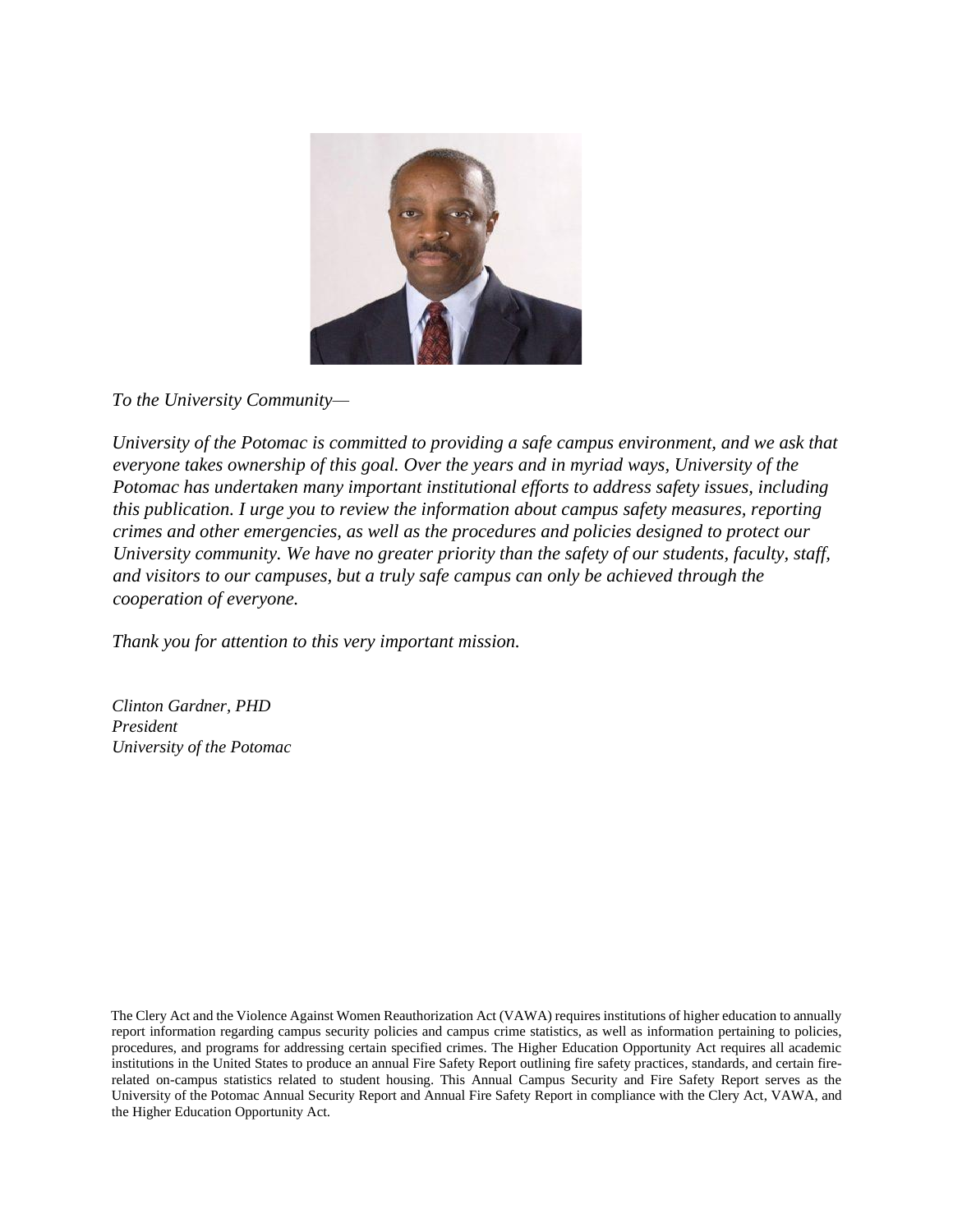University of the Potomac (the "University") prepares this report to comply with the Jeanne Clery Disclosure of Campus Security Policy and Crime Statistics Act (Clery Act). The full text of this report is located on our web site at [www.potomac.edu.](http://www.potomac.edu/) University of the Potomac is committed to providing our students, faculty, staff, and guests a safe and secure environment.

This report is prepared in cooperation with the local law enforcement agencies. Campus crime, arrest and referral statistics include those reported the local law enforcement agencies.

Each year, an e-mail notification is made to all enrolled students, faculty and staff with the web site to access this report as well as being provided to prospective students. Copies of the report may also be obtained from the Human Resource Office**.** Prospective employees may obtain a copy from Human Resource Office at 1401 H Street, NW, Washington, DC 20005 and the web site address.

## **I. Reporting a Criminal Offenses or Emergency**

#### **Dial 9-1-1 when in immediate danger or in emergency situations.**

For nonemergency situations or to report a crime or suspicious activity to the following:

**Human Resource Office Brandi Morris**  1401 H Street, NW Washington, DC 20005 202-274-2300 **Campus/Building Security**  Allied Universal (DC) Sectek, Inc (VA) Monday - Friday: 7am - 11 pm Saturday 8am – 6pm 202-751-2407 (DC) 571-599-0401 (VA)

Non-Emergency Police: (202) 737-4404 Non-Emergency Fire: (202) 673-3320

University of the Potomac encourages anyone who is the victim or witness to any crime to promptly report the incident to the police. Police reports are public records under state law and cannot be held in confidence.

All reports will be investigated. University of the Potomac does not have procedures for voluntary, confidential reporting of crime statistics. Violations of the law will be referred to law enforcement agencies and when appropriate, to the President for review. When a potentially dangerous threat to the school's community arises, timely reports or warnings will be issued through e-mail announcements, the posting of flyers at the campus, in-class announcements, or other appropriate means.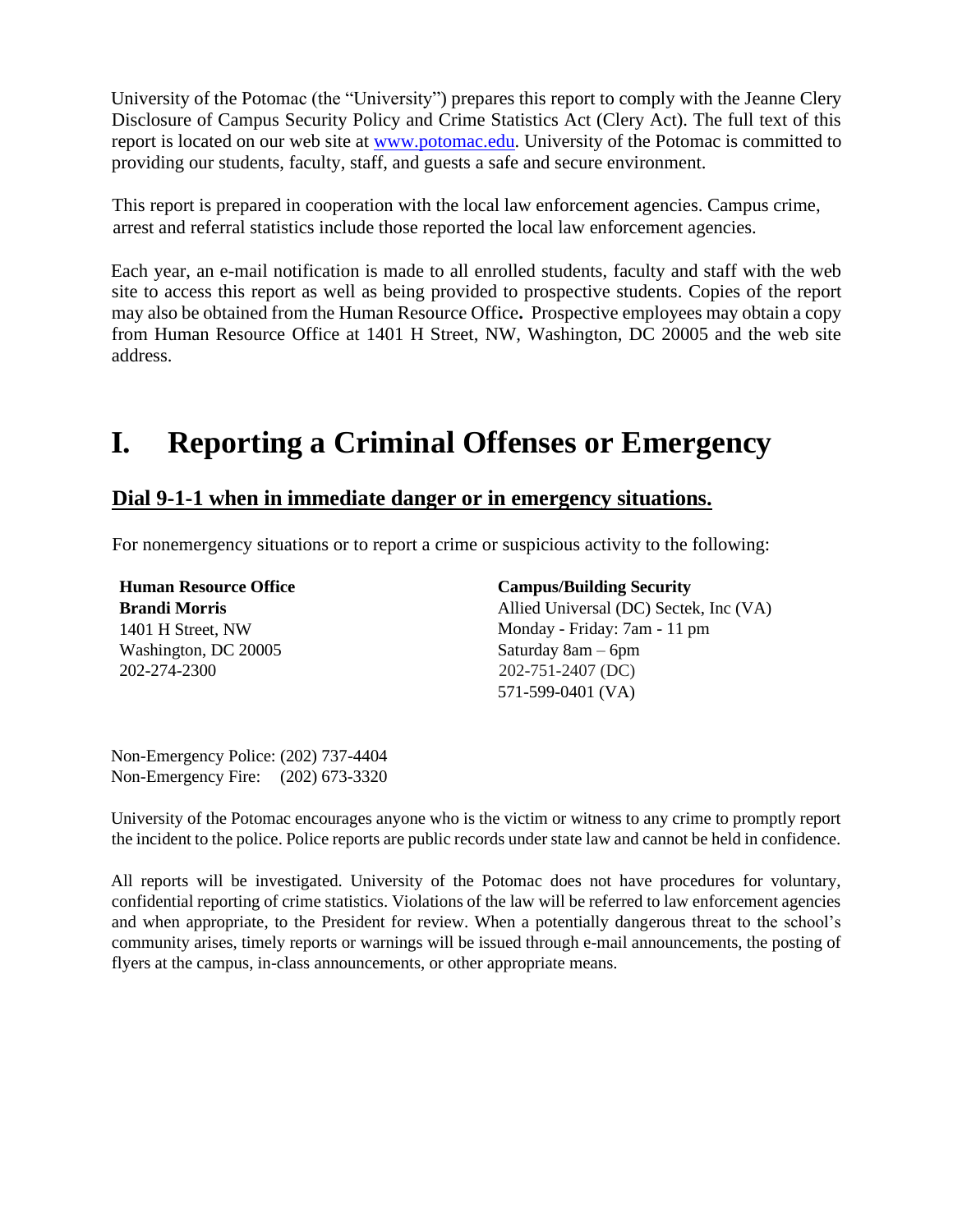# **II. Campus Security & Access**

Security guards at the DC and VA Campuses are on duty from 7am - 11:00pm, Monday through Friday; and from 8:00am - 6:00pm on Saturday.

During business hours, all facilities will be open to students, staff, faculty, and guests. During non-business hours access to all facilities is by key, if issued, or by admittance via the staff.

The University recommends students, faculty, and staff to practice the following safety tips:

- Report suspicious people or activity to the appropriate staff member.
- Avoid places where you are vulnerable and there are no exits.
- Do not hesitate to call a University of the Potomac staff person when strangers confront you.
- Lock your office when you leave.
- Walk in groups of at least two people at night.
- Walk only in lighted sidewalks after dark.
- When parking, lock your vehicle and remove valuables from plain view.
- Make a record of your credit card numbers and keep separate from your wallet or purse.
- Avoid carrying large amounts of cash or valuables.
- Write your name in several places in your textbooks.
- Lock your bicycle with a high-quality lock.
- Always report all criminal incidents and losses of property to the contacts listed in section I.

## **III. Law Enforcement Authority and Crime Reporting**

University of the Potomac enforces its campus security and access practices; it will not tolerate any criminal activity under any circumstances. All crime occurrences on campus, at non-campus facilities and property owned by University of the Potomac and on public property within, or immediately adjacent to and accessible from the campus that is reported to the campus security official, will be immediately reported to the appropriate law enforcement agency. All crimes committed by a student, faculty or staff member will result in immediate dismissal from University of the Potomac.

Campus security officials do not have the authority to arrest individuals. The campus security officials work closely with local law enforcement agencies and cooperate during any criminal investigation, consensual encounter or request for service/advisement.

University of the Potomac staff and faculty have the authority to ask persons for identification and to determine whether individuals have lawful business on campus. Criminal incidents are referred to the local police who have jurisdiction on the campus. The Human Resource Office maintains a highly professional working relationship with the local police. All crime victims and witnesses are strongly encouraged to immediately report a crime. Prompt reporting will assure timely warning notices on-campus and timely disclosure of crime statistics.

All incident reports are forwarded to the Human Resource Office for review and potential action.

If a sexual assault or rape should occur, staff on the scene will assist the victim in contacting the police and the Metro Police Sex Assault Unit.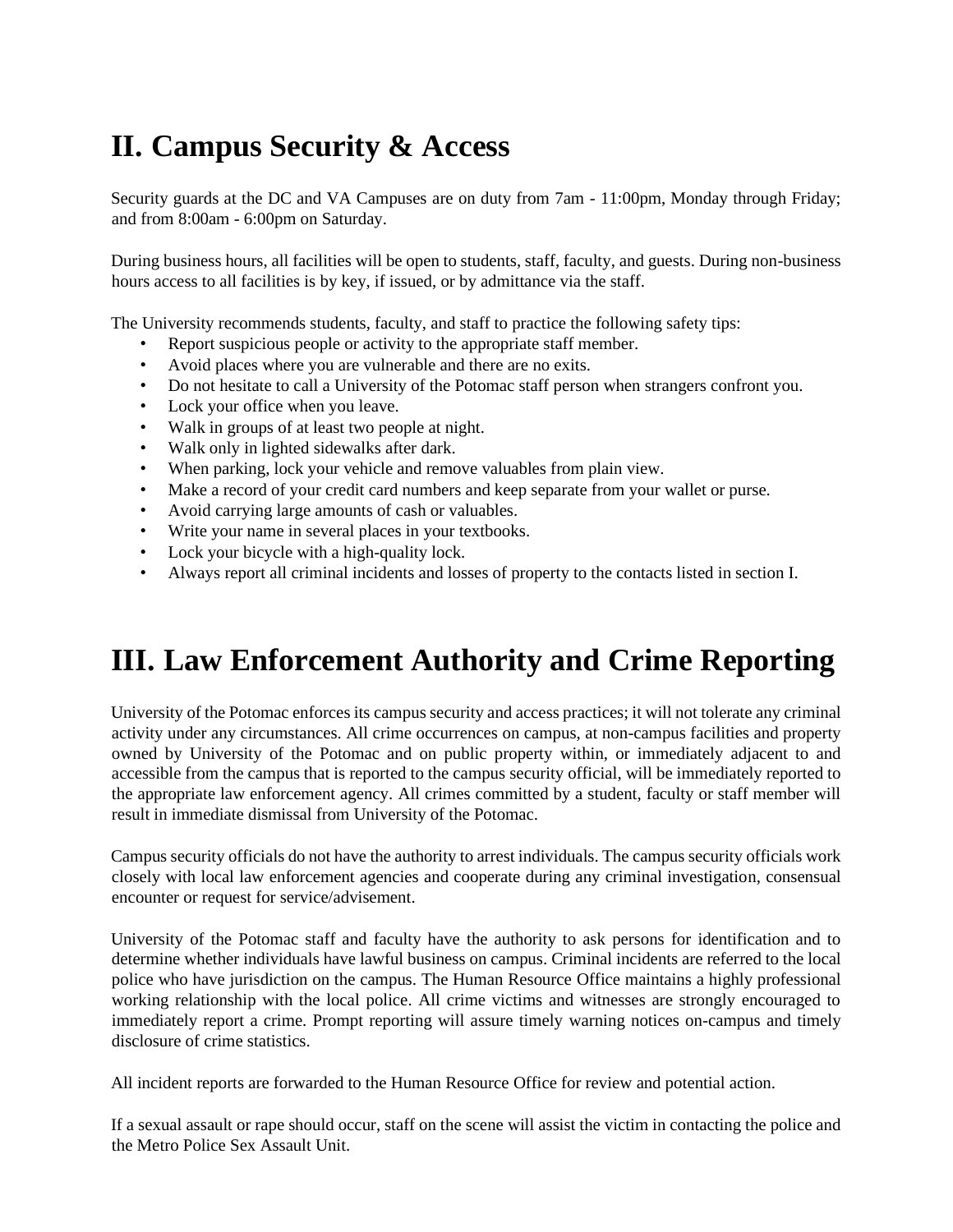**Metropolitan Police Sex Assault Unit/ Sexual Assault Response Team 300 Indiana Avenue, NW Room 5059 Washington, DC 20001 Phone: (202) 727-9099 Fax: (202) 727-4106 Email: mpd@dc.gov**

**Fairfax County Police Department 12099 Government Center Parkway Fairfax County, VA 22035 (703) 691-2131 TTY: 711 Email: chief@fairfaxcounty.gov** 

**Chicago Main Office 100 West Randolph Street Chicago, IL 60601 (312) 814-3000 TTY: 1-800-964-3013 Email[: http://www.illinoisattorneygeneral.gov](http://www.illinoisattorneygeneral.gov/)**

## **IV. Emergency Response and Evacuation Procedures**

University of the Potomac has designated an Emergency Management Team that will serve as the Campus Security Authority:

President- Dr. Clinton Gardner Chief Operating Officer- Andrea Ford Chief Financial Officer- Stewart Brown Chief Academic Officer-Dr. Tony Johnson Campus Manager (DC/VA)- Camilla Meros Campus Director (IL)- Rosanna DePinto Academic Dean (DC/VA)- Dr. Sergei Andronikov Academic Dean (IL)- Dr. Arthur Smith Student Retention Service- Lachelle Foxx- Matthews (DC/VA) Student Retention Services- Iwona Rzeznik (IL) Human Resources- Brandi Morris

In the event of an emergency or dangerous situation on campus, any employee who is aware of the emergency should call 9-1-1 and alert the members of the Emergency Management Team by calling 1-202-274-2300 (DC) or 1-202-521-1290 (VA) or 1-773-866-0111 (IL).

The team member who receives the call will determine, in consultation with other members of the Emergency Management Team as appropriate, whether a notification should be sent to the University of the Potomac community. The Emergency Management Team will, without delay, and considering the safety of the community, determine the content of the notification and initiate the notification system, unless issuing a notification will, in the professional judgment of responsible authorities, compromise efforts to assist a victim or to contain, respond to, or otherwise mitigate the emergency. If it is determined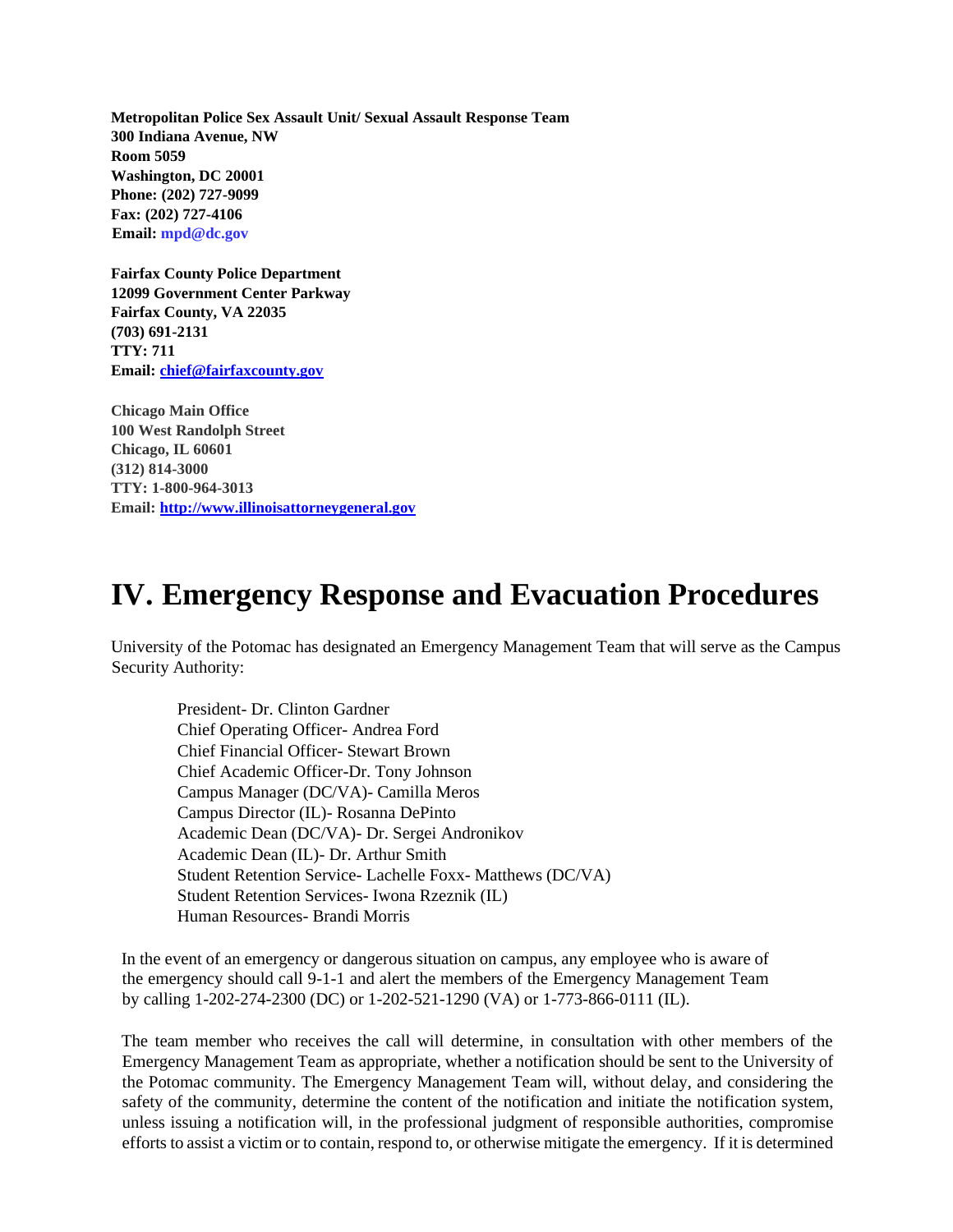that an emergency notification should be sent, a member of the Emergency Management Team will send the notification via text message to the identified campus community using the University of the Potomac's notification procedure; email blast, one to one voice contact. The content of the notification will be determined by members of the Emergency Management Team, and certain messages will be preformulated to expedite the notification process.

After notification of an emergency or dangerous situation, the Emergency Management Team will monitor events and circumstances and determine appropriate follow-up information that should be disseminated, such as all-clear notices and updates about continuing steps taken to respond to the emergency, including class cancellations. The Emergency Management Team shall also notify local authorities, as appropriate.

#### **Emergency Notification and Evacuation Testing**

University of the Potomac will annually publicize its emergency response and evacuation procedures in conjunction with annual tests of the emergency notification and evacuation plans. The emergency notification system will be tested at least annually. These tests may include regularly scheduled drills, exercises, and appropriate follow-through activities, designed for assessment and evaluation of emergency plans and capabilities. Each calendar year, the Emergency Management Team will test the notification system, evaluate the outcome, determine if any revisions to existing procedures are necessary, and advise the University's President of the date, time, and result of the annual test. In addition, test evacuation procedures will be performed at least annually. A safety representative will be assigned to coordinate evacuation tests and assist with evacuation in the event of an actual emergency. Tests may be announced or unannounced and will be documented by Human Resources or facilities manager. Documentation will include a description of the test, the date and time, and whether it was announced or unannounced.

## **V. Drug and Alcohol Policies/Drug Free Campus**

University of the Potomac complies with the Drug Free Workplace Act of 1990 and the Higher Education Act Section 120a, 34 CFR 668.46(b) (4) (ii) and 34 CFR668.46 (b) (8). The University policy regarding the possession, use, and/or sale of alcoholic beverages or illicit drugs on campus is governed by state and municipal law.

The Drug-Free Workplace Act of 1988 and the Drug-Free Schools and Communities Act Amendments of 1989 require that, as a condition of receiving funds or financial assistance under any Federal program, the University create and maintain a drug-free environment and implement a program to prevent the unlawful possession, use, or distribution of drugs, and the abuse of alcohol, by its students and employees.

In addition to being a violation of Federal and State laws, the possession and/or use of alcohol, the unlawful manufacture, distribution, dispensing, possession or use of illegal controlled substances on University campuses, off-campus sites, workplace site of employees, or at any University-sponsored event is prohibited. No one may use illegal substances, or abuse legal substances, including alcohol, in a manner which impairs performance of assigned tasks. The University expects that individuals and groups will conduct themselves and operate within the scope of the rules and regulations. Violators of this prohibition are subject to criminal prosecution and/or disciplinary action, including reprimand, probation, suspension or expulsion, and/or termination of employment.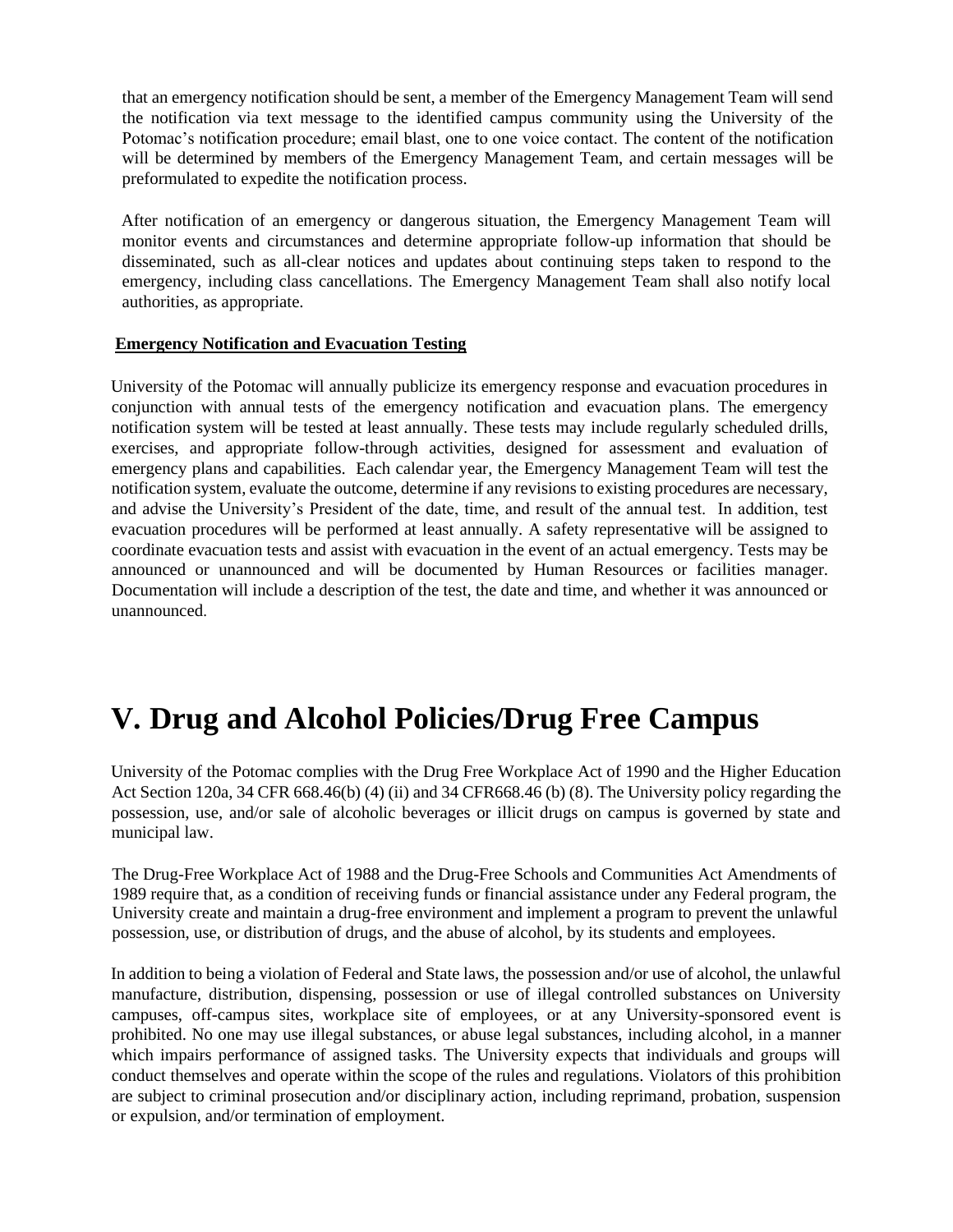## **VI. Substance Abuse Education**

## **A. LOCAL, STATE & FEDERAL LEGAL SANCTIONS**

Violation of this policy can result in a disciplinary action, up to and including termination of an employee or dismissal of a student, even for a first-time offense.

There are numerous legal sanctions under local, State, and federal laws which can be used to punish violators. Penalties can range from suspension, revocation, and denial of a driver's license to 20-50 years' imprisonment at hard labor without benefit of parole. Property may be seized. Community service may be mandated.

Recent federal anti-drug laws affect several areas in everyone's lives. Students could lose eligibility for financial aid, could be denied other federal benefits such as Social Security, retirement, welfare, health, disability, and veterans' benefits. The Department of Housing and Urban Development, which provides funds to states and communities for public housing, now has the authority to evict residents and members of their household who are involved in drug-related crimes on or near the public housing premises. Businesses could lose federal contracts if the company does not promote a drug-free environment. Finally, a record of a felony or conviction in a drug-related crime may prevent a person from entering certain careers.

The laws of the State are adequate to protect the innocent, but stringent enough to ensure that persons involved with the illegal dealing of drugs or excessive use of alcohol can be adequately punished. For example, a small number of drugs found on a person may lead to an arrest that could require the person to make payment of all court costs as well as participate in mandatory community service. A person found with drugs with the intention to distribute could be imprisoned. A person found to be intoxicated while driving could be forced to pay court costs, lawyers' fees, participate in community service, receive an increase in the cost of automobile insurance or even lose their driver's license and end up in prison.

In addition to local and State authorities, the federal government has four agencies employing approximately 52,500 personnel engaged in fighting illicit drugs. These agencies are: The Drug Enforcement Agency, U.S. Customs Service, Federal Bureau of Investigation, and the U. S. Coast Guard.

Here are a few legal facts of which we should be aware. It is a crime to hold someone else's illegal drugs. It is a crime to sell fake illegal drugs. You can be arrested if you are in a house (or an institution) where people are using drugs, even though you are not. You can be charged with possessing dope even if it is not on you. You are considered to possess, under legal terms of "constructive possession," dope that is in your locker, purse, car, or house.

## **VII. Sexual Discrimination and Sexual Misconduct Policy**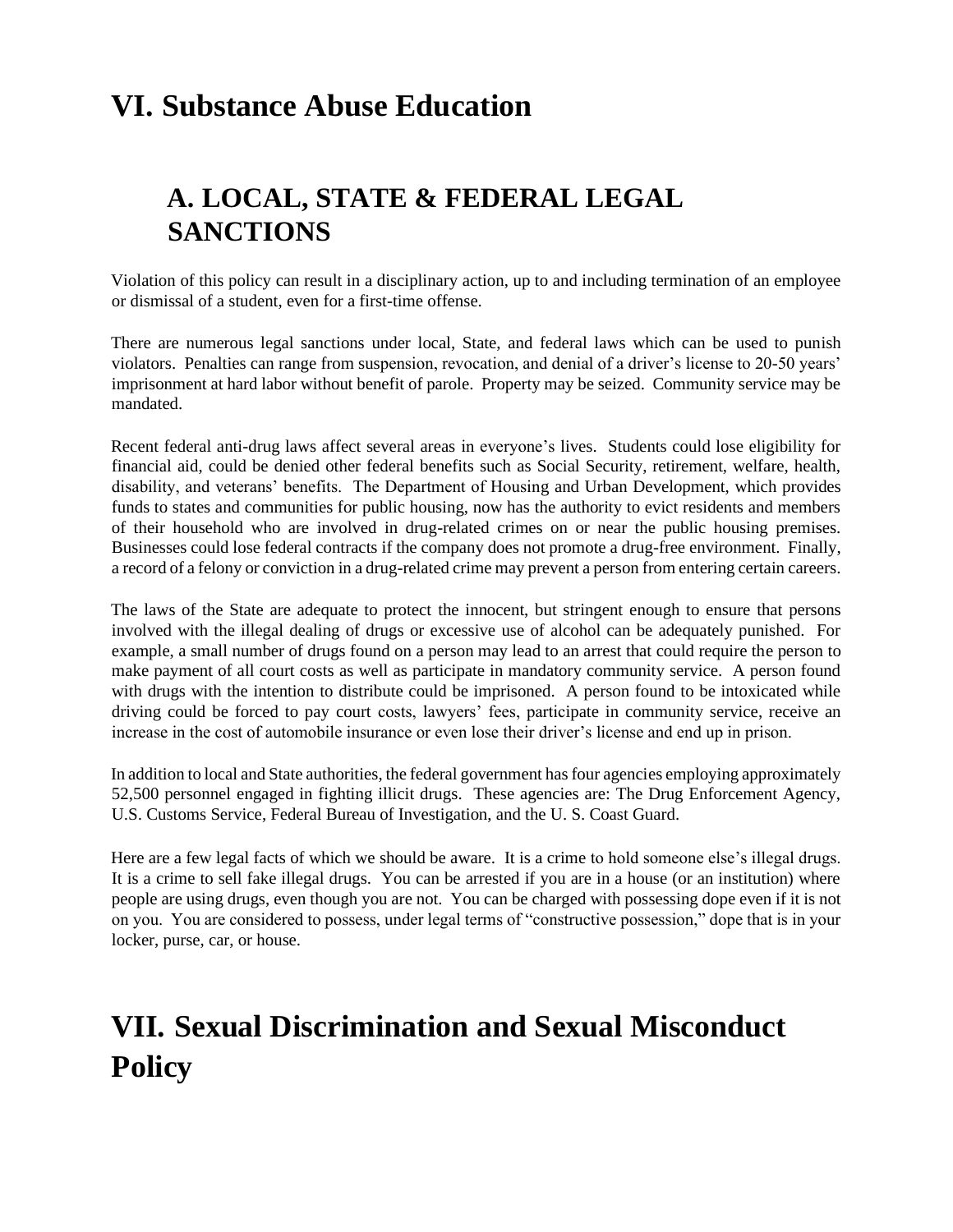### **A. Purpose**

University of the Potomac is committed to fostering an environment in which students, faculty, and staff learn and work in an atmosphere free of unlawful discrimination, which includes instances of harassment, exploitation, intimidation or violence. The University regards domestic violence, dating violence, sexual assault, sexual exploitation, sexual harassment, and stalking as serious offenses that may result in suspension, expulsion, or termination of employment. Any such conduct shall be considered a violation of this policy. This policy applies to all students, faculty, and staff, regardless of sexual orientation or gender identity, as well as to third parties. Each University campus has personal safety and sexual assault prevention programs in place and follows established procedures for reporting violations of University policy and state/federal law, including contacting local law enforcement personnel and assisting alleged victims. This policy also applies to off-campus conduct if the conduct occurs in the context of an education program or setting or had a continuing effect on a University location (campus or corporate facility). Neither the University nor any officer, faculty member, staff member, or agent of the University shall retaliate, intimidate, threaten, coerce, or otherwise discriminate against any individual for exercising their rights or responsibilities under Title IX of the Education Amendments of 1972 or the Campus Sexual Violence Elimination (SAVE) Act. The University will take strong responsive action against any retaliation. The University encourages victims to report offenses to campus security, the Title IX Coordinator and to exercise their rights, if desired.

### **B. Jurisdiction**

This policy applies to sexual or gender-based harassment that is committed by students, faculty, staff, University appointees, or third parties, whenever the misconduct occurs: 1) On University property; or 2) Off University property, if: a) the conduct was in connection with a University or University-recognized program or activity; or b) the conduct may have the effect of creating a hostile environment for a member of the University community.

If the Title IX Coordinator determines that there is no jurisdiction, the Title IX Coordinator will offer to assist the Complainant and, as appropriate, the Respondent, in finding appropriate campus and off-campus resources for addressing the issue of concern.

### **C. Definitions of Terms in this Policy**

"Advisor" means any individual who provides the Complainant or the Respondent with support, guidance, or advice. "Complaint" is an allegation of sexual harassment, gender-based harassment or sexual violence made under this policy.

"Complainant" refers to the individual who alleges that she/he has been the subject of sexual harassment, gender-based harassment or sexual violence, and can be a University student, employee (including all fulltime and part-time faculty and staff), or visitor. Under this policy, the alleged incident(s) may have been brought to the University's attention by someone other than the Complainant.

"Consent" is informed, freely given, and mutually understood. Consent requires an affirmative act or statement by each participant. Silence or failure to resist does not, in and of itself, demonstrate consent. Consent can be withdrawn at any time. Past consent to sexual activity between individuals does not constitute consent to subsequent sexual activity between those individuals, and consent to one form of sexual activity does not necessarily imply consent to other forms of sexual activity. If coercion, intimidation, threats and/or physical force are used, there is no consent. If a person is under the legal age of consent, or mentally or physically incapacitated or impaired so that the person cannot understand the fact, nature or extent of the sexual situation, there is no consent; this includes conditions due to alcohol or drug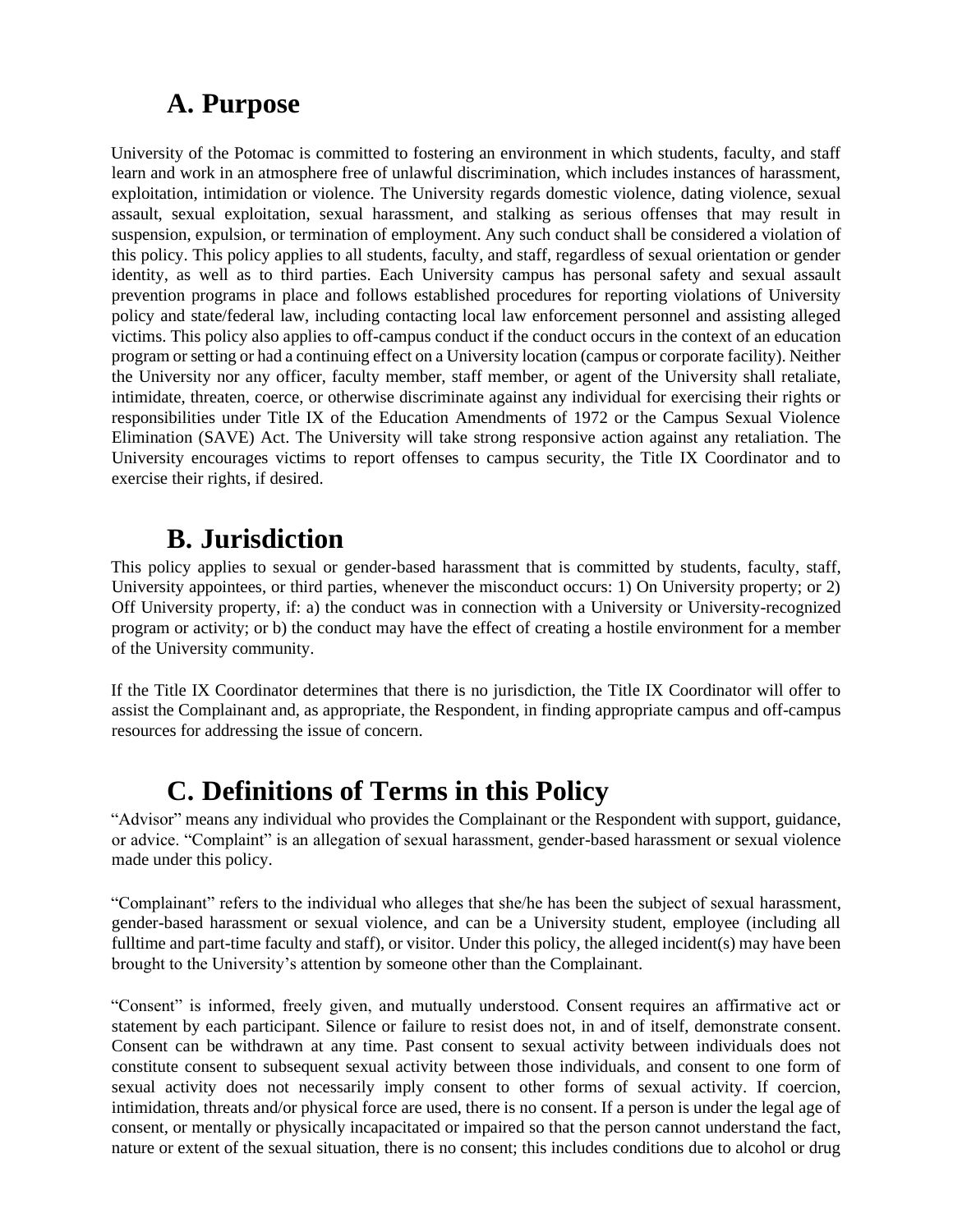consumption or being asleep or unconscious. Whether one has taken advantage of a position of influence over another may be a factor in determining consent. The definition of consent does not vary based upon a participant's sex, sexual orientation, gender identity or gender expression.

"Dating Violence" means a felony or misdemeanor crime of violence committed—

- (i) By a current or former spouse or intimate partner of the victim;
- (ii) By a person with whom the victim shares a child in common;
- (iii) By a person who is cohabitating with, or has cohabitated with, the victim as a spouse or intimate partner;
- (iv) By a person similarly situated to a spouse of the victim under the domestic or family violence laws of the jurisdiction in which the crime of violence occurred, or
- (v) By any other person against an adult or youth victim who is protected from that person's acts under the domestic or family violence laws of the jurisdiction in which the crime of violence occurred.

"Domestic Violence" includes asserted violent misdemeanor and felony offenses committed by the victim's current or former spouse, current or former cohabitant, person with whom the victim shares a child in common, person similarly situated to a spouse of the victim under domestic or family violence law, or anyone else against whom an adult or youth victim is protected under domestic or family violence law.

"Fondling" means the touching of the private body parts of another person for the purpose of sexual gratification, without the consent of the victim, including instances where the victim is incapable of giving consent because of his/her age or because of his/her temporary or permanent mental incapacity.

"Gender-based harassment" is unwelcome conduct of a nonsexual nature based on an individual's actual or perceived sex, including conduct based on gender identity, gender expression, and nonconformity with gender stereotypes that is sufficiently serious that it alters the conditions of, or has the effect of substantially interfering with an individual's educational or work experience by creating an intimidating, hostile, or offensive environment (hostile environment). The effect will be evaluated based on the perspective of a reasonable person in the position of the Complainant. An example of gender-based harassment would be persistent mocking or disparagement of a person based on a perceived lack of stereotypical masculinity or femininity.

"Hostile environment" is an unwelcoming and unprofessional environment which is created when a person experiences unwelcome conduct related to that person's sex, pregnancy status, gender identity, gender expression, or sexual orientation, 1) that is sufficiently serious (i.e., severe, pervasive, or persistent) and objectively offensive so as to deny or limit a person's ability to participate in or benefit from the University's programs, services, opportunities, or activities ; or 2) when such conduct has the purpose or effect of unreasonably interfering with an individual's employment.

A hostile environment can be created by anyone involved in a University program or activity (e.g., administrators, faculty members, students, and even guests). Mere offensiveness is not enough to create a hostile environment. Although repeated incidents increase the likelihood that harassment has created a hostile environment, a serious incident, such as a sexual assault, even if isolated, can be enough. In determining whether harassment has created a hostile environment, consideration will be made not only as to whether the conduct was unwelcomed to the person who feels harassed, but also whether a reasonable person in a similar situation would have perceived the conduct as objectively offensive. Also, the following factors will be considered: 1) the degree to which the conduct affected one or more students' education or individual's employment; 2) the nature, scope, frequency, duration, and location of incident or incidents; 3) the identity, number, and relationships of persons involved; and 4) the nature of higher education.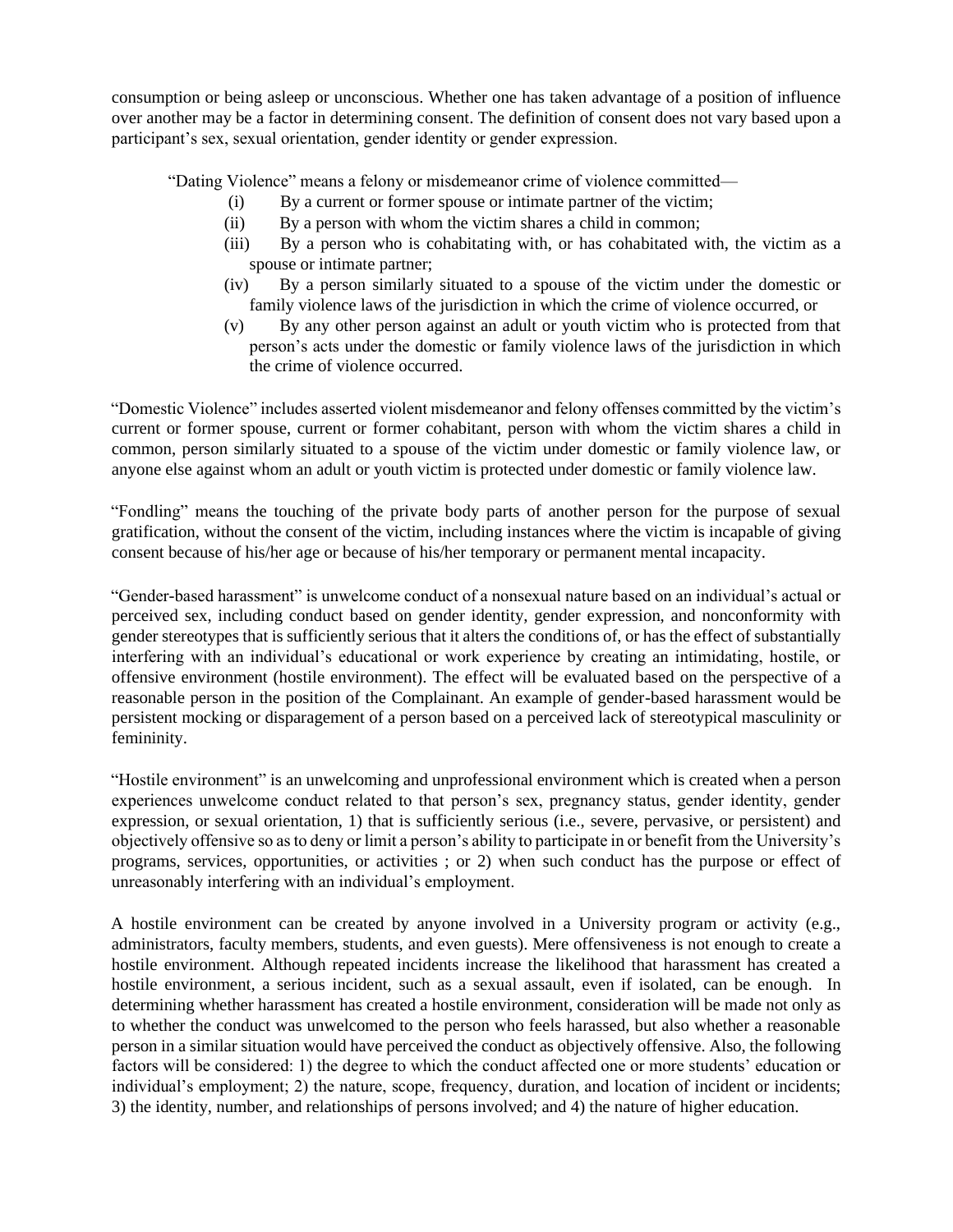"Incapacitation" means any physical state when a person lacks capacity to give consent (e.g., when a person is asleep or unconscious, when a person lacks capacity to give consent due to the use of drugs or alcohol, or when an intellectual or other disability prevents the person from having the capacity to give consent).

"Incest" means sexual intercourse between persons who are related to each other within the degrees wherein marriage is prohibited by law.

"Intimidation" means to coerce by threat or to make timid or fearful.

"Quid pro quo" behavior involves express or implied demands for sexual favors in exchange for some benefit (a promotion, a raise, a good grade or recommendation) or to avoid some detriment (termination, demotion, a failing grade, denial of a fellowship) in the workplace or in the classroom. By definition, it can only be perpetrated by someone in a position of power over another. One instance of "quid pro quo harassment" violates this policy.

Quid pro quo harassment may be a direct solicitation ("sleep with me or else...") or take more oblique forms of sexual propositions or dating invitations ("let's discuss your homework over a glass of wine at my house,"). The person in the position of power (supervisor, faculty member, etc.) does not have to make good on his or her demands or insinuations to have engaged in quid pro quo behavior for the purposes of this policy.

"Rape" means the penetration, no matter how slight, of the vagina or anus with any body part or object, or oral penetration by a sex organ of another person, without the consent of the victim.

"Respondent" refers to the individual who is alleged to have committed sexual harassment, gender-based harassment or sexual violence against a University student, employee, or visitor.

"Retaliation" is adverse treatment of an individual as a result of that individual's reporting sexual harassment, gender-based harassment or sexual violence, assisting someone with a report of sexual harassment, gender-based harassment or sexual violence, or participating in any manner in an investigation or resolution of a sexual harassment, gender-based harassment or sexual violence report. Adverse treatment includes threats, intimidation and reprisals by either a Complainant or Respondent or by others such as friends or relatives of either a Complainant or Respondent.

"Sexual assault" is any form of sexual contact (i.e., any touching of the sexual or other intimate parts of a person for the purpose of gratifying sexual desire of either party) that occurs without consent and/or using force, threat of force, intimidation, or coercion. Any conduct that meets the definition of rape, fondling, incest or statutory rape constitutes a sexual assault.

"Sexual exploitation" means any actual or attempted abuse of a position of vulnerability, differential power, or trust, for sexual purposes, including, but not limited to, profiting monetarily, socially or politically from the sexual exploitation of another.

"Sexual harassment" is unwelcome conduct of a sexual nature, including but not limited to unwelcome sexual advances, requests for sexual favors, and other verbal, nonverbal, graphic and electronic communications or physical conduct of a sexual nature. The following is a non-exhaustive list of some of the types of conduct that might constitute sexual harassment depending on the totality of the circumstances:

(i) Inappropriate or unwelcome physical contact or suggestive body language, such as touching, groping, patting, pinching, hugging, kissing, or brushing against an individual's body;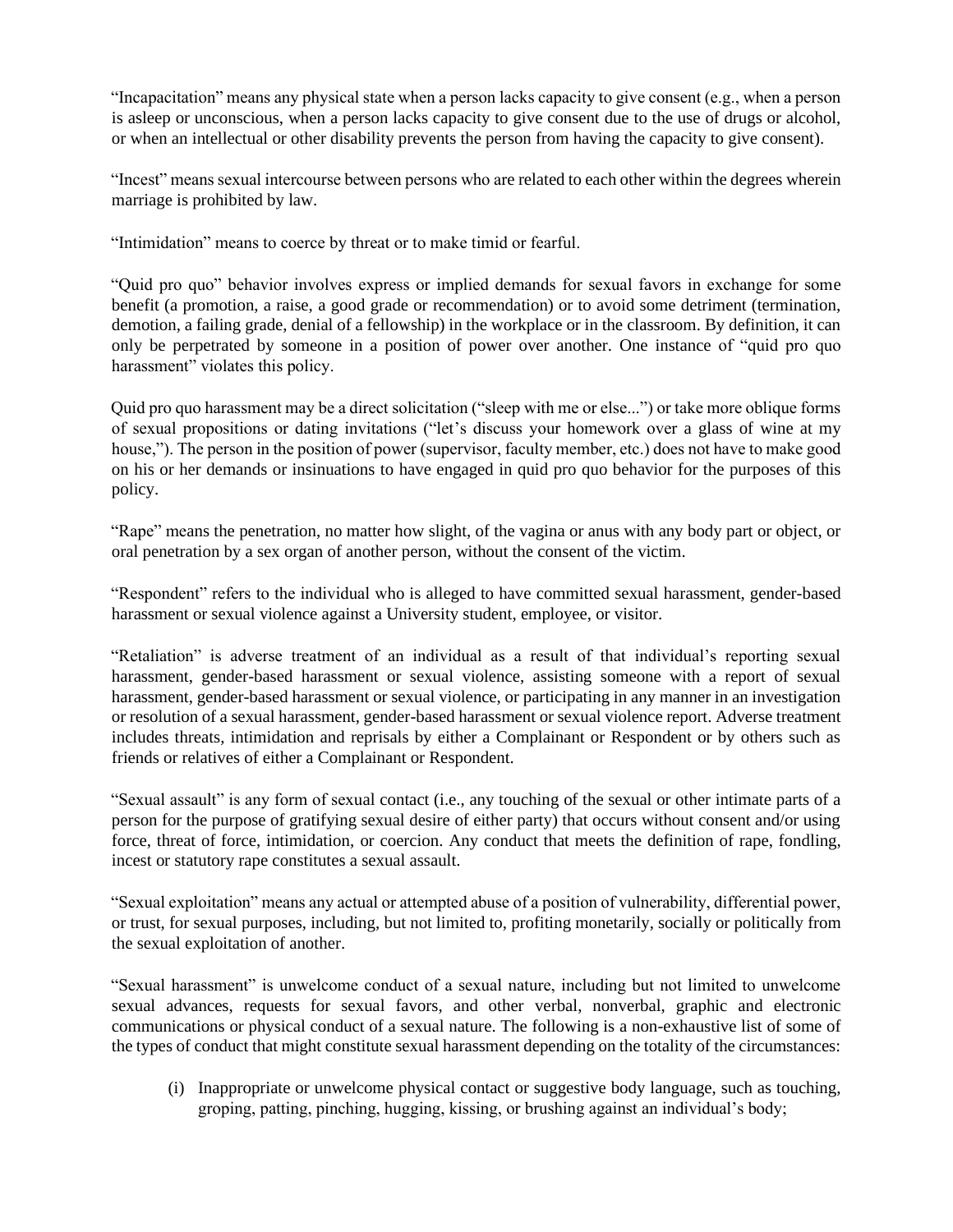- (ii) Verbal abuse or offensive comments of a sexual nature, including sexual slurs, persistent or pervasive sexually explicit statements, questions, jokes or anecdotes, degrading words regarding sexuality or gender, suggestive or obscene letters, notes, or invitations;
- (iii) Visual displays or distribution of sexually explicit drawings, pictures, or written materials; or
- (iv) Undue and unwanted attention, such as repeated inappropriate flirting, staring, or making sexually suggestive gestures. For purposes of this policy, sexual harassment also includes acts that violate an individual's right to privacy in connection with her/his body and/or sexual activity such as:
- (v) Recording images (e.g. video, photograph) or audio of another person's sexual activity, intimate body parts, or nakedness without that person's consent;
- (vi) Disseminating images (e.g. video, photograph) or audio of another person's sexual activity, intimate body parts, or nakedness, if the individual distributing the images or audio knows or should have known that the person depicted in the images or audio did not consent to such disclosure; (vii) Viewing another person's sexual activity, intimate body parts, or nakedness in a place where that person would have a reasonable expectation of privacy, without that person's consent.

"Sexual violence" is an umbrella term that includes: sexual assault, dating violence, and domestic partner violence. Stalking, while not necessarily sexual in nature, can be a form of sexual violence depending upon the circumstances.

"Stalking" means engaging in a course of conduct directed at a specific person that would cause a reasonable person to—

- (i) Fear for the person's safety or the safety of others; or
- (ii) Suffer substantial emotional distress.

For purposes of this definition, a course of conduct means two or more acts of stalking behavior. Stalking behavior includes but is not limited to: following a person; threatening a person; appearing uninvited at a person's home, work, or school; making unwanted phone calls; sending unwanted emails or text messages; leaving objects for a person; vandalizing a person's property; injuring a person's pet; and monitoring or placing a person under surveillance. Stalking behavior may be conducted directly or indirectly, through a third party, and may be conducted by any action, method, or device.

"Statutory Rape" means sexual intercourse with a person who is under the statutory age of consent.

"Unwelcome Conduct" is conduct that an individual did not request or invite and considers the conduct to be undesirable or offensive. Whether conduct is unwelcome is determined based on the totality of the circumstances, including various objective and subjective factors. The following types of information may be helpful in making that determination: statements by any witnesses to the alleged incident; information about the relative credibility of the parties and witnesses; the detail and consistency of each person's account; the absence of corroborating information where it should logically exist; information that the Respondent has been found to have harassed others; information that the Complainant has been found to have made false allegations against others; information about the Complainant's reaction or behavior after the alleged incident; and information about any actions the parties took immediately following the incident, including reporting the matter to others.

"Visitor" is an individual who is present at a University campus or unit but is not a student or an employee.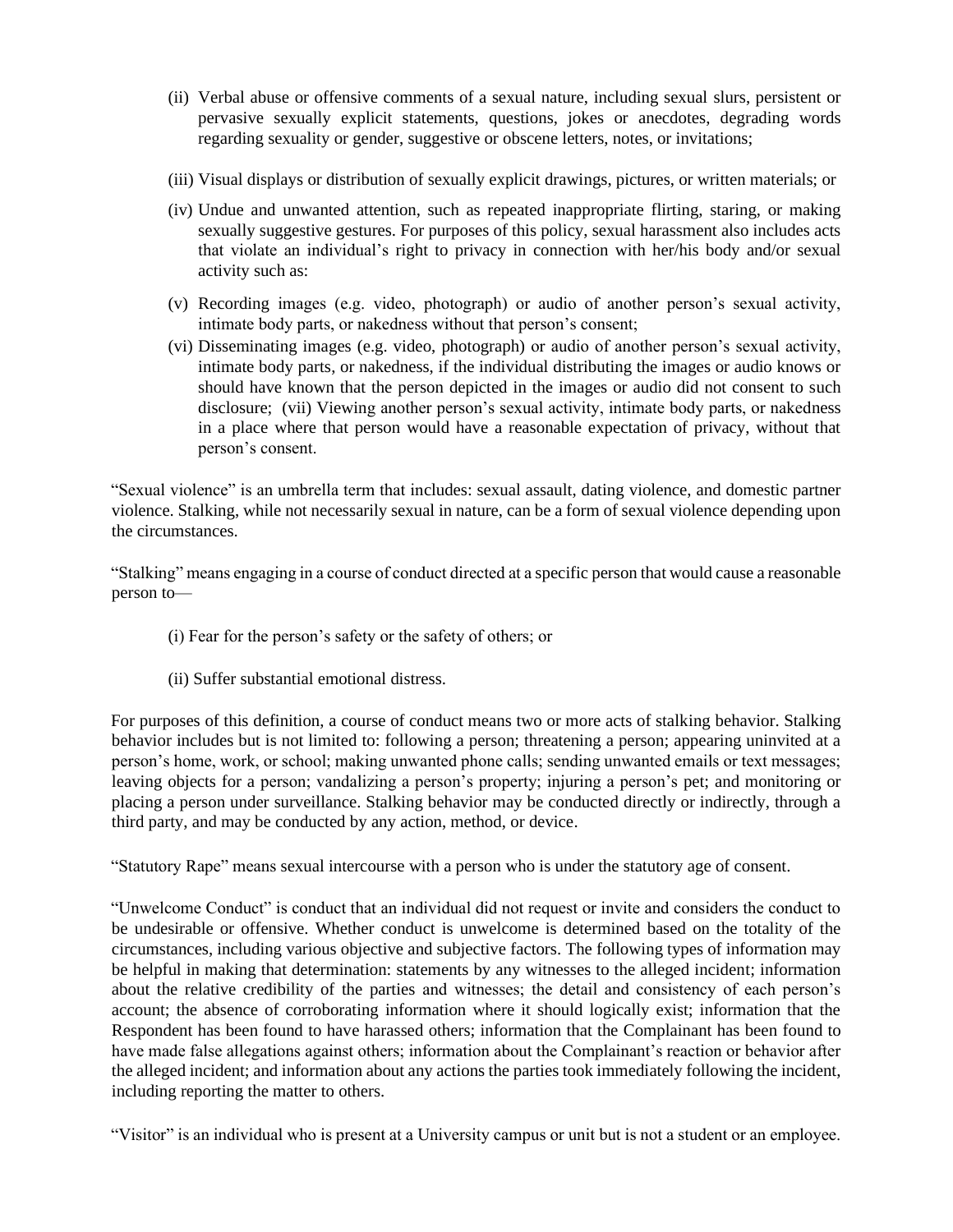## **D. Prohibited Conduct**

This policy prohibits quid pro quo behavior, sexual harassment that creates a hostile environment, gender based harassment that creates a hostile environment, sexual exploitation, and sexual violence against any University student, employee or visitor. In determining whether alleged conduct violates this policy, the University will consider the totality of the facts and circumstances involved in the incident, including the nature of the alleged conduct and the context in which it occurred. Any of the prohibited conduct defined in this policy can be committed by individuals of any gender, and it can occur between individuals of the same gender or different genders. It can occur between strangers or acquaintances, as well as people involved in intimate or sexual relationships.

The following examples, while not an exhaustive list, demonstrate conduct that may violate this policy:

- Observing, photographing, videotaping, or making other visual or auditory records of sexual activity or nudity, where there is a reasonable expectation of privacy, without the knowledge and consent of all parties
- Sharing visual or auditory records of sexual activity or nudity without the knowledge and consent of all recorded parties and recipient(s)
- Sexual advances, whether or not they involve physical touching
- Commenting about or inappropriately touching an individual's body
- Requests for sexual favors in exchange for actual or promised job benefits, such as favorable reviews, salary increases, promotions, increased benefits, or continued employment
- Lewd or sexually suggestive comments, jokes, innuendoes, or gestures
- Stalking

## **VIII. Title IX Coordinator**

### **A. Duties**

The Title IX Coordinator is charged with coordinating and overseeing the University's centralized response to ensure compliance with Title IX of the Education Amendments of 1972, which prohibits sex discrimination, including sexual harassment, gender-based harassment and sexual violence, in education programs. The Title IX Coordinator communicates with all members of the University community regarding Title IX and provides information about how individuals may access their rights. The Title IX Coordinator shall keep all statistics related to Complaints filed under the policy and shall take efforts to analyze the data related to such Complaints

Where appropriate, the Title IX Coordinator will provide to both parties' information about options for obtaining medical and counseling services; information about making a criminal report, information about receiving advocacy services, information about other helpful campus and community resources. The Title IX Coordinator will offer to coordinate with other campus officials, when appropriate, to implement interim remedial measures such as no-contact orders, rearrangement of living arrangements, or academic accommodations.

The Title IX Coordinator will review applicable University policies to ensure institutional compliance with Title IX; monitor the University's administration of its own applicable policies, including record keeping, timeframes, and other procedural requirements; conduct training regarding Title IX, and prohibited conduct defined in this policy; and respond to any Complaint or report regarding conduct that violates this policy.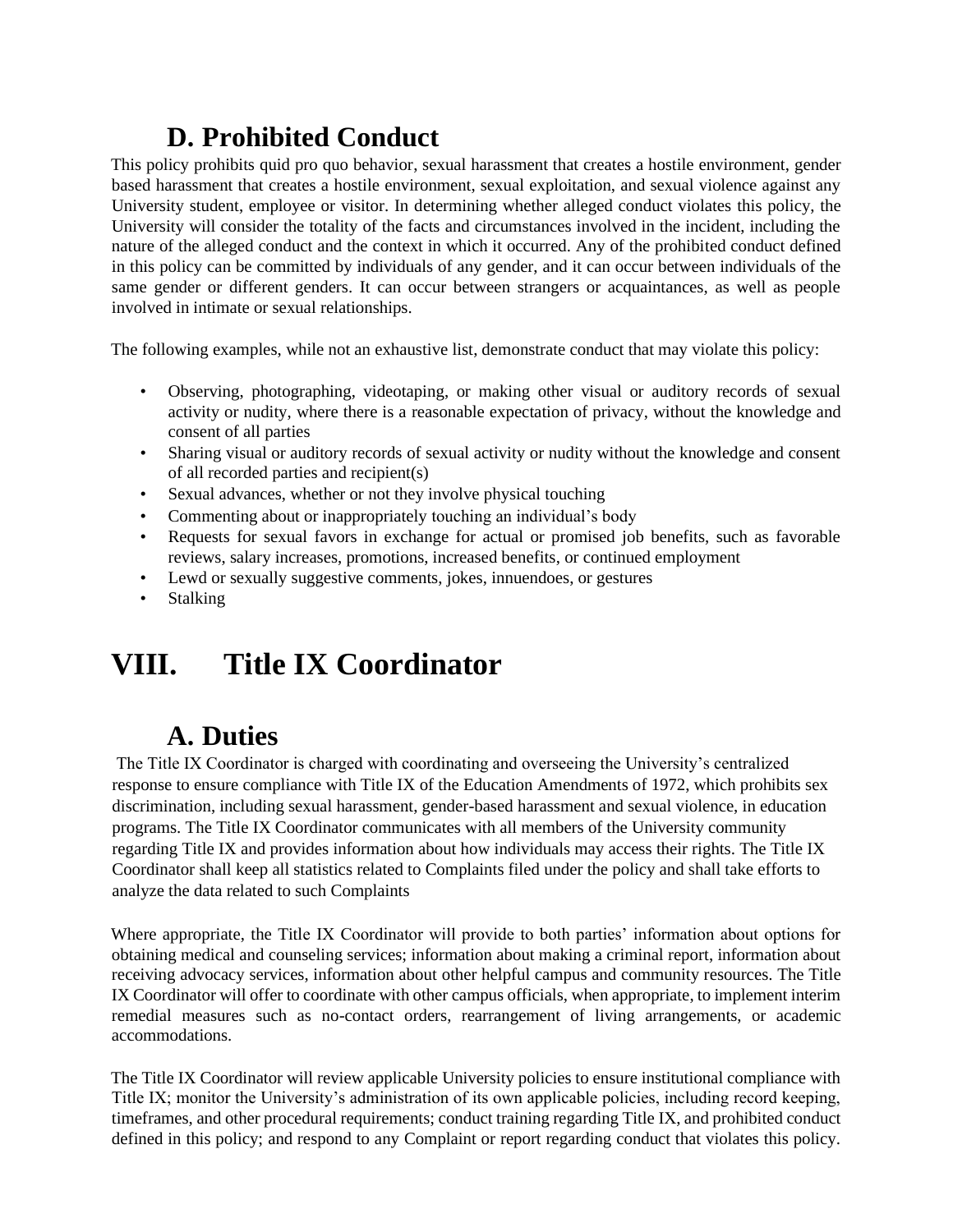In this capacity, the Title IX Coordinator oversees the investigation and resolution of such alleged misconduct, directs the provision of any remedial measures, and monitors the administration of any related appeal. The Title IX Coordinator may delegate responsibilities under this policy to designated administrators, who will be appropriately trained.

The University Title IX Coordinator shall take prompt and effective steps reasonably calculated to end any sexual harassment, gender-based harassment or sexual violence, including: (i) taking interim measures; (ii) preventing retaliation; (iii) providing the Complainant and the Respondent with periodic status updates of the investigation and notice of outcome of the investigation; (iv) informing the Complainant of her/his right to file a criminal Complaint; (v) coordinating with law enforcement agencies, as appropriate, after consultation with Public Safety; (vi) maintaining all documents of the investigation; and (vii) drafting a report of findings, which is to be submitted to the University President.

### **B. Responsibility to Investigate**

In order to protect the safety of the campus community, the Title IX Coordinator may investigate allegations of violations of this policy even absent the filing of a formal Complaint or report, or if a Complaint or report has been withdrawn. The Title IX Coordinator may need to proceed with an investigation even if a Complainant specifically requests that the matter not be pursued. In such a circumstance, the Title IX Coordinator will consider the Complainant's articulated concerns, the best interests of the campus community, the age of the Complainant, fairness to all individuals involved, and the University's obligations under Title IX.

Proceedings under this policy may be carried out prior to, simultaneously with, or following civil or criminal proceedings off campus. Neither a decision by law enforcement regarding prosecution nor the outcome of any criminal proceeding will be considered determinative of whether a violation of this policy has occurred. Complainants have a right to proceed simultaneously with a criminal investigation and a Title IX investigation, and the institution may defer its investigation for a limited time for fact gathering but then will promptly resume its investigation.

### **C. Anonymous and Third-Party Reporting**

The Title IX Coordinator accepts anonymous and third-party reports of conduct alleged to violate this policy and will follow up on such reports. The individual making the report is encouraged to provide as much detailed information as possible to allow the Title IX Coordinator to investigate and respond as appropriate. The Title IX Coordinator may be limited in the ability to investigate an anonymous report unless enough information is furnished to enable the Title IX Coordinator to conduct a meaningful and fair investigation.

## **IX. Grievance Procedures**

The University will take prompt and appropriate action to: (1) thoroughly, promptly, and impartially investigate Complaints; and (2) prevent, correct and, if necessary, discipline individuals who engage in behavior that violates this policy. The following procedures should be followed whenever a person believes that they have witnessed or been the subject of discrimination, harassment or retaliation based on sex or gender. These procedures also apply to students and employees in our online environment. If an individual feels they have been harassed in any way, the student should immediately contact the Title IX Coordinator. Students and employees should report the offending incident or conduct promptly. Timely reporting is vital to the University's ability to investigate Complaints and take appropriate action. Prompt reporting also discourages further misconduct. Students and employees are encouraged to report offensive conduct even if similar conduct was not reported in the past. The Title IX Coordinator has the discretion to consolidate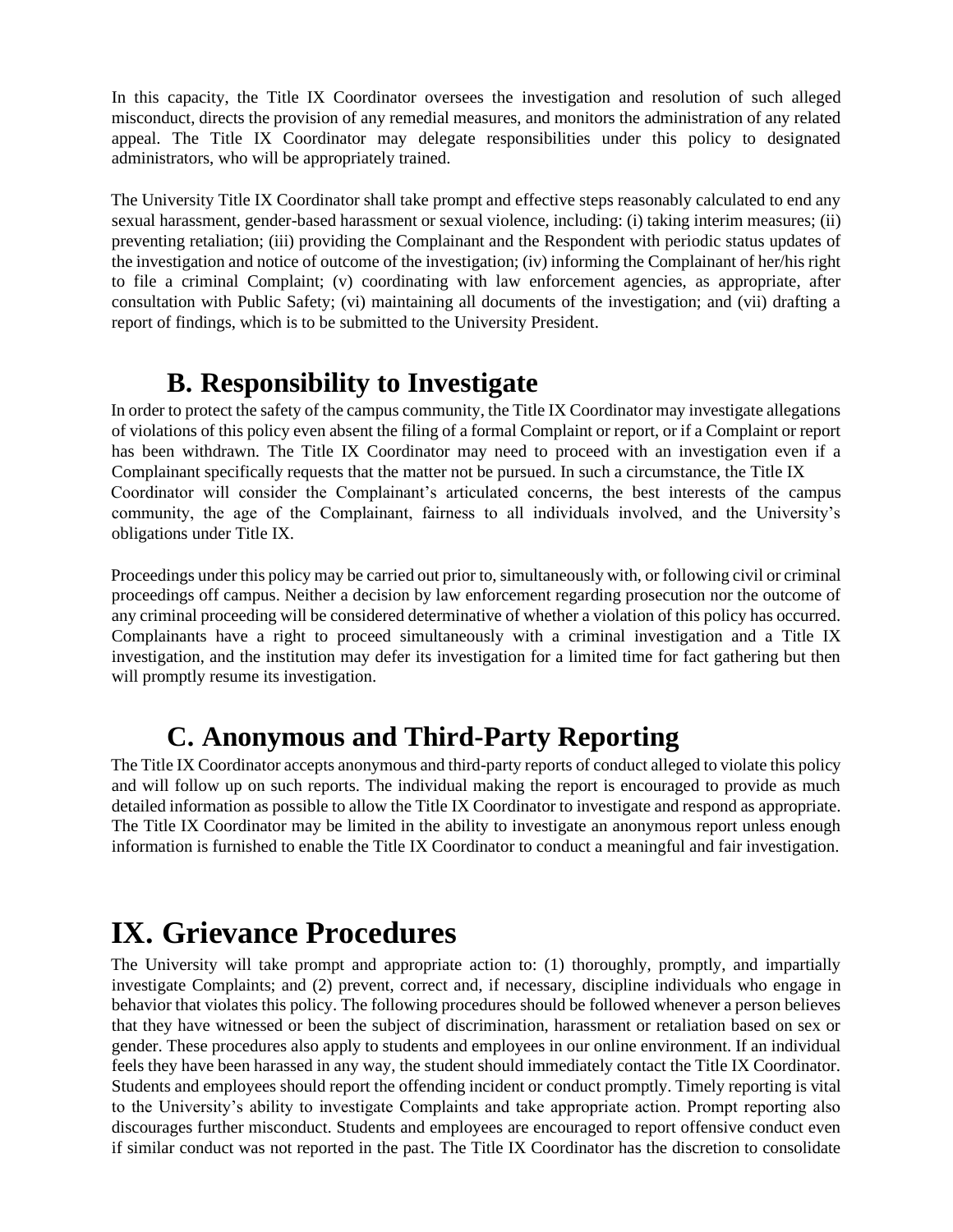multiple Complaints or reports into a single investigation if evidence relevant to one incident might be relevant to the others.

In reviewing a Complaint, the Title IX Coordinator determines whether there is a preponderance of the evidence to believe that an individual engaged in a violation of this policy. This means that individuals are presumed not to have engaged in alleged conduct unless a "preponderance of the evidence" supports a finding that the conduct has occurred. This "preponderance of the evidence" standard requires that the evidence supporting each finding be more convincing than the evidence in opposition to it.

The sexual history of the Complainant and/or the Respondent will generally not be used in determining whether a violation of this policy has occurred. However, in certain circumstances, the sexual history between parties may have limited relevance. For example, if consent is at issue, the sexual history between the parties may be relevant to determining whether consent was sought and given during the incident in question, although it must be remembered that even in the context of a relationship, consent to one sexual act does not constitute consent to another sexual act, and consent on one occasion does not constitute consent on a subsequent occasion. In addition, under very limited circumstances, sexual history may be relevant to explain injury, to provide proof of a pattern, or for another specific question raised by an allegation.

## **X. University Complaints and Reporting**

The University strives to provide a prompt, fair, and impartial process from the initial investigation to the result. The University encourages members of the campus community to identify potential violations of this policy so we may create the welcoming atmosphere necessary for you to work and learn. The reporting and grievance process shall be conducted by officials who, at a minimum, receive annual training on the issues related to dating violence, domestic violence, sexual assault, and stalking and on how to conduct an investigation and hearing process that protects the safety of victims and promotes accountability. The University also provides the Complainant and the Respondent with the same opportunities to have others present during any institutional disciplinary proceeding, including the opportunity to be accompanied to any related meeting or proceeding by the advisor of their choice. The University does, however, reserve the right to establish restrictions (applicable to both the Complainant and the Respondent) regarding the extent to which the advisor may participate in the proceedings. Nonetheless, the University will not limit the choice of advisor or presence for either the Complainant or the Respondent.

Complaints and third-party reports of discrimination should be made to the Title IX Coordinator. The Title IX Coordinator is trained to help you find the resources you might need, to explain all reporting options, and to respond appropriately to conduct of concern. All instances of retaliation should be reported and will be addressed in the same manner. The Title IX Coordinator coordinates and tracks all Complaints and reports under this procedure. The contact information for the Title IX Coordinator is listed below.

> Student Retention and Services Title IX Relations 1401 H Street, NW Washington, DC 20005 (202) 274-2300 studentservices@potomac.edu

A person wishing to file a Complaint should submit a written statement to the Title IX Coordinator. The Complaint should specify: 1) the name of the individual(s) against whom the Complaint is made; 2) the nature of the alleged offense; 3) the specifics of the offending incident(s) with precise details (what happened, who was present, when, where, any reasons why they believe the action was taken); 4) the names of any witnesses to the events; and 5) the date and signature of the person making the Complaint. It is recommended that as much information as possible be provided regarding the offending incident or conduct.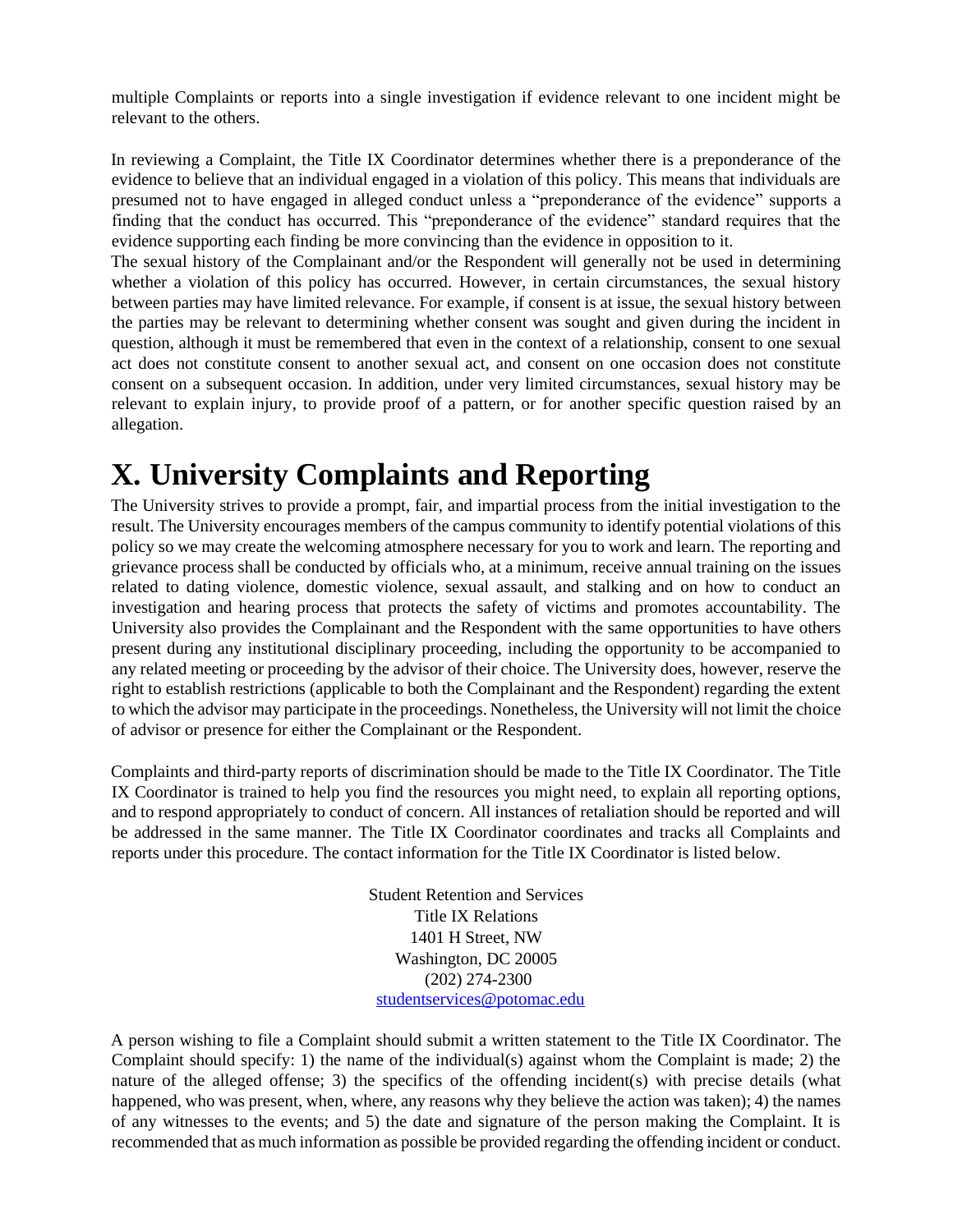## **A. Criminal Reporting**

Please remember that if someone is in immediate danger or needs immediate medical attention, the first place to report is 911. Some forms of discrimination and harassment may also be crimes and criminal reports should be made to law enforcement, even if it is uncertain whether the conduct is a crime. Calling local law enforcement can help you: obtain emergency and nonemergency medical care; get immediate law enforcement response for your protection; understand how to provide assistance in a situation that may escalate to more severe criminal behavior; arrange a meeting with victim advocate services; find counseling and support; initiate a criminal investigation; and answer questions about the criminal process.

### **B. University Reporting**

The University encourages individuals who have experienced sexual harassment, gender-based harassment or sexual violence (referred to in this policy as "Complainants") to report the incident(s) to campus authorities, even if they have reported the incident to outside law enforcement, and regardless of whether the incident took place on or off-campus. Such reporting will enable Complainants to get the support they need and provide the University with the information it needs to take appropriate action. Individuals should be aware that there are employees at their University whom they can speak with on a strictly confidential basis before determining whether to make a report to local law authorities. All information in connection with the Complaint, including the identities of the Complainant and the Respondent, will be kept as confidential as possible and will only be shared with those who have a legitimate need for the information.

## **C. Conflicts**

If there is a Complaint about the Title IX Coordinator or any staff member that is part of the Title IX Coordinator, or if the Title IX Coordinator has a Complaint, that Complaint should be filed with the President of the University. If the President agrees, the President will appoint another trained individual to take the place of the Title IX Coordinator for purposes of the Complaint. If the President is the Respondent, the investigation will be handled by the University Title IX Coordinator or her/his designee.

## **XI. Initial Assessment of Complaints**

The investigative process is initiated when the Title IX Coordinator receives a Complaint or report of a violation of this policy. The Title IX Coordinator will conduct an initial assessment. Following the initial assessment, the Title IX Coordinator may take any of the following actions:

- If the Title IX Coordinator determines that the Complaint, even if substantiated, would not rise to the level of a policy violation, the Title IX Coordinator may dismiss the Complaint.
- If the Title IX Coordinator determines that the Complaint is outside the scope of this policy, the Title IX Coordinator may refer the Complaint to another office for review.
- If the Title IX Coordinator determines that the Complaint or report would, if substantiated, constitute a violation or this policy, the Title IX Coordinator will determine appropriate interim measures and initiate an investigation.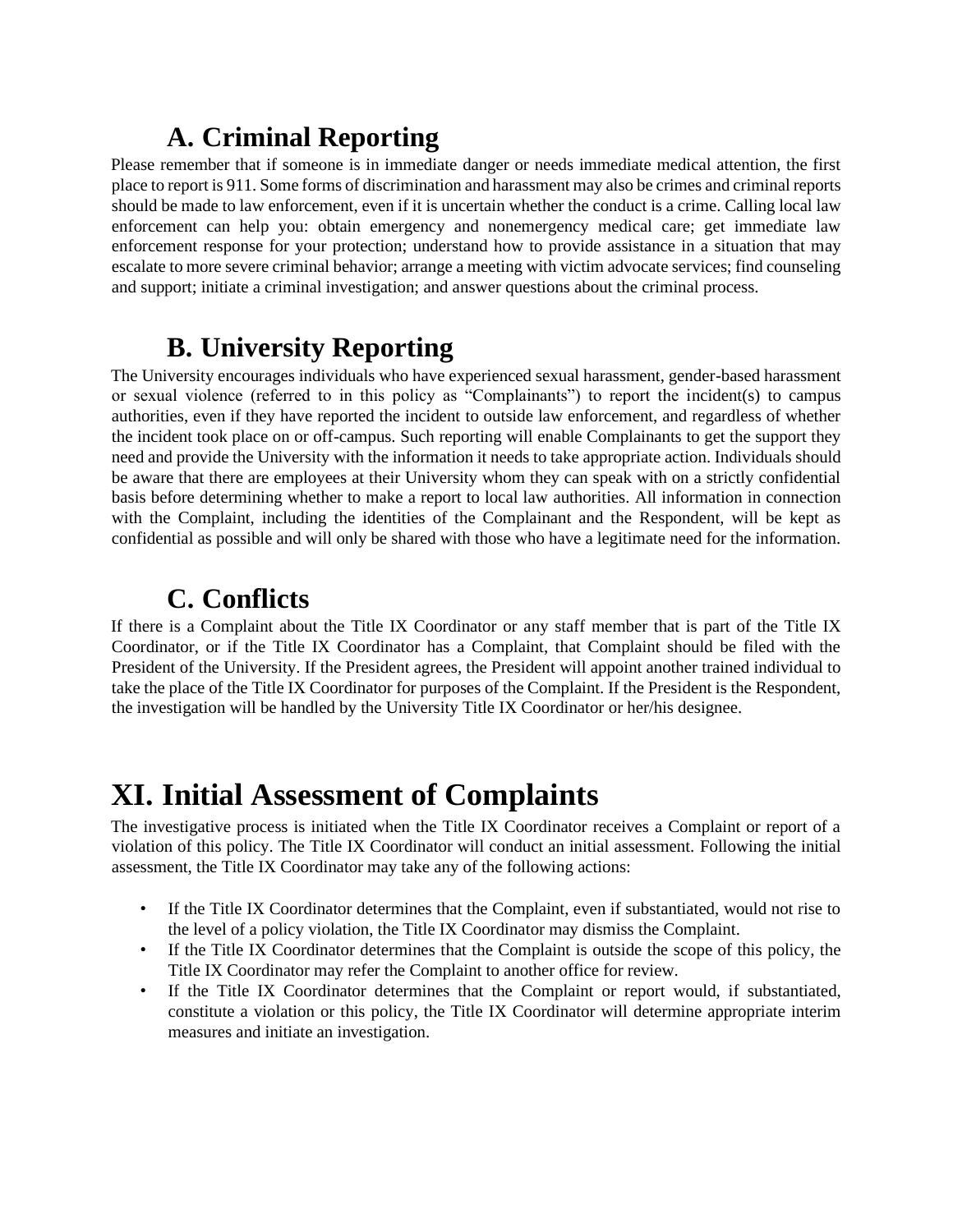# **XII. Interim/Protective Measures**

Upon receipt of a Complaint or report of a violation of this policy, the University will provide reasonable and appropriate interim/protective measures designed to preserve the Complainant's educational experience, the safety of all parties and the broader University community, maintain the integrity of the investigative and/or resolution process, and deter retaliation. The University may provide interim/protective measures regardless of whether the Complainant seeks formal disciplinary action. Interim/protective measures may include:

- Access to counseling services and assistance in arranging an initial appointment.
- Rescheduling of exams and assignments.
- Change in class schedule, including the ability to transfer course sections or withdraw from a course.
- Change in work schedule or job assignment.
- Providing medical services.
- Imposition of an on-campus "no contact order," an administrative remedy designed to curtail contact and communications between two or more individuals.
- Barring individuals from coming on campus for a period to time; and/or
- Any other remedy that can be used to achieve the goals of this policy.

Any interim measures will not disproportionately impact the Complainant. Requests for interim measures may be made by or on behalf of the Complainant to any University official, including the Title IX Coordinator. The Title IX Coordinator is responsible for ensuring the implementation of interim measures and coordinating the University's response with the appropriate offices on campus.

All individuals are encouraged to report concerns about the failure of another to abide by any restrictions imposed by an interim measure. The University will take immediate action to enforce a previously implemented measure and disciplinary penalties can be imposed for failing to abide by a University imposed measure.

## **XIII. Resolution**

If a Complainant chooses to file a Complaint the Respondent shall, absent concerns about confidentially (as discussed in Section XVIII) be notified that a Complaint has been filed and of the allegations in the Complaint. The Title IX Coordinator must interview the Respondent and receive any statements and evidence (including a list of potential witnesses) the Respondent wishes to offer. Note, both the Complainant and Respondent may have an adviser present with them during any meetings with the Title IX Coordinator.

There are two avenues for resolution of an alleged policy violation: 1) informal resolution and 2) formal resolution. The Complainant has the option to proceed informally, when permissible. **In cases involving allegations of sexual assault or sexual exploitation, informal resolution is not appropriate, even if both the Complainant and Respondent indicate a preference for informal resolution**. The Title IX Coordinator is available to explain the informal and formal resolution procedures.

### **A. Informal Process and Resolution**

If the Complainant, the Respondent, and the Title IX Coordinator all agree that an informal resolution should be pursued, the Title IX Coordinator (or her/his designee) shall attempt to facilitate a resolution of the conflict that is agreeable to all parties. Under the informal process the Title IX Coordinator shall be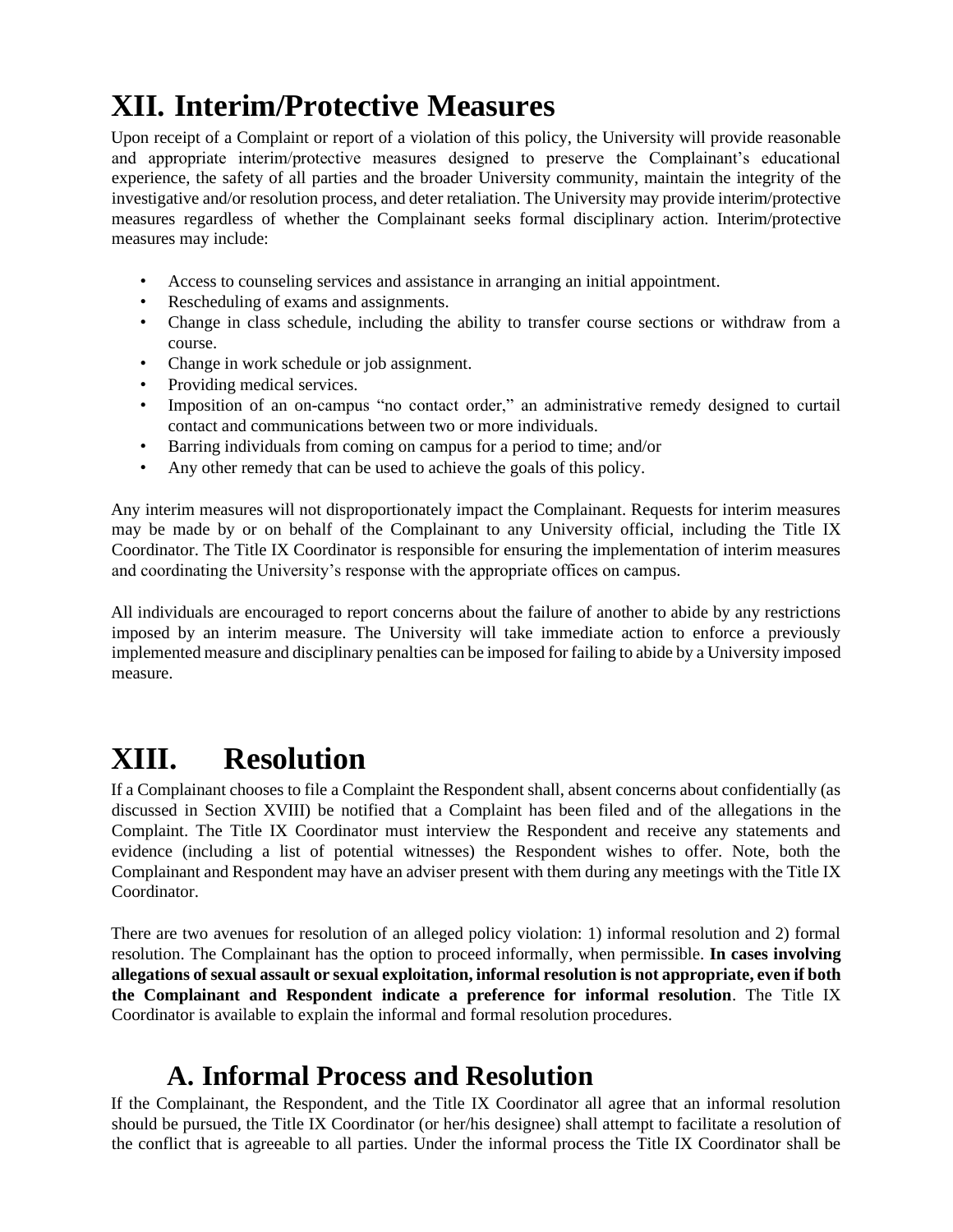required only to conduct such fact-finding as is useful to resolve the conflict and as is necessary to protect the interests of the parties, the University and the community. The official to whom the request is directed must determine whether informal resolution is appropriate considering the severity of the alleged harassment and the potential risk of a hostile environment for others in the community. Typically, an informal investigation will be completed within twenty (20) days of receipt of the Complaint. If it becomes necessary to extend the process, both parties will be notified of a revised expected resolution timeframe.

A Complainant or Respondent always has the option to request a formal investigation. The Title IX Coordinator also always has the discretion to initiate a formal investigation. If at any point during the informal process, the Complainant, the Respondent, or the Title IX Coordinator wishes to cease the informal process and to proceed through formal grievance procedures, the formal process outlined below will be invoked.

The informal resolution must adequately address the concerns of the Complainant, as well as the rights of the Respondent and the overall intent of the University to stop, remedy and prevent violations of this policy. (Informal actions might include but are not limited to: providing training to a work unit; having an informal discussion with an individual whose conduct, if not stopped, could rise to the level of discrimination, or create a hostile environment; or having a confidential conversation with a supervisor or instructor). **The informal resolution process will not, however, be used in cases of sexual exploitation or sexual violence.** 

### **B. Formal Investigation and Resolution**

Individuals are encouraged to report any alleged violation of this policy directly to the Title IX Coordinator. In order to do so, individuals may use the Complaint procedures as specified in Section VII or schedule an appointment with the Title IX Coordinator.

#### 1. Investigation, Disciplinary, and Appeal Procedures

#### **i. Investigation and Adjudication**

When the Title IX Coordinator receives a Complaint or report alleging that a student violated this policy, the Title IX Coordinator will appoint a three-person investigative panel of administrators and/or outside investigators. The investigative panel will conduct an inquiry and determine, by a preponderance of the evidence, whether this policy was violated. All panelists will have training in investigating and evaluating conduct prohibited under the policy. The panelists will also be impartial and unbiased.

The Title IX Coordinator will provide to the panel the Complaint, any statements of the Complainant and the Respondent, and any evidence or witness lists provided by the parties. The panel will interview the parties to the Complaint separately. Each party may select an adviser of their choice who may accompany them to any meeting or related proceeding, but the adviser may not participate in the interview process. All three members of the panel will participate in interviews with the Complainant and the Respondent. The panel will interview witnesses as necessary and may, at its discretion, delegate witness interviews to one or two of the panelists. Witnesses may not bring advisers. In all meetings, at least one member of the panel will serve as note taker. At the conclusion of each interview, the panelists will review the notes with the interviewee.

The panel will prepare a case file of all interview summaries, witness statements, and other documents. The file, redacted of personally identifiable information as necessary, will be shared with the Complainant and the Respondent. The panel will describe in writing for the parties the charges that will be adjudicated.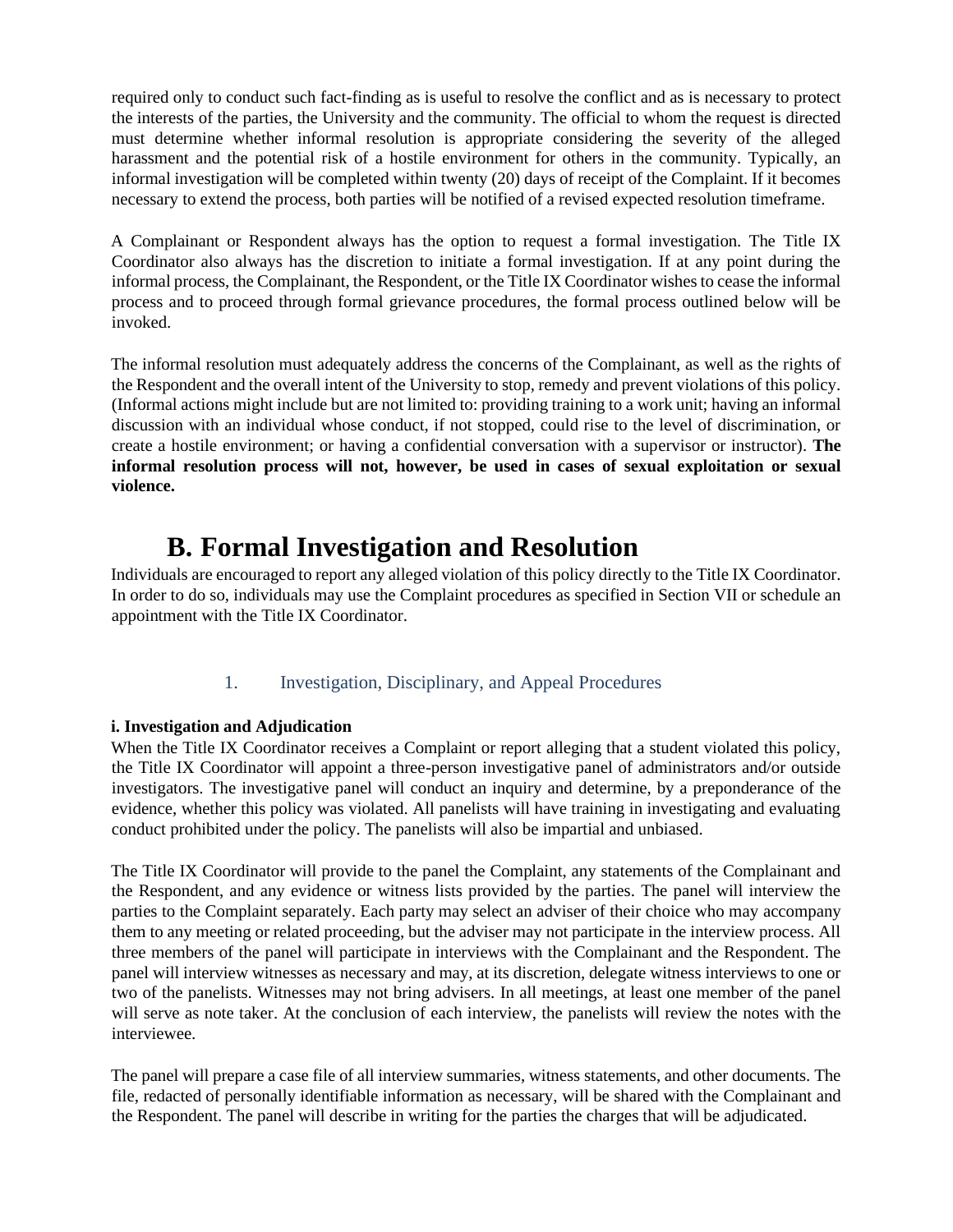After reviewing the file, each party will have an opportunity: (1) to meet again with the panel, (2) to respond in writing to the panel, and (3) to request the collection of other information by the panel, including the interviewing of additional witnesses. If any additional information is gathered, it will be shared with both parties and each will have the opportunity for further response. The panel will designate reasonably prompt time frames to ensure a timely completion of the process but also an adequate opportunity for both sides to respond thoroughly to the information gathered in the investigation.

Following the investigation, the panel will meet to determine, by a majority decision, whether the Respondent, based on the preponderance of evidence standard, violated University policy. The panel will prepare a report, which will include findings of fact, findings of responsibility, and the panel's rationale. All members of the panel must endorse the report as a record of their deliberations and rationale.

#### **ii. Penalties**

If a student is found responsible for violating University policy, the entire case file will be forwarded to the Chief Academic Officer, who will determine the penalty. Penalties will be determined based on the seriousness of the misconduct and the student's previous disciplinary history (if any). Remedial measures will be determined based on the need to afford the parties an educational environment free from discrimination under Title IX. The findings regarding fact and responsibility, as well as the decision regarding the penalty in cases where violations of University policy have occurred, will be conveyed to the parties at the same time in writing. The notification will include the parties' appeal rights.

If a student is found responsible for violating University policy, the Office of the Chief Academic Officer will record the penalty and retain records in accordance with protocols for all other disciplinary cases. In all cases, the case file will also be archived by the Title IX Coordinator.

#### **iii. Rights of Appeal**

Both parties, the Complainant and the Respondent, have equal rights to an impartial appeal. All appeals and appeal responses should be filed with the Title IX Coordinator. All appeals will be referred to appellate body composed of there of the following persons: President/CEO, the Chief Academic Officer, and the Dean of the college in which the student is enrolled. All members of the appellate body will have training regarding Title IX and prohibited conduct defined under this policy. The members of the appellate body will be impartial and unbiased. If any member of the appellate body cannot maintain impartiality, or is involved in the Complaint, that person shall be recused from the matter and the remaining members shall appoint an appropriately trained replacement.

A Complainant or Respondent may file a written appeal on the grounds that: (1) there is substantial relevant information that was not presented, and reasonably could not have been presented during the investigation; (2) the imposed penalty does not fall within the range of penalties imposed for similar misconduct, or (3) there was procedural unfairness during the disciplinary process.

The purpose of an appeal is not to initiate a review of substantive issues of fact or a new determination of whether a violation of University rules has occurred. The appellate body may decide to uphold the original decision of the panel and/or the deans; to alter the imposed penalty; or to return the case to the panel for additional proceedings or other action.

The deadline for filing an appeal is one week from the date the parties are notified of the decision. If either party files an appeal, the University will notify the other party in writing, provide that party with the appeal, and permit that party three (3) days to file a response. The University will also provide to the appealing party a copy of any response. The University will notify both parties will be notified simultaneously, and in writing, of the outcome of the appeal. Although the timing for final determinations on appeals may vary, it is expected that a decision on a typical appeal should take thirty (30) days from the date the Title IX Coordinator receives the response to the appeal (or the time for filing such response has lapsed).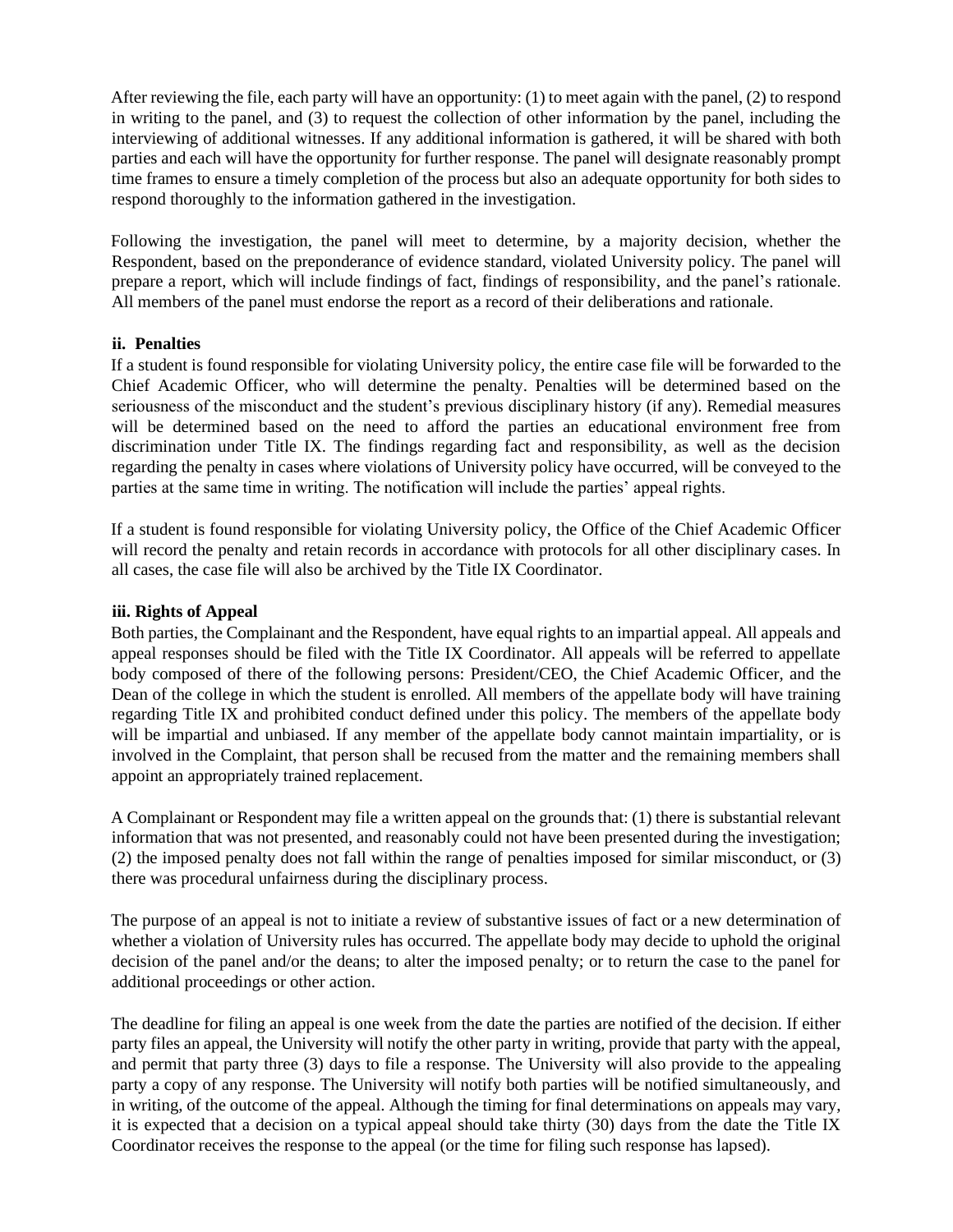#### **iv. Student Enrollment**

Pending action by the panel on the charges or pending an appeal, the Respondent may be permitted to attend classes, and make use of some or all University facilities, except for circumstances relating to the physical or emotional safety or well-being of a member (or members) of the University community, or the ability of the University to carry out its essential functions. Certain restrictions may be imposed by the deans on the Respondent in order to provide the Complainant with an educational environment free from discrimination under Title IX.

The Respondent should understand that if the decision of the panel proves adverse, and if an appeal proves unsuccessful, the penalty will normally be considered effective as of the date of the original decision.

For students, in cases adjudicated prior to the last day of classes, if the final decision is a separation from the University (i.e., suspension, suspension with conditions, or expulsion), the Respondent will normally not earn credit for the semester in which the infraction occurred. If the Respondent has successfully completed course requirements while awaiting the final disposition of the matter, obtaining credit for the semester will be at the discretion of the Chief Academic Officer. Pending an investigation and adjudication or the Respondent's decision about whether to appeal a separation from the University or the withholding of the degree, and/or while an appeal is in process, an administrative hold will be placed on the Respondent's University transcript. Should the Respondent decide not to appeal a separation or the withholding of the degree, or should an appeal not result in an alteration of the Chief Academic Officer's decision to dismiss the Respondent or withhold the degree, the registrar will record the fact of the penalty on the Respondent's transcript.

#### 2. Disciplinary Procedures Where One Party is a Member of the University Community and the Other Party is a Non-Member of the University Community

When a third party, (i.e., a non-member of our University community) is involved as a Complainant or a Respondent, the University will use disciplinary procedures that are generally consistent with the disciplinary procedures stated in sections  $X(A)$  through  $X(B)$ , appropriately modified based on the particular circumstances involved and taking into account privacy requirements and the like. In no case will a member of our community (i.e., current student, faculty member or staff member) be afforded lesser rights or lesser opportunities to participate in the disciplinary proceeding than the non-member of the University community.

#### 3. Other Investigation and Resolution Procedures

If a Complaint or report of conduct prohibited by this policy is made against multiple individuals, an office, or the University in general, the Title IX Coordinator will review the matter and take appropriate action, in accordance with this policy. The Title IX Coordinator may investigate, using investigative and disciplinary procedures that are generally consistent with those stated in this policy, appropriately modified based on the circumstances involved.

## **XIV. Range of Penalties under This Policy and Disciplinary Procedures**

Members of the University community may be subject to disciplinary penalties for violating this policy.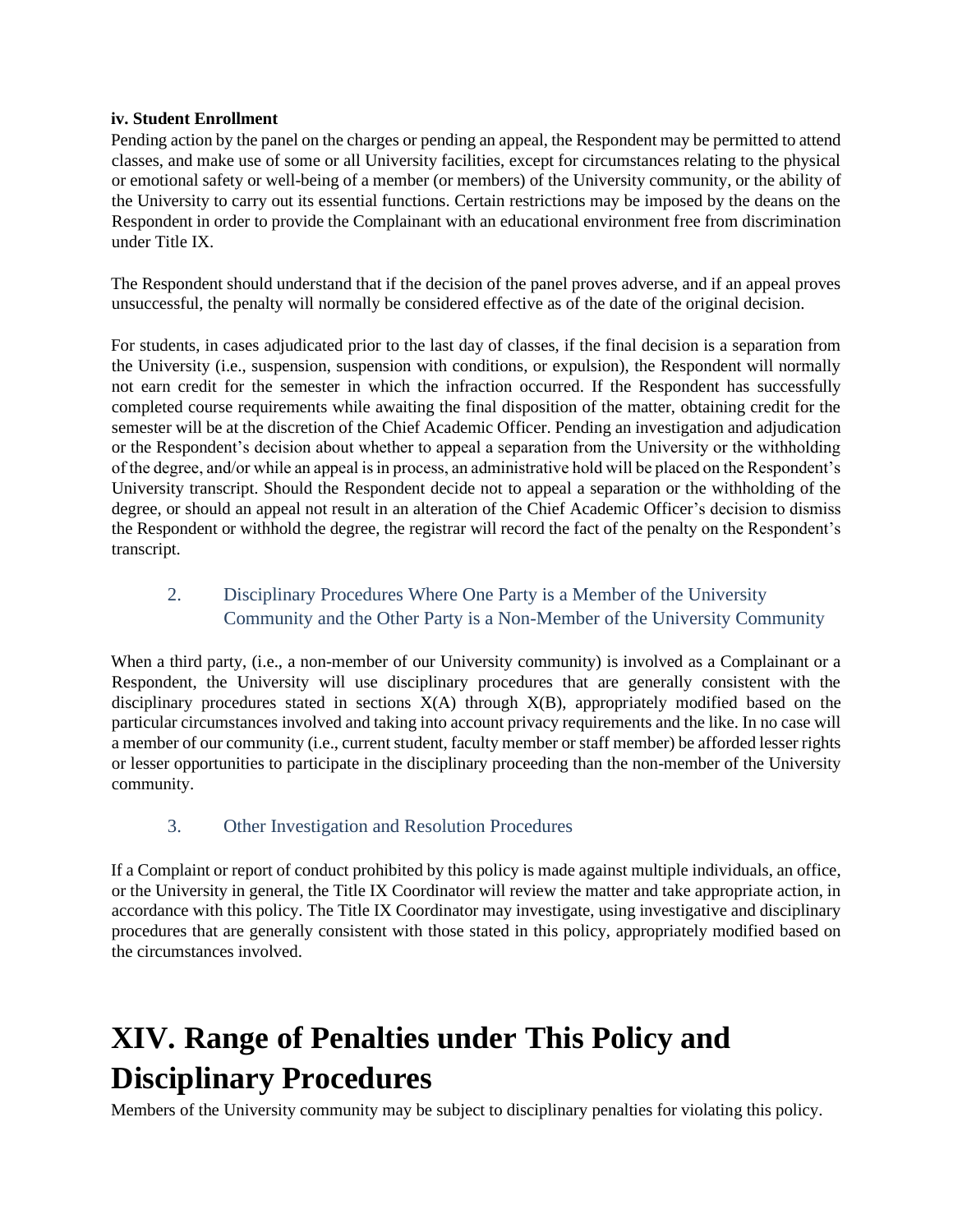### **A. Additional Accommodations**

If a Respondent is found responsible for violating this policy, the Complainant may request accommodations not already in place, such as a one-way no contact order. The University will promptly implement the accommodation as appropriate. In no circumstance will the burden of the accommodation be placed on the Complainant. The accommodation shall be effective even if the Respondent files an appeal or if such an appeal is pending.

### **B. Penalties Applicable to Students**

**1.** For violations of this policy by students, in general the penalties, in ascending order of severity, are:

**i. Warning:** A formal admonition that does not become part of an individual's permanent record, but that may be considered in judging the seriousness of any future violation.

**ii. Disciplinary Probation:** A more serious admonition assigned for a definite amount of time. It implies that any future violation, of whatever kind, during that time, may be grounds for suspension, suspension with conditions, or in especially serious cases, expulsion from the University. Disciplinary probation will be considered in judging the seriousness of any subsequent infraction even if the probationary period has expired.

Disciplinary probation appears on an individual's permanent record at the University (but not on the transcript) and may be disclosed by the Chief Academic Officer in response to requests for which the student has given permission or as otherwise legally required.

**iii. Withholding of Degree:** In cases involving students in their final semester, the University may withhold a student's degree for a specified period. This penalty is imposed instead of suspension at the end of the final year of study when all other degree requirements have been met. A withheld degree is recorded on a student's transcript. Relevant information remains on the student's permanent record at the University and may be disclosed by the Chief Academic Officer in response to requests for which the student has given permission or as otherwise legally required.

**iv. Suspension:** Removal from membership in the University for a specified period. A suspension is recorded on a student's transcript. Relevant information remains on the student's permanent record at the University and may be disclosed by the Chief Academic Officer in response to requests for which the student has given permission or as otherwise legally required.

**v. Suspension with Conditions:** Removal from membership in the University for at least the period specified by the suspension, with the suspension to continue until certain conditions, stipulated by the appropriate body applying this penalty, have been fulfilled. These conditions may include, but are not limited to, restitution of damages, formal apology, or counseling. A suspension with conditions is recorded on a student's transcript. Relevant information remains on the student's permanent record at the University and may be disclosed by the Chief Academic Officer in response to requests for which the student has given permission or as otherwise legally required.

**vi. Expulsion:** Permanent removal from membership in the University, without any opportunity for readmission to the community. Expulsion is recorded on a student's transcript. Relevant information remains on the student's permanent record at the University and may be disclosed by the Chief Academic Officer in response to requests for which the student has given permission or as otherwise legally required.

**vii. Censure:** University censure can be added to any of the penalties listed above, except warning. Censure indicates the University's desire to underscore the seriousness of the violation and the absence of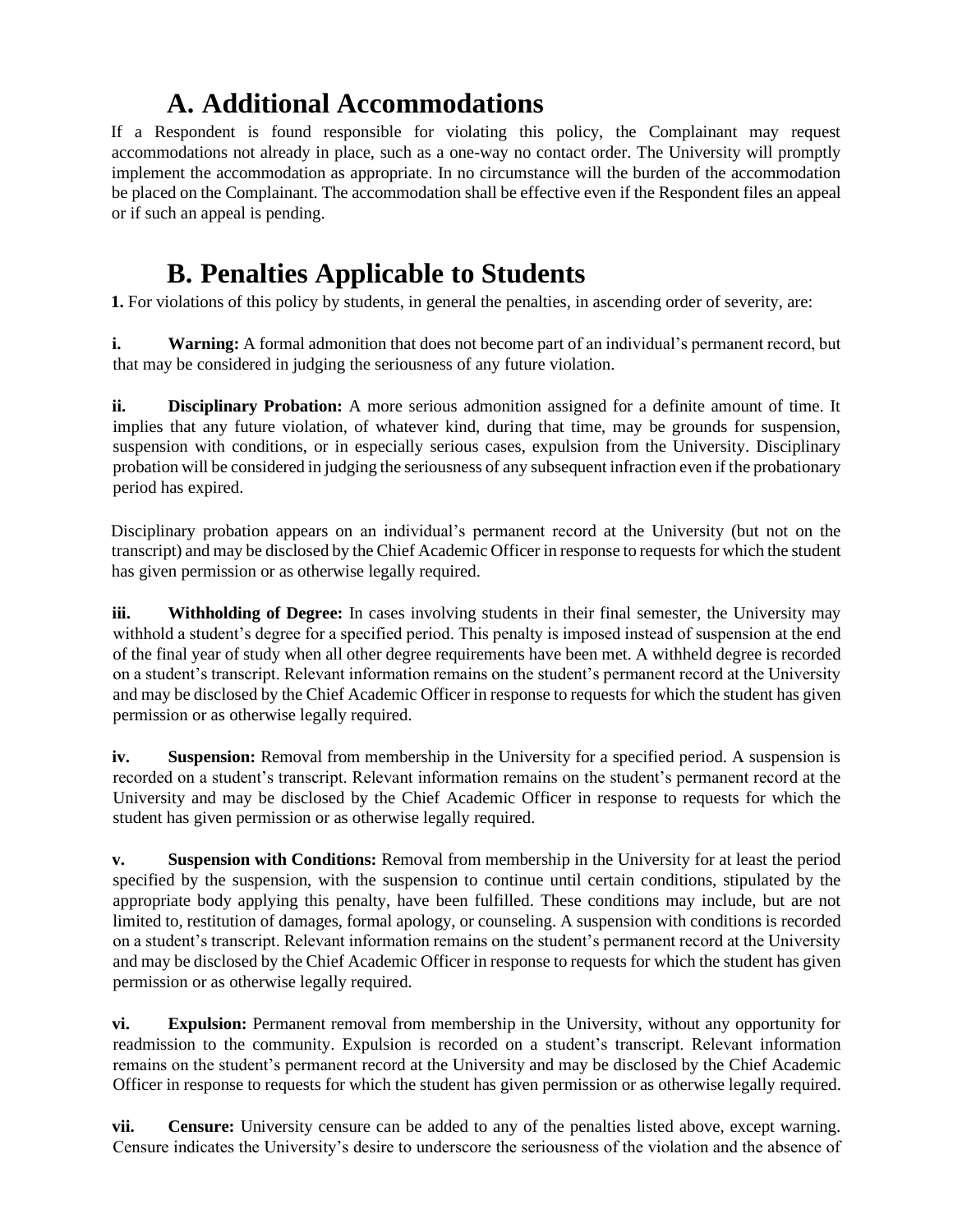mitigating circumstances and to convey that seriousness in response to future authorized inquiries about the given individual's conduct.

**2.** The following may accompany the preceding penalties, as appropriate:

**i. Restriction of Access to Space, Resources, and Activities:** When appropriate in cases involving behavioral misconduct between members of the community, restrictions may be placed on access to space and/or resources or on participation in activities to limit opportunities for contact among the parties.

**ii. Educational Refresher Programs:** In addition to any of the penalties listed above, a student may be required to participate in educational refresher programs appropriate to the infraction.

## **C. Penalties Applicable to Faculty and Staff Members**

For violations of this policy by faculty or staff members, disciplinary penalties may include (in accordance with the employment policies governing the employee in question) counseling or training, written warning, financial penalty, unpaid leave of absence, suspension, demotion or termination in accordance with the employment policies governing the specific employee.

### **D. Action Against Visitors**

In cases where the person accused of sexual harassment, gender-based harassment or sexual violence is neither a University student nor a University employee, the University's ability to act against the accused is extremely limited. However, the University shall take all appropriate actions within its control, such as restricting the visitor's access to campus. In addition, the matter shall be referred to local law enforcement for legal action where appropriate.

# **XV. No Disciplinary Action**

In cases where a determination is made not to bring disciplinary action, the Title IX Coordinator shall inform the Complainant and the Respondent of that decision contemporaneously, in writing, and shall offer counseling or other support services to both the Complainant and the Respondent.

# **XVI. Mediation**

While mediation is not permitted in cases where sexual violence is alleged, it may be appropriate where sexual harassment or gender-based harassment allegations have been made by a student or employee but there is no allegation of sexual violence. Mediation is a process whereby the parties can participate in a search for fair and workable solutions. Mediation requires the consent of both the Complainant and the Respondent but does not require the Complainant and Respondent to meet face-to- face. Either party, however, has the right to end the mediation at any time and proceed with the investigation process. A Respondent who is covered by a collective bargaining agreement may consult with and have a union representative present at any mediation session.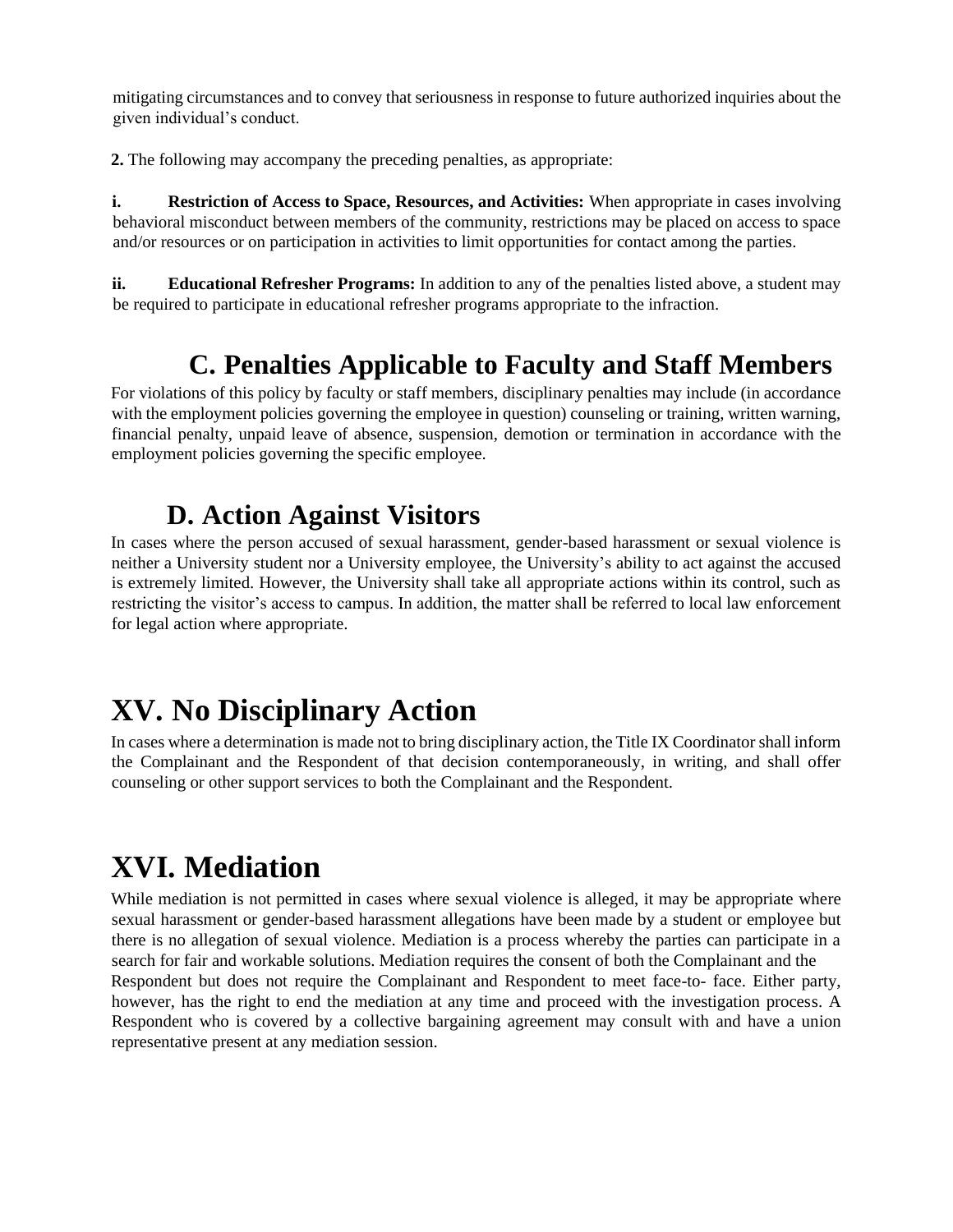# **XVII. Timing**

The University shall make every reasonable effort to ensure that the investigation and resolution of a Complaint are carried out as timely and efficiently as possible. The Title IX Coordinator or designee may extend this timeframe for good cause, including but not limited to, law enforcement involvement, number of witnesses to be interviewed, and University breaks. University will take all reasonable efforts to apprise the parties of the progress of the investigation. While some Complaints may require extensive investigation, whenever possible, the investigation of Complaints should be completed within sixty (60) calendar days of the receipt of the Complaint. If there is a delay in completing the investigation, the Title IX Coordinator shall notify the Complainant and the Respondent in writing.

Although cooperation with law enforcement may require the University to temporarily suspend the factfinding aspect of a Title IX investigation, the University will promptly resume its Title IX investigation as soon as it is notified by the law enforcement agency that the agency has completed the evidence gathering process. The University will not, however, wait for the conclusion of a criminal proceeding to begin its own investigation and, if needed, will take immediate steps to provide interim measures for the Complainant.

The University Procedures set out reasonably prompt timeframes for proceedings thereunder, including a description of factors that may extend the timeframes, such as the complexity of the investigation, and/or the severity and extent of the alleged conduct. All steps under these procedures shall take place with reasonable promptness, considering the complexity of any case and the severity and extent of alleged conduct. Timeframes for all phases of the disciplinary process, including the investigation, any related disciplinary proceedings, and any related appeal, apply equally to both Complainant and Respondent.

## **XVIII. False and Malicious Allegations**

Members of the University community who make false and malicious Complaints of sexual harassment, gender-based harassment, sexual exploitation or sexual violence, as opposed to Complaints which, even if erroneous, are made in good faith, may be subject to disciplinary action.

# **XIX. External Complaints**

If you filed a Complaint with the Title IX Coordinator and believe the University's response was inadequate, or you otherwise believe you have been discriminated against by the University on the basis of race, color, national origin, sex, including sexual harassment, disability age, or retaliation, you may file a Complaint with the Office for Civil Rights (OCR) of the U.S. Department of Education based in Washington, DC or the Educational Opportunities Section (Title IX Coordinator of the Civil Rights Division of the U.S. Justice Department of Justice, and a Complaint based on religion with Title IX Coordinator of the U.S. Justice Department.

The University may coordinate with outside law enforcement authorities in order to avoid interfering with their activities and, where possible, to obtain information regarding their investigation. Neither a law enforcement determination whether to prosecute a Respondent, nor the outcome of any criminal prosecution, is dispositive of whether the Respondent has committed a violation of this policy.

Filing External Complaints Complainants have the right at any time to file Complaints with the Office for Civil Rights ("OCR") of the U.S. Department of Education, alleging violations of Title IX, and to file Complaints with other appropriate agencies alleging violations of other federal, state or local laws.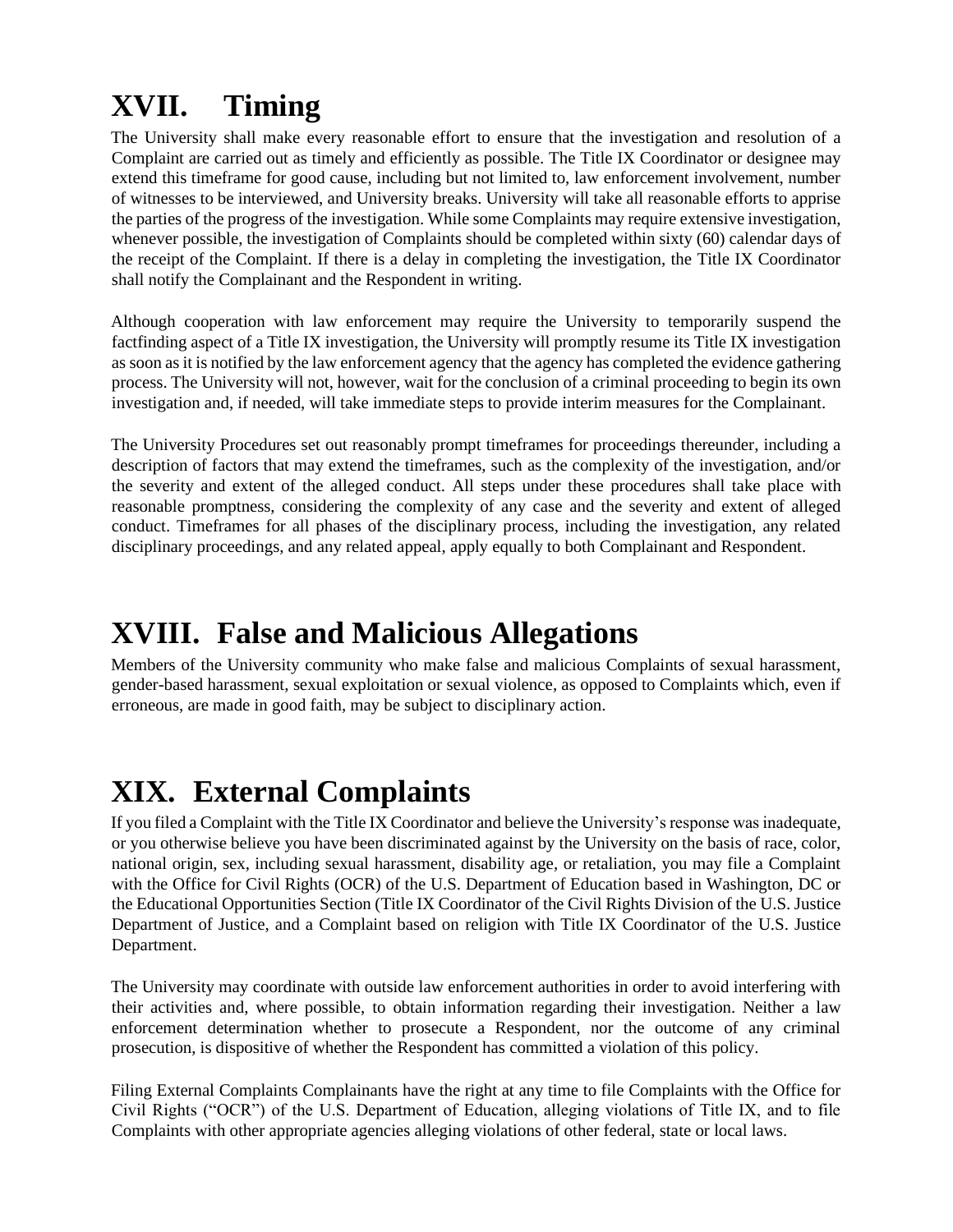## **XX. University obligations under this Policy**

In addition to addressing possible violations of this policy, the University has the following obligations: 1) Dissemination of Policies, Procedures and Notices. The Title IX Coordinator, in coordination with the other appropriate offices, is responsible for the wide dissemination of the following on her/his campus: (i) this Policy; (ii) the University's Notice of Non- Discrimination; (iii) the Title IX Coordinator's name, phone number, office location, and email address; and (iv) contact information for the campus Public Safety Office. Such dissemination shall include posting the documents and information on the University website and including it in any student or faculty handbooks.

### **A. Confidential Employees**

Although there is no one directly employed by the University to whom University employees can speak on a confidential basis regarding sexual harassment, gender-based harassment or sexual violence, confidential community counseling resources are available throughout Washington, DC, Maryland, and Virginia.

### **B. "Responsible" Employees**

"Responsible" employees have a duty to report incidents of sexual harassment, gender-based harassment or sexual violence, including all relevant details, to the Title IX Coordinator. Such employees are not permitted under any circumstances to maintain a Complainant's confidentiality. To the extent possible, information reported to responsible employees will be shared only with the Title IX Coordinator, the "responsible" employee's supervisor, and other people responsible for handling the University's response to the report. Before a Complainant reveals any information to a responsible employee, the employee shall advise the Complainant of the employee's reporting obligations—and if the Complainant wants to maintain confidentiality, direct the Complainant to confidential resources.

The University has designated the following individuals as "responsible" employees: (i) Title IX Coordinator and her/his staff

(ii) President and CEO, (iii) Chief Academic Officer, (iv) Chief Operating Officer, (v) Academic Dean, (vii) Core Faculty member or (vii) Designee. Once a responsible employee (that is not the Title IX Coordinator or her/his staff) receives such information, that employee will inform the Title IX Coordinator of the report.

## **XXI. Confidentiality, Requests Not to Conduct Investigations, or Not to Report to Outside Law Enforcement**

If a Complainant requests that an investigation not be conducted, the Title IX Coordinator will consider the reasons for the request, including concerns about the age and continued safety of the person reportedly harmed and members of the campus community. The Title IX Coordinator must also balance considerations about the continued health and safety of members of the community against a reporter's or Complainant's desire not to have the report investigated. In cases when a reporter or Complainant does not want to have a report investigated, but the Title IX Coordinator has concerns that not taking formal or informal action might endanger the health or safety of members of the campus community, the Title IX Coordinator will initiate confidential consultation with appropriate individuals to analyze the situation and assist in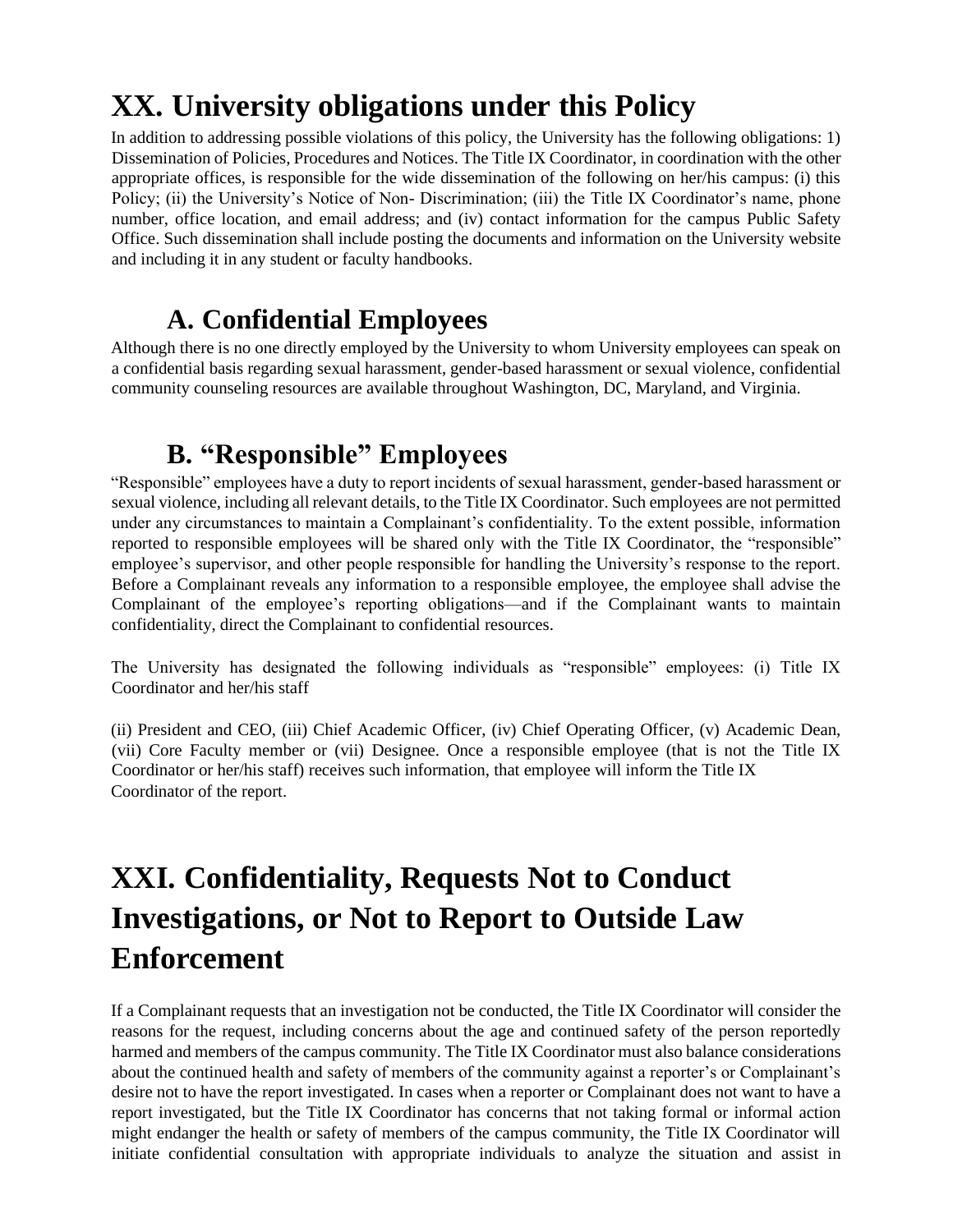determining appropriate measures to take. The Title IX Coordinator will make the ultimate decision about whether to conduct a formal investigation or respond to the report in another manner, including taking informal actions, such as those described above.

Parties in these processes, including the Complainant, Respondent, and witnesses, have privacy rights and reasonable expectations of confidentiality in the investigation of matters subject to this procedure.

In addition, the integrity of the process depends on ensuring reasonable expectations of confidentiality. The Title IX Coordinator will keep confidential the Complaint, report, witness statements, and any other information provided by the Complainant, Respondent, or witnesses and will disclose this information only to the Complainant, Respondent, or witnesses, as necessary to give fair notice of the allegations and to conduct the investigation; to law enforcement consistent with state and federal law; to other University officials as necessary for coordinating interim measures or for health, welfare, and safety reasons, and to government agencies who review the University's compliance with federal law. Information about Complaints and reports, absent personally identifiable information, may be reported to University officials, and external entities for statistical and analysis purposes pursuant to federal and state law and University policy.

After a report of an alleged incident of sexual harassment, gender-based harassment, sexual exploitation, or sexual violence has been made to the Title IX Coordinator, a Complainant may request that the matter be investigated without her/his identity or any details regarding the incident being divulged further. Alternatively, a Complainant may request that no investigation into an incident be conducted or that an incident not be reported to outside law enforcement.

In all such cases, the Title IX Coordinator will weigh the Complainant's requests against the University's obligation to provide a safe, non-discriminatory environment for all students, employees and visitors, including the Complainant. A decision to maintain confidentiality does not mean that confidentiality can be absolutely guaranteed in all circumstances, but only that all efforts will be undertaken to keep information confidential consistent with law.

If the Title IX Coordinator determines that she/he will maintain confidentiality as requested by the Complainant, the University will take all reasonable steps to investigate the incident consistent with the request for confidentiality. However, a University's ability to meaningfully investigate the incident and pursue disciplinary action may be limited by such a request. In any event, the University is required to abide by any laws mandating disclosure, such as the Jeanne Clery Act. However, notification under the Jeanne Clery Act is done without divulging the Complaint's identity. If the Title IX Coordinator determines that the University must report the incident to outside law enforcement, the University will cooperate with any criminal investigation, which may include providing the outside law enforcement agency with any evidence in its possession relating to the incident.

An individual who speaks to a University employee about sexual harassment, gender-based harassment, sexual exploitation or sexual violence should be aware that employees fall into three categories: (1) "confidential" employees, who have an obligation to maintain a Complainant's confidentiality regarding the incident(s); (2) "responsible" employees, who are required to report the incident(s) to the Title IX Coordinator; and (3) all other employees, who are strongly encouraged but not required to report the incident(s).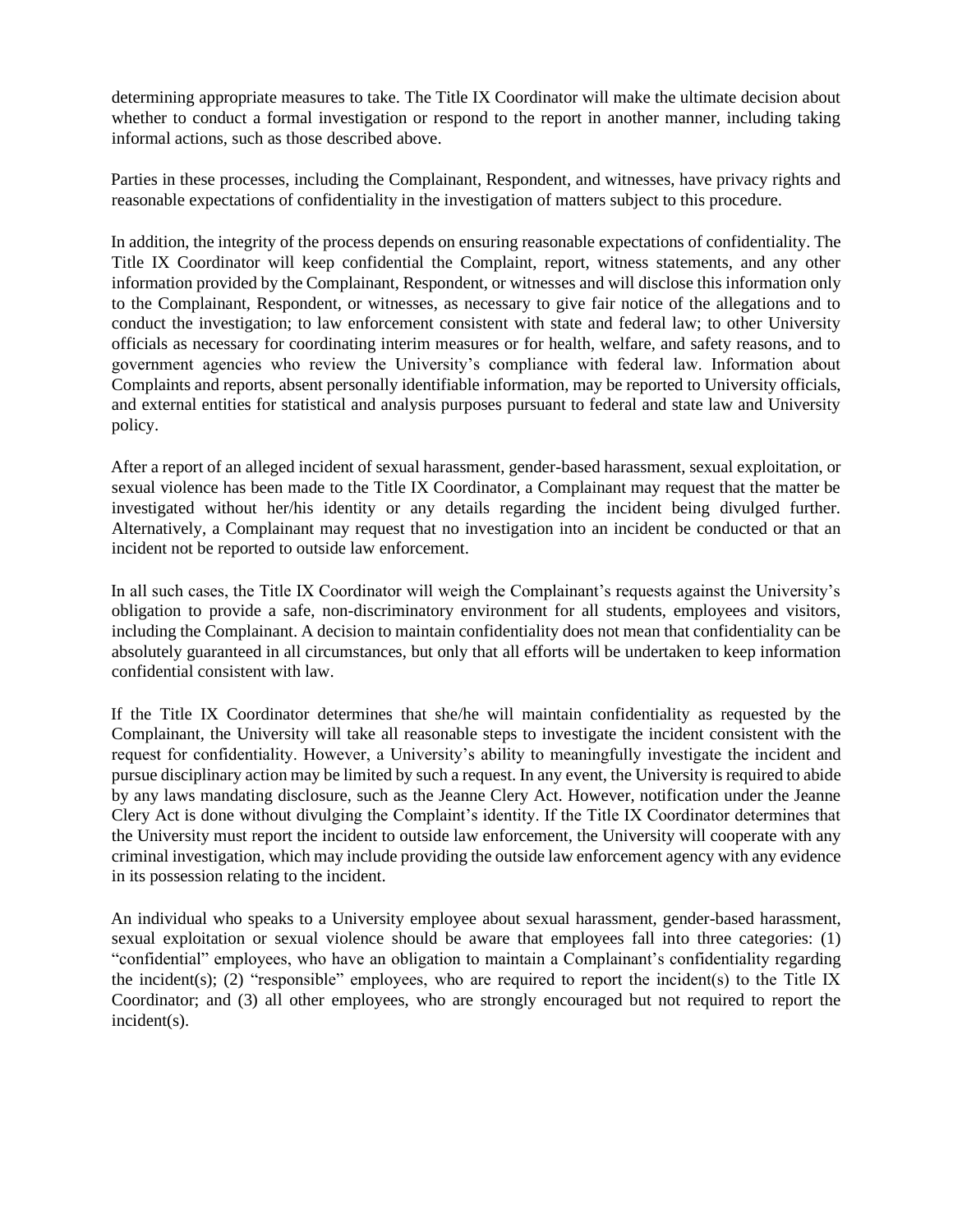# **XXII. Faculty-Student Relations**

No University faculty member shall have romantic or sexual relations with a student who is enrolled in a course taught by that faculty member, or who is otherwise subject to the faculty member's academic supervision. A student is considered enrolled in a faculty member's course until such time as a final grade for the course has been submitted to the Registrar; other forms of academic supervision conclude upon the submission of a final grade to the Registrar (where applicable) or upon the student's completion of all supervised work. The University Chief Academic Officer may grant an exception to this policy in extraordinary cases.

## **XXIII. Retaliation**

This policy prohibits retaliation, including threats, intimidation, coercion, or discrimination (including harassment), against any person who reports sexual harassment, gender-based harassment, sexual exploitation or sexual violence. This policy further prohibits retaliation against any person who assists someone making a report of sexual harassment, gender-based harassment or sexual violence, or participates in any manner in an investigation or resolution of a sexual harassment, gender-based harassment or sexual violence Complaint. Any allegations of retaliation for making a report under this policy should be reported to the Title IX Coordinator and her/his staff, or the President if the Title IX Coordinator is alleged to have engaged in the retaliation.

## **XXIV. Sex Offender Registration**

In accordance to the "Campus Sex Crimes Prevention Act" of 2000, which amends the Jacob Wetterling Crimes Against Children and Sexually Violent Offender Registration Act, the Jeanne Clery Act and the Family Educational Rights and Privacy Act of 1974, the following link is provided to the Sex Offender Registry.

[http://sexoffender.dc.gov](http://sexoffender.dc.gov/) <http://sex-offender.vsp.virginia.gov/sor> [Sex Offender Database Search | Chicago Police Department](https://home.chicagopolice.org/services/sex-offender-database-search/)

The law requires institutions of higher education to issue a statement advising the campus community where law enforcement information provided by a state concerning registered sex offenders may be obtained. It also requires sex offenders already required to register in a State to provide notice of each institution of higher education in that State at which the person is employed, carries a vocation, or is a student. Unlawful use of the information for purposes of intimidating or harassing another is prohibited.

# **XXV. Statement Regarding Annual Security & Safety Report**

This Annual Security Report is required by federal law and contains policy statements and crime statistics for the school. The policy statements address the school's policies, procedures and programs concerning safety and security. This report is available online at [www.potomac.edu.](http://www.potomac.edu/)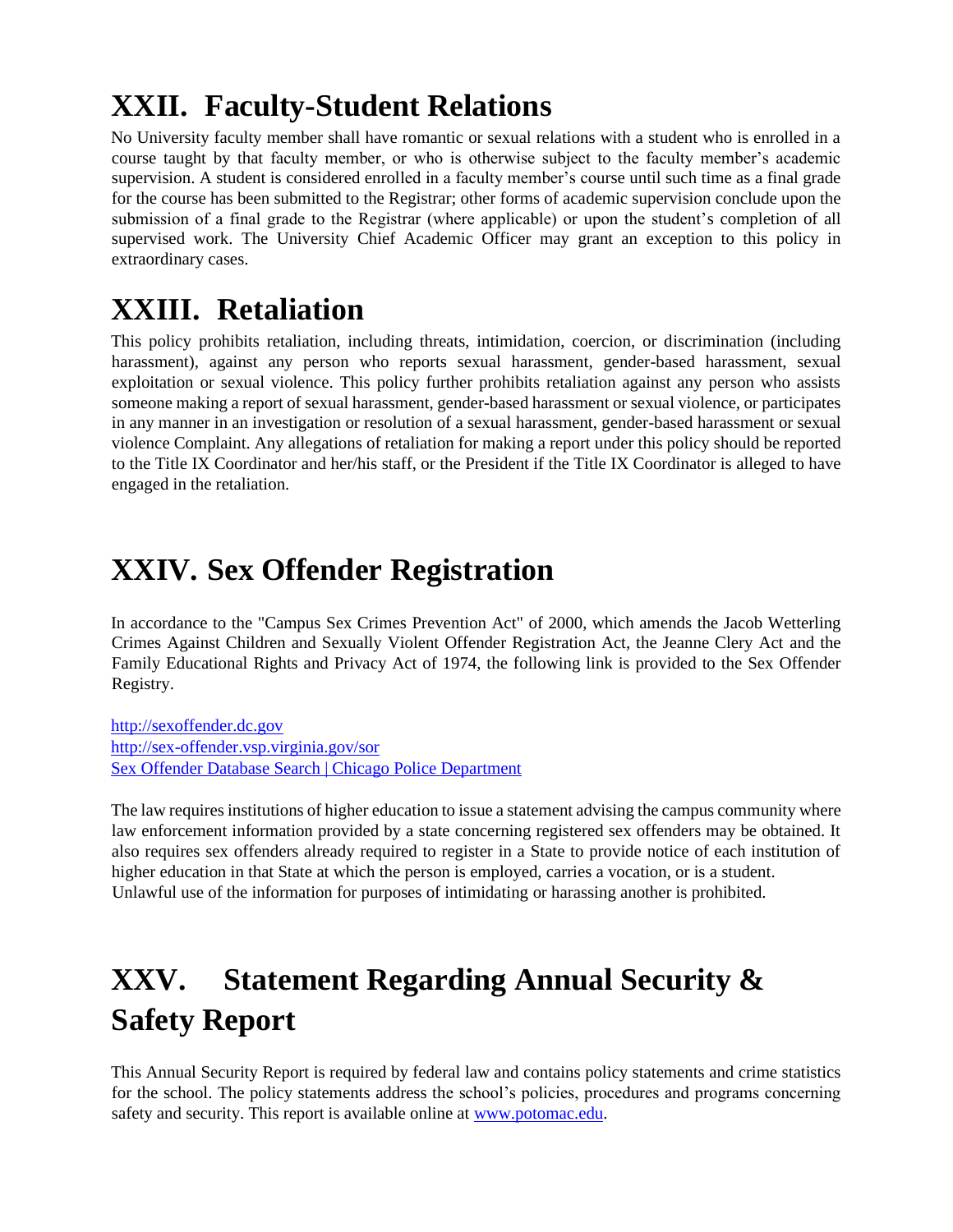You may also request a paper copy from the Human Resources Office. This report is distributed to all currently enrolled students (including those attending less than full time) and all employees by October  $1<sup>st</sup>$ each year. This report is also provided to any prospective student or prospective employee upon request.

University of the Potomac's annual campus security report contains the disclosure of crime occurrences for the three most recent calendar years and discloses the number of crime occurrences in the following categories:

- a. Criminal homicide, including murder and non-negligent manslaughter and negligent manslaughter;
- b. Sex offenses, including forcible sex offenses, and non-forcible sex offenses including incest and statutory rape;
- c. Robbery;
- d. Aggravated assault;
- e. Burglary;
- f. Motor vehicle theft;
- g. Arson;
- h. Hate crimes, including simple assault, larceny-theft, intimidation, destruction/damage vandalism of property;
- i. Separately by category of prejudice, each crime listed above and any crime involving bodily injury reported to the local police agencies or to a campus security authority that shows evidence of prejudice based on race, gender, religion, sexual orientation, ethnicity or disability;
- j. Arrests for violations of liquor and drug law violations, and illegal weapons possession; and
- k. Persons not arrested but referred for campus disciplinary action for liquor, drug, and weapons law violations.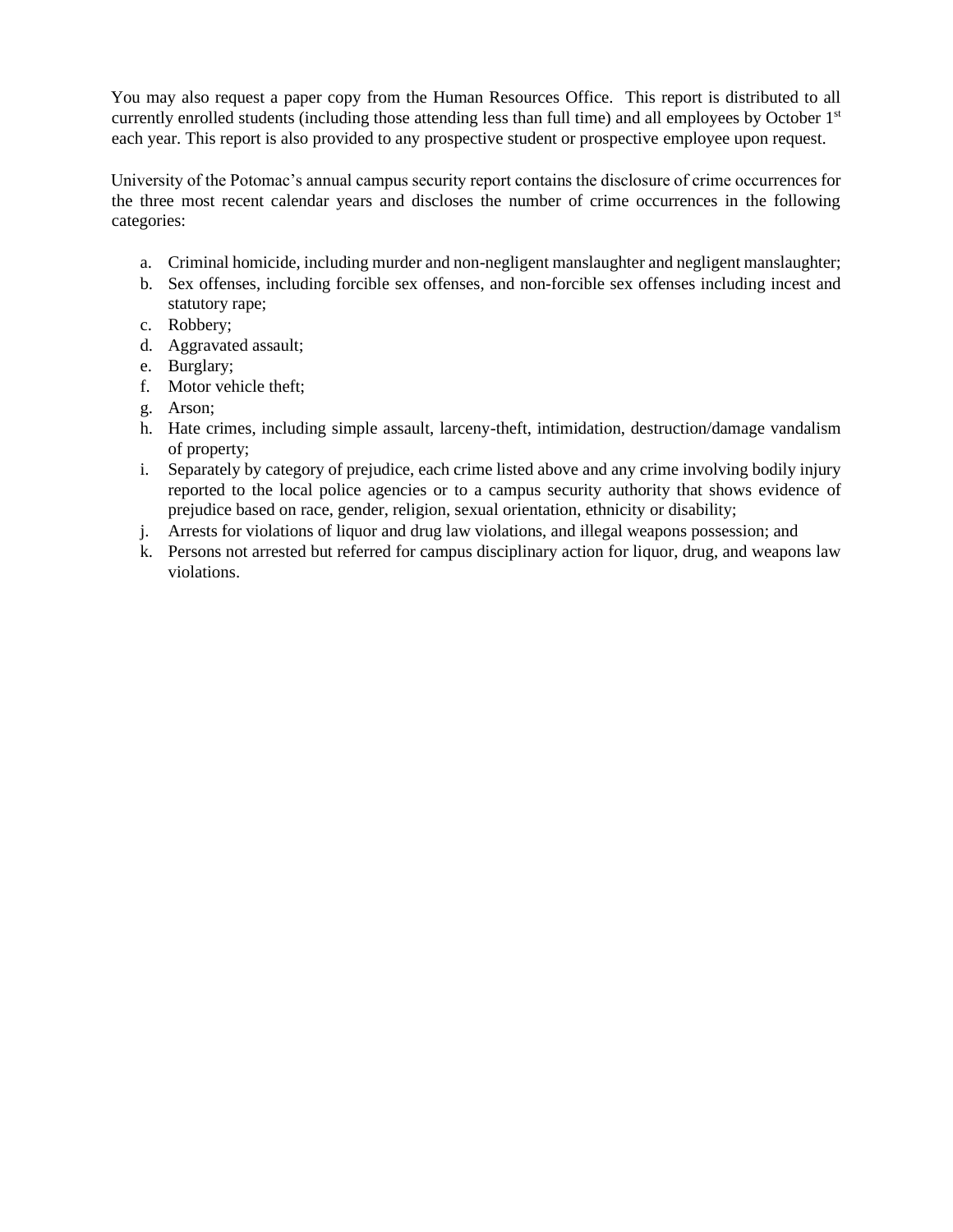|                                           |             | <b>ON-CAMPUS</b>  |                  | <b>Unfounded</b> |
|-------------------------------------------|-------------|-------------------|------------------|------------------|
| <b>DC Campus Occurrences</b>              |             | <b>PROPERTY/</b>  | <b>PUBLIC</b>    |                  |
| <b>CRIMINAL OFFENSES</b>                  | <b>YEAR</b> | <b>Non-Campus</b> | <b>PROPERTY</b>  |                  |
| MURDER/NON-NEGLIGENT                      | 2019        | $\boldsymbol{0}$  | $\mathbf{0}$     | $\overline{0}$   |
| <b>MANSLAUGHTER</b>                       | 2018        | $\overline{0}$    | $\overline{0}$   | $\overline{0}$   |
|                                           | 2017        | $\boldsymbol{0}$  | $\boldsymbol{0}$ | $\boldsymbol{0}$ |
|                                           | 2019        | $\boldsymbol{0}$  | $\boldsymbol{0}$ | $\boldsymbol{0}$ |
| NEGLIGENT MANSLAUGHTER                    | 2018        | $\boldsymbol{0}$  | $\boldsymbol{0}$ | $\boldsymbol{0}$ |
|                                           | 2017        | $\overline{0}$    | $\boldsymbol{0}$ | $\boldsymbol{0}$ |
|                                           | 2019        | $\overline{0}$    | $\boldsymbol{0}$ | $\boldsymbol{0}$ |
| SEX OFFENSES, FORCIBLE                    | 2018        | $\boldsymbol{0}$  | $\boldsymbol{0}$ | $\boldsymbol{0}$ |
|                                           | 2017        | $\boldsymbol{0}$  | $\boldsymbol{0}$ | $\boldsymbol{0}$ |
|                                           | 2019        | $\boldsymbol{0}$  | $\boldsymbol{0}$ | $\boldsymbol{0}$ |
| SEX OFFENSES, NON-FORCIBLE                | 2018        | $\boldsymbol{0}$  | $\boldsymbol{0}$ | $\overline{0}$   |
|                                           | 2017        | $\boldsymbol{0}$  | $\boldsymbol{0}$ | $\boldsymbol{0}$ |
|                                           | 2019        | $\boldsymbol{0}$  | $\boldsymbol{0}$ | $\boldsymbol{0}$ |
| <b>SEXUAL ASSAULT - RAPE</b>              | 2018        | $\boldsymbol{0}$  | $\boldsymbol{0}$ | $\boldsymbol{0}$ |
|                                           | 2017        | $\boldsymbol{0}$  | $\boldsymbol{0}$ | $\boldsymbol{0}$ |
|                                           | 2019        | $\boldsymbol{0}$  | $\overline{0}$   | $\overline{0}$   |
| SEXUAL ASSAULT - FONDLING                 | 2018        | $\boldsymbol{0}$  | $\boldsymbol{0}$ | $\boldsymbol{0}$ |
|                                           | 2017        | $\boldsymbol{0}$  | $\boldsymbol{0}$ | $\boldsymbol{0}$ |
|                                           | 2019        | $\boldsymbol{0}$  | $\boldsymbol{0}$ | $\boldsymbol{0}$ |
| <b>SEXUAL ASSAULT - INCEST</b>            | 2018        | $\boldsymbol{0}$  | $\overline{0}$   | $\boldsymbol{0}$ |
|                                           | 2017        | $\overline{0}$    | $\boldsymbol{0}$ | $\boldsymbol{0}$ |
| SEXUAL ASSAULT - STATUTORY<br><b>RAPE</b> | 2019        | $\boldsymbol{0}$  | $\boldsymbol{0}$ | $\boldsymbol{0}$ |
|                                           | 2018        | $\boldsymbol{0}$  | $\boldsymbol{0}$ | $\boldsymbol{0}$ |
|                                           | 2017        | $\overline{0}$    | $\boldsymbol{0}$ | $\boldsymbol{0}$ |
|                                           | 2019        | $\boldsymbol{0}$  | $\boldsymbol{0}$ | $\boldsymbol{0}$ |
| <b>ROBBERY</b>                            | 2018        | $\boldsymbol{0}$  | $\boldsymbol{0}$ | $\boldsymbol{0}$ |
|                                           | 2017        | $\boldsymbol{0}$  | $\overline{2}$   | $\boldsymbol{0}$ |
|                                           | 2019        | $\boldsymbol{0}$  | $\boldsymbol{0}$ | $\boldsymbol{0}$ |
| <b>AGGRAVATED ASSAULT</b>                 | 2018        | $\boldsymbol{0}$  | $\boldsymbol{0}$ | $\boldsymbol{0}$ |
|                                           | 2017        | $\boldsymbol{0}$  | $\boldsymbol{0}$ | $\overline{0}$   |
|                                           | 2019        | $\boldsymbol{0}$  | $\boldsymbol{0}$ | $\boldsymbol{0}$ |
|                                           | 2018        | $\boldsymbol{0}$  | $\boldsymbol{0}$ | $\boldsymbol{0}$ |
| <b>BURGLARY</b>                           |             |                   |                  |                  |
|                                           | 2017        | $\overline{0}$    | $\overline{0}$   | $\boldsymbol{0}$ |
|                                           | 2019        | $\boldsymbol{0}$  | $\boldsymbol{0}$ | $\boldsymbol{0}$ |
| MOTOR VEHICLE THEFT                       | 2018        | $\mathbf{0}$      | 9                | $\boldsymbol{0}$ |
|                                           | 2017        | $\boldsymbol{0}$  | 10               | $\boldsymbol{0}$ |
|                                           | 2019        | $\boldsymbol{0}$  | $\boldsymbol{0}$ | $\boldsymbol{0}$ |
| <b>ARSON</b>                              | 2018        | $\overline{0}$    | $\boldsymbol{0}$ | $\boldsymbol{0}$ |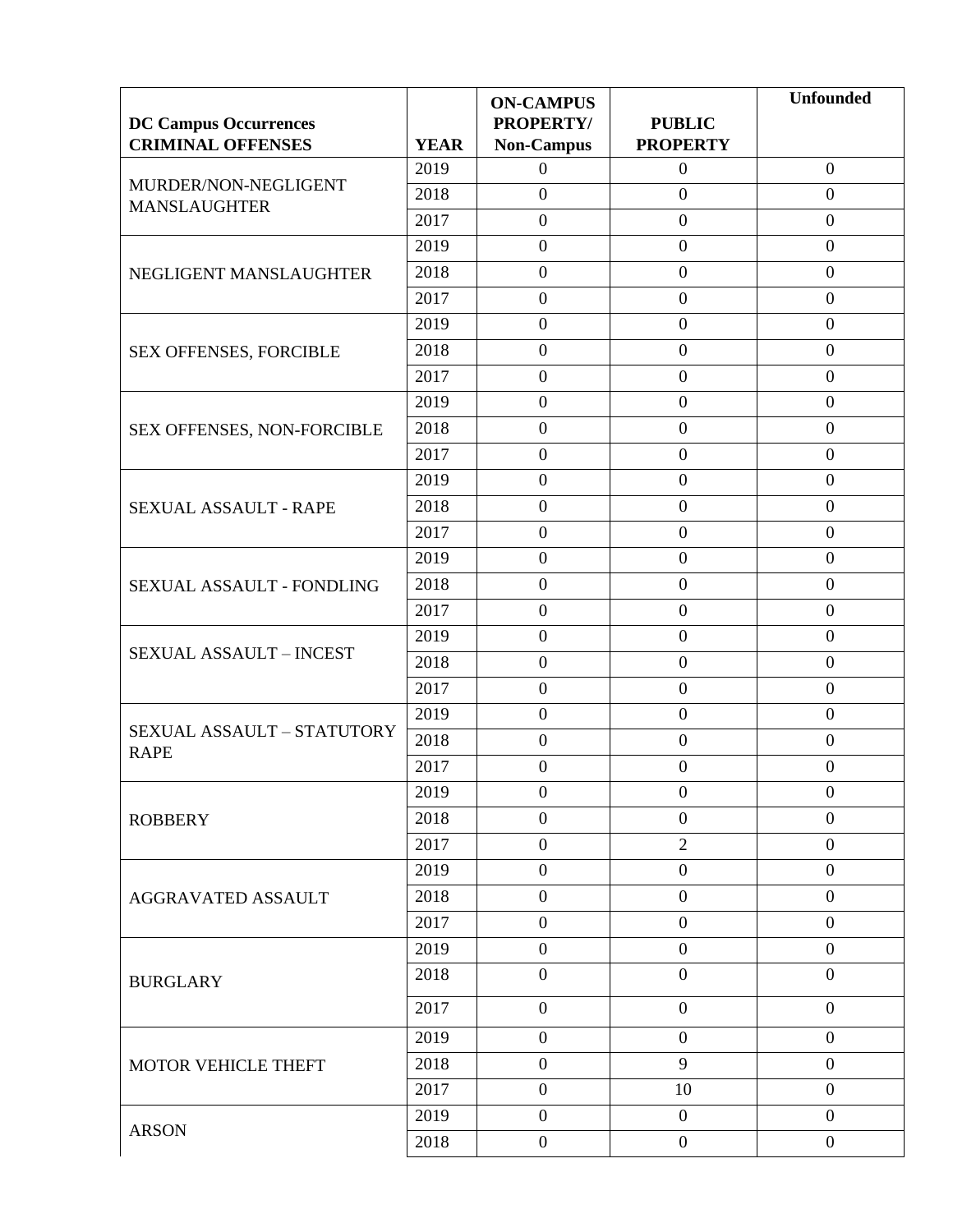| ____ |  |  |
|------|--|--|
|      |  |  |

| <b>HATE CRIMES</b>                          | <b>YEAR</b> | <b>ON-CAMPUS</b><br><b>PROPERTY/</b><br><b>Non-Campus</b> | <b>PUBLIC</b><br><b>PROPERTY</b> | <b>Categories of</b><br>bias |
|---------------------------------------------|-------------|-----------------------------------------------------------|----------------------------------|------------------------------|
|                                             | 2019        | $\overline{0}$                                            | $\boldsymbol{0}$                 | $\boldsymbol{0}$             |
| MURDER/NON-NEGLIGENT<br><b>MANSLAUGHTER</b> | 2018        | $\overline{0}$                                            | $\overline{0}$                   | $\overline{0}$               |
|                                             | 2017        | $\boldsymbol{0}$                                          | $\boldsymbol{0}$                 | $\boldsymbol{0}$             |
|                                             | 2019        | $\boldsymbol{0}$                                          | $\boldsymbol{0}$                 | $\boldsymbol{0}$             |
| <b>RAPE</b>                                 | 2018        | $\boldsymbol{0}$                                          | $\overline{0}$                   | $\overline{0}$               |
|                                             | 2017        | $\boldsymbol{0}$                                          | $\boldsymbol{0}$                 | $\boldsymbol{0}$             |
|                                             | 2019        | $\overline{0}$                                            | $\overline{0}$                   | $\overline{0}$               |
| <b>FONDLING</b>                             | 2018        | $\boldsymbol{0}$                                          | $\boldsymbol{0}$                 | $\boldsymbol{0}$             |
|                                             | 2017        | $\boldsymbol{0}$                                          | $\boldsymbol{0}$                 | $\boldsymbol{0}$             |
|                                             | 2019        | $\overline{0}$                                            | $\overline{0}$                   | $\overline{0}$               |
| <b>INCEST</b>                               | 2018        | $\boldsymbol{0}$                                          | $\boldsymbol{0}$                 | $\overline{0}$               |
|                                             | 2017        | $\boldsymbol{0}$                                          | $\boldsymbol{0}$                 | $\boldsymbol{0}$             |
|                                             | 2019        | $\boldsymbol{0}$                                          | $\boldsymbol{0}$                 | $\boldsymbol{0}$             |
| <b>STATUTORY RAPE</b>                       | 2018        | $\boldsymbol{0}$                                          | $\boldsymbol{0}$                 | $\boldsymbol{0}$             |
|                                             | 2017        | $\boldsymbol{0}$                                          | $\boldsymbol{0}$                 | $\boldsymbol{0}$             |
|                                             | 2019        | $\boldsymbol{0}$                                          | $\boldsymbol{0}$                 | $\boldsymbol{0}$             |
| <b>ROBBERY</b>                              | 2018        | $\boldsymbol{0}$                                          | $\boldsymbol{0}$                 | $\boldsymbol{0}$             |
|                                             | 2017        | $\boldsymbol{0}$                                          | $\overline{0}$                   | $\overline{0}$               |
|                                             | 2019        | $\boldsymbol{0}$                                          | $\boldsymbol{0}$                 | $\overline{0}$               |
| <b>AGGRAVATED ASSAULT</b>                   | 2018        | $\boldsymbol{0}$                                          | $\overline{0}$                   | $\boldsymbol{0}$             |
|                                             | 2017        | $\boldsymbol{0}$                                          | $\boldsymbol{0}$                 | $\overline{0}$               |
|                                             | 2019        | $\boldsymbol{0}$                                          | $\boldsymbol{0}$                 | $\boldsymbol{0}$             |
| <b>BURGLARY</b>                             | 2018        | $\overline{0}$                                            | $\boldsymbol{0}$                 | $\boldsymbol{0}$             |
|                                             | 2017        | $\boldsymbol{0}$                                          | $\boldsymbol{0}$                 | $\boldsymbol{0}$             |
|                                             | 2019        | $\overline{0}$                                            | $\boldsymbol{0}$                 | $\overline{0}$               |
| <b>MOTOR VEHICLE THEFT</b>                  | 2018        | $\boldsymbol{0}$                                          | $\boldsymbol{0}$                 | $\overline{0}$               |
|                                             | 2017        | $\overline{0}$                                            | $\overline{0}$                   | $\overline{0}$               |
|                                             | 2019        | $\boldsymbol{0}$                                          | $\boldsymbol{0}$                 | $\overline{0}$               |
| <b>ARSON</b>                                | 2018        | $\overline{0}$                                            | $\boldsymbol{0}$                 | $\boldsymbol{0}$             |
|                                             | 2017        | $\boldsymbol{0}$                                          | $\overline{0}$                   | $\mathbf{0}$                 |
|                                             | 2019        | $\boldsymbol{0}$                                          | $\overline{0}$                   | $\overline{0}$               |
| <b>SIMPLE ASSAULT</b>                       | 2018        | $\boldsymbol{0}$                                          | $\overline{0}$                   | $\overline{0}$               |
|                                             | 2017        | $\overline{0}$                                            | $\boldsymbol{0}$                 | $\boldsymbol{0}$             |
|                                             | 2019        | $\overline{0}$                                            | $\boldsymbol{0}$                 | $\overline{0}$               |
| <b>LARCENY-THEFT</b>                        | 2018        | $\boldsymbol{0}$                                          | $\boldsymbol{0}$                 | $\boldsymbol{0}$             |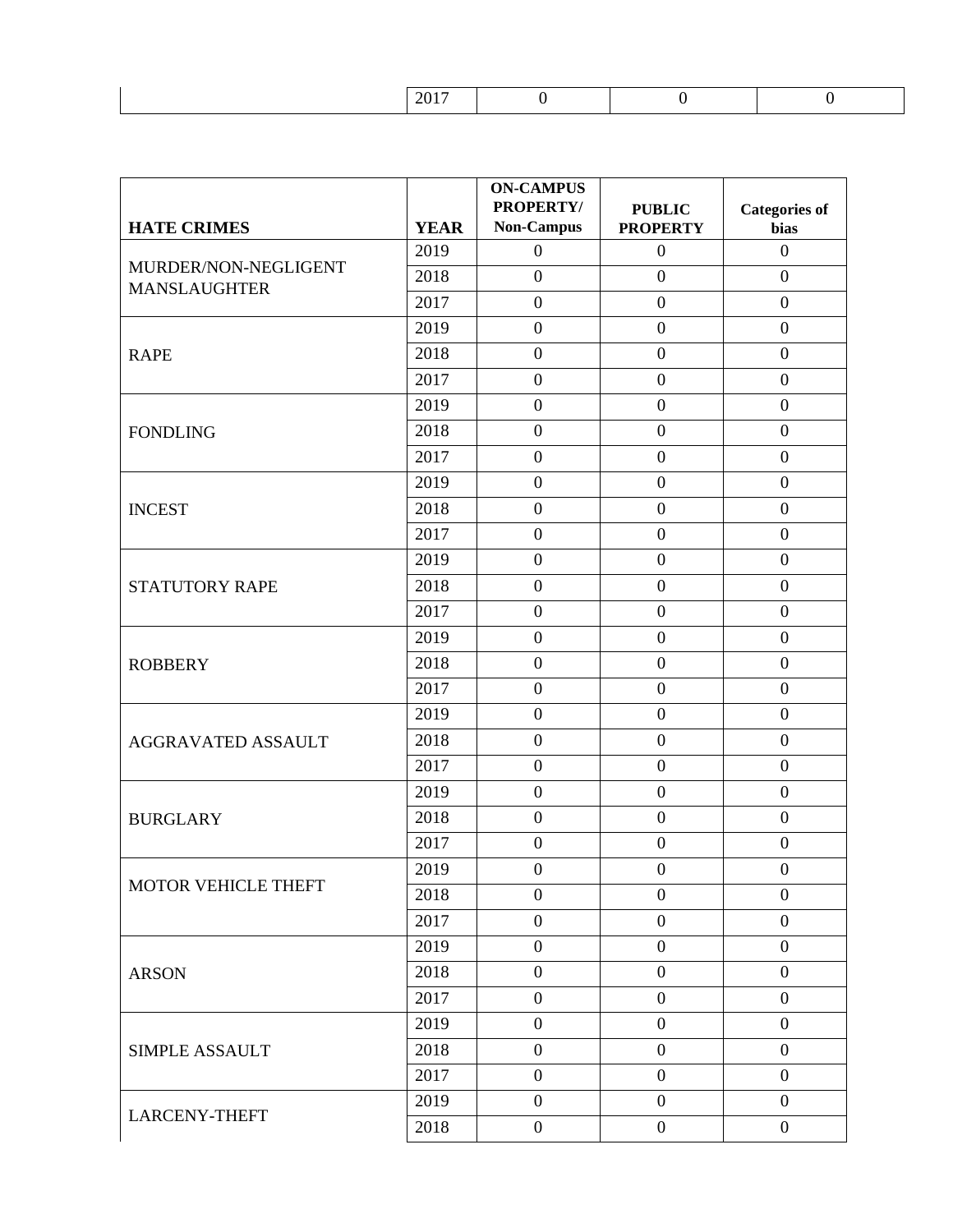|                                                     | 2017 |  |  |
|-----------------------------------------------------|------|--|--|
|                                                     | 2019 |  |  |
| <b>INTIMIDATION</b>                                 | 2018 |  |  |
|                                                     | 2017 |  |  |
|                                                     | 2019 |  |  |
| DESTRUCTION/DAMAGE/VANDA<br><b>LISM OF PROPERTY</b> | 2018 |  |  |
|                                                     | 2017 |  |  |

**\*\*Categories of bias for Hate Crimes include actual or perceived (A) race, (B) gender, (C) gender identity, (D) religion, (E) sexual orientation, (F) ethnicity, (G) national origin or (H) disability**.

|                        |             |                                     |                                  | <b>Unfounded</b> |
|------------------------|-------------|-------------------------------------|----------------------------------|------------------|
| <b>VAWA OFFENSES</b>   | <b>YEAR</b> | <b>ON-CAMPUS</b><br><b>PROPERTY</b> | <b>PUBLIC</b><br><b>PROPERTY</b> |                  |
|                        | 2019        |                                     |                                  |                  |
| DOMESTIC VIOLENCE      | 2018        |                                     | 0                                |                  |
|                        | 2017        | 0                                   | 0                                |                  |
| <b>DATING VIOLENCE</b> | 2019        | 0                                   | 0                                |                  |
|                        | 2018        |                                     |                                  |                  |
|                        | 2017        |                                     | $\Omega$                         |                  |
|                        | 2019        | 0                                   | 0                                |                  |
| <b>STALKING</b>        | 2018        | 0                                   | 0                                |                  |
|                        | 2017        |                                     |                                  |                  |

|                              |             |                                     |                                  | <b>Unfounded</b> |
|------------------------------|-------------|-------------------------------------|----------------------------------|------------------|
| <b>ARRESTS</b>               | <b>YEAR</b> | <b>ON-CAMPUS</b><br><b>PROPERTY</b> | <b>PUBLIC</b><br><b>PROPERTY</b> |                  |
|                              | 2019        | 0                                   |                                  | $\Omega$         |
| <b>DRUG ABUSE VIOLATIONS</b> | 2018        | $\Omega$                            | 0                                | 0                |
|                              | 2017        | $\Omega$                            | 0                                | 0                |
|                              | 2019        | 0                                   | 0                                | 0                |
| <b>DRUG ABUSE VIOLATIONS</b> | 2018        | $\Omega$                            | $\Omega$                         | $\theta$         |
|                              | 2017        | 0                                   | 0                                | 0                |
|                              | 2019        | $\Omega$                            | $\Omega$                         | $\theta$         |
| <b>LIQUOR LAW VIOLATIONS</b> | 2018        | $\Omega$                            | 0                                | 0                |
|                              | 2017        | $\Omega$                            | 0                                | 0                |
|                              | 2019        | $\Omega$                            | 0                                | 0                |
| <b>WEAPONS VIOLATIONS</b>    | 2018        | 0                                   | 0                                | 0                |
|                              | 2017        | 0                                   | 0                                |                  |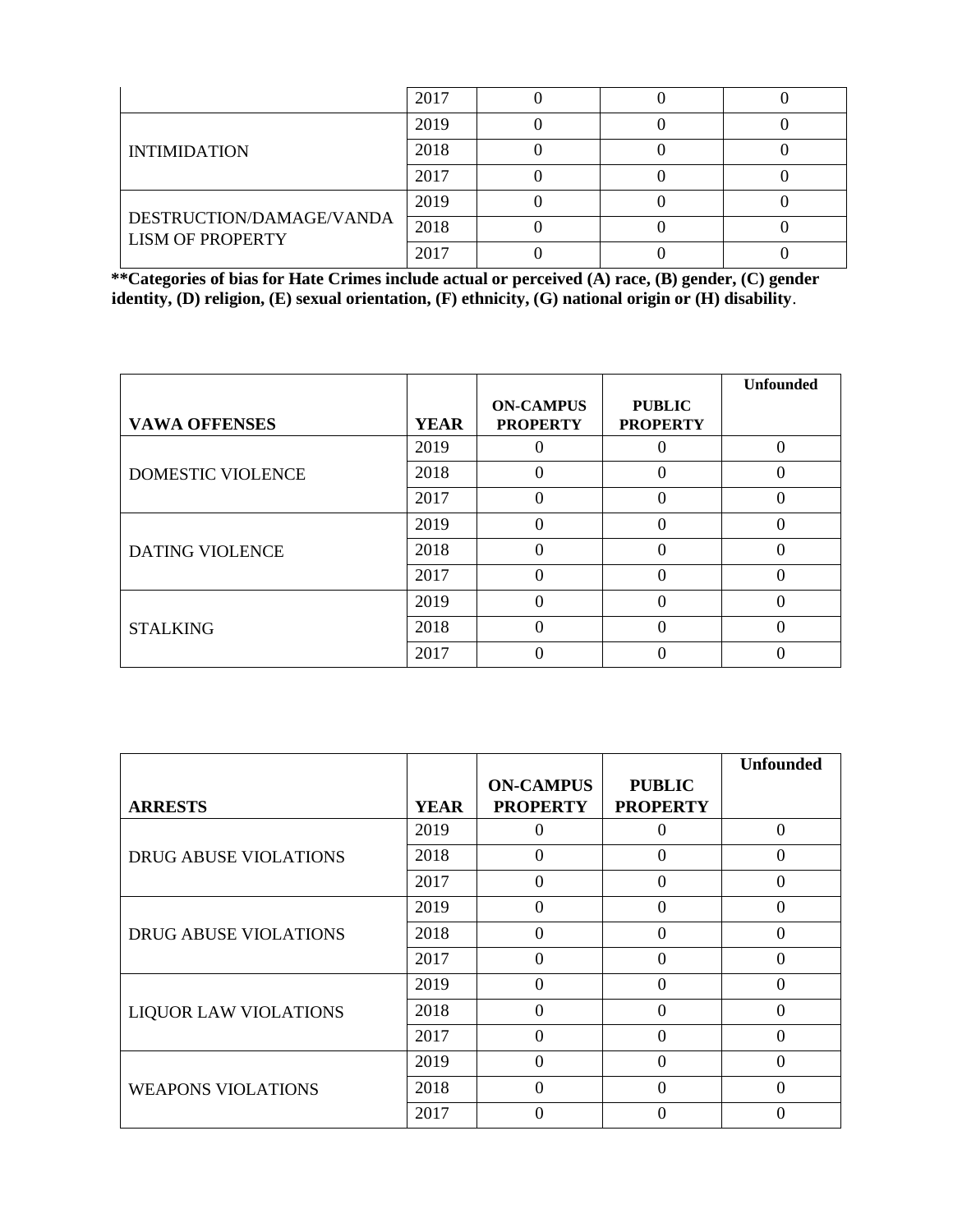|                              |             | <b>ON-CAMPUS</b>                      |                                  | <b>Unfounded</b> |
|------------------------------|-------------|---------------------------------------|----------------------------------|------------------|
| <b>DISCIPLINARY ACTIONS</b>  | <b>YEAR</b> | <b>PROPERTY/</b><br><b>Non-Campus</b> | <b>PUBLIC</b><br><b>PROPERTY</b> |                  |
|                              | 2019        |                                       |                                  | $\Omega$         |
| <b>DRUG ABUSE VIOLATIONS</b> | 2018        | $\Omega$                              | $\theta$                         | $\overline{0}$   |
|                              | 2017        | $\Omega$                              | $\theta$                         | $\theta$         |
| <b>DRUG ABUSE VIOLATIONS</b> | 2019        | $\Omega$                              | $\Omega$                         | $\Omega$         |
|                              | 2018        | 0                                     | $\theta$                         | $\Omega$         |
|                              | 2017        | $\theta$                              | $\theta$                         | $\theta$         |
|                              | 2019        | 0                                     | $\theta$                         | 0                |
| <b>LIQUOR LAW VIOLATIONS</b> | 2018        | $\theta$                              | $\theta$                         | $\theta$         |
|                              | 2017        | 0                                     |                                  | 0                |
|                              | 2019        | $\Omega$                              | $\Omega$                         | $\Omega$         |
| <b>WEAPONS VIOLATIONS</b>    | 2018        | 0                                     | $\Omega$                         | 0                |
|                              | 2017        | $\Omega$                              |                                  |                  |

|                                             |             |                                               |                                | <b>Unfounded</b> |
|---------------------------------------------|-------------|-----------------------------------------------|--------------------------------|------------------|
| <b>VA Campus Occurrences</b>                |             | <b>ON-CAMPUS</b><br><b>PROPERTY/NonCampus</b> | <b>PUBLIC</b><br><b>PROPER</b> |                  |
| <b>CRIMINAL OFFENSES</b>                    | <b>YEAR</b> | <b>Property</b>                               | TV                             |                  |
| MURDER/NON-NEGLIGENT<br><b>MANSLAUGHTER</b> | 2019        |                                               |                                |                  |
|                                             | 2018        |                                               |                                |                  |
|                                             | 2017        |                                               |                                |                  |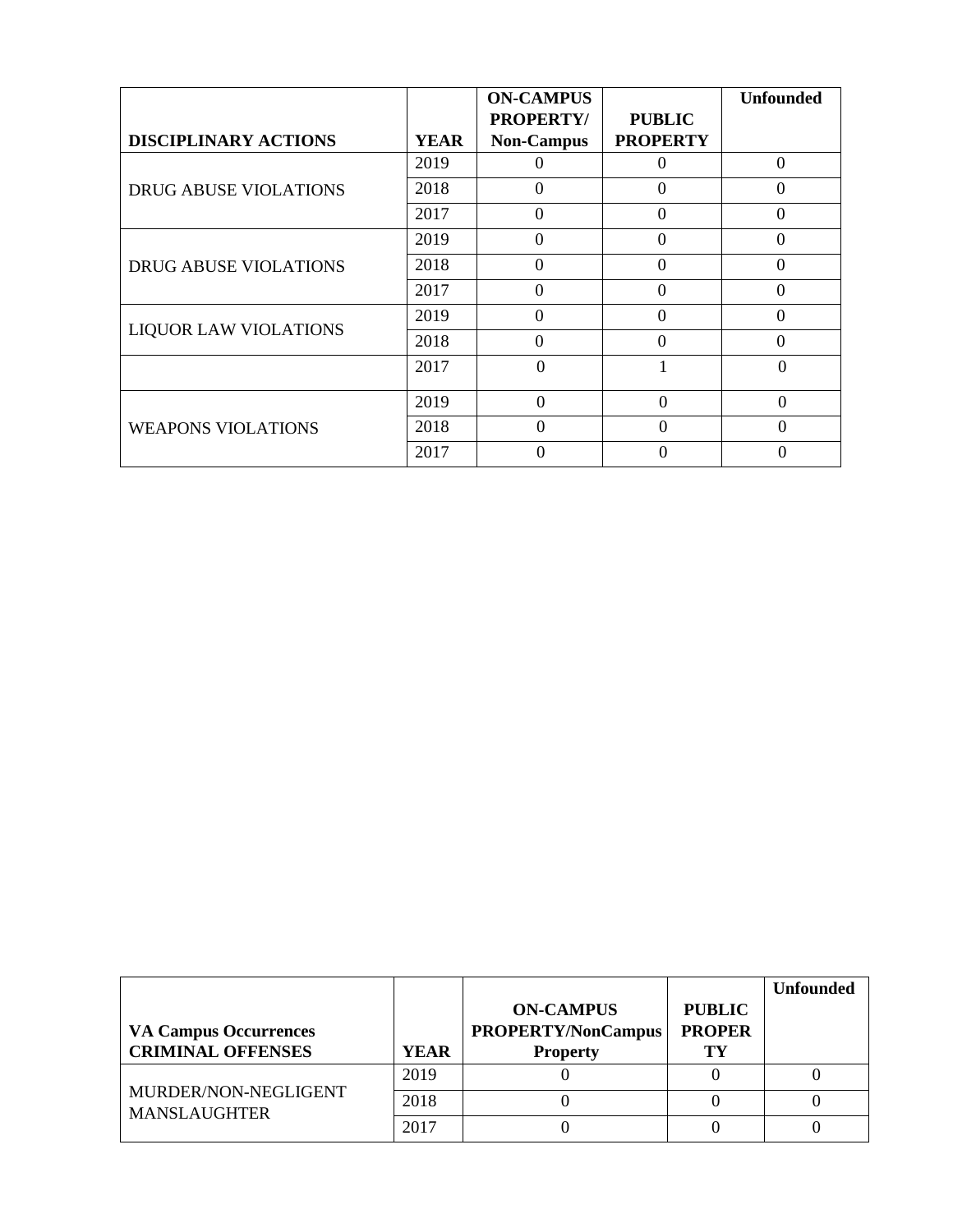|                                   | 2019 | $\boldsymbol{0}$ | $\boldsymbol{0}$ | $\overline{0}$   |
|-----------------------------------|------|------------------|------------------|------------------|
| NEGLIGENT MANSLAUGHTER            | 2018 | $\mathbf{0}$     | $\boldsymbol{0}$ | $\boldsymbol{0}$ |
|                                   | 2017 | $\boldsymbol{0}$ | $\boldsymbol{0}$ | $\boldsymbol{0}$ |
|                                   | 2019 | $\boldsymbol{0}$ | $\boldsymbol{0}$ | $\overline{0}$   |
| SEX OFFENSES, FORCIBLE            | 2018 | $\boldsymbol{0}$ | $\overline{0}$   | $\overline{0}$   |
|                                   | 2017 | $\boldsymbol{0}$ | $\boldsymbol{0}$ | $\mathbf{0}$     |
|                                   | 2019 | $\boldsymbol{0}$ | $\boldsymbol{0}$ | $\mathbf{0}$     |
| SEX OFFENSES, NON-FORCIBLE        | 2018 | $\mathbf{0}$     | $\boldsymbol{0}$ | $\overline{0}$   |
|                                   | 2017 | $\boldsymbol{0}$ | $\overline{0}$   | $\boldsymbol{0}$ |
|                                   | 2019 | $\mathbf{0}$     | $\overline{0}$   | $\overline{0}$   |
| SEXUAL ASSAULT - RAPE             | 2018 | $\boldsymbol{0}$ | $\boldsymbol{0}$ | $\overline{0}$   |
|                                   | 2017 | $\boldsymbol{0}$ | $\boldsymbol{0}$ | $\mathbf{0}$     |
|                                   | 2019 | $\boldsymbol{0}$ | $\boldsymbol{0}$ | $\overline{0}$   |
| SEXUAL ASSAULT - FONDLING         | 2018 | $\boldsymbol{0}$ | $\boldsymbol{0}$ | $\overline{0}$   |
|                                   | 2017 | $\mathbf{0}$     | $\overline{0}$   | $\overline{0}$   |
|                                   | 2019 | $\boldsymbol{0}$ | $\boldsymbol{0}$ | $\overline{0}$   |
| <b>SEXUAL ASSAULT - INCEST</b>    | 2018 | $\boldsymbol{0}$ | $\boldsymbol{0}$ | $\boldsymbol{0}$ |
|                                   | 2017 | $\boldsymbol{0}$ | $\boldsymbol{0}$ | $\overline{0}$   |
|                                   | 2019 | $\boldsymbol{0}$ | $\boldsymbol{0}$ | $\overline{0}$   |
| SEXUAL ASSAULT-<br>STATUTORY RAPE | 2018 | $\boldsymbol{0}$ | $\boldsymbol{0}$ | $\overline{0}$   |
|                                   | 2017 | $\boldsymbol{0}$ | $\boldsymbol{0}$ | $\mathbf{0}$     |
|                                   | 2019 | $\boldsymbol{0}$ | $\mathbf{0}$     | $\overline{0}$   |
| <b>ROBBERY</b>                    | 2018 | $\boldsymbol{0}$ | $\mathbf{1}$     | $\boldsymbol{0}$ |
|                                   | 2017 | $\boldsymbol{0}$ | $\mathbf{1}$     | $\overline{0}$   |
|                                   | 2019 | $\mathbf{0}$     | $\overline{0}$   | $\overline{0}$   |
| <b>AGGRAVATED ASSAULT</b>         | 2018 | $\boldsymbol{0}$ | $\boldsymbol{0}$ | $\overline{0}$   |
|                                   | 2017 | $\mathbf{0}$     | $\boldsymbol{0}$ | $\overline{0}$   |
|                                   | 2019 | $\boldsymbol{0}$ | $\overline{0}$   | $\boldsymbol{0}$ |
| <b>BURGLARY</b>                   | 2018 | $\boldsymbol{0}$ | $\boldsymbol{0}$ | $\overline{0}$   |
|                                   | 2017 | $\boldsymbol{0}$ | $\boldsymbol{0}$ | $\boldsymbol{0}$ |
|                                   | 2019 | $\boldsymbol{0}$ | $\boldsymbol{0}$ | $\boldsymbol{0}$ |
| MOTOR VEHICLE THEFT               | 2018 | $\boldsymbol{0}$ | $\boldsymbol{0}$ | $\boldsymbol{0}$ |
|                                   | 2017 | $\overline{0}$   | $\overline{0}$   | $\overline{0}$   |
|                                   | 2019 | $\boldsymbol{0}$ | $\boldsymbol{0}$ | $\boldsymbol{0}$ |
| <b>ARSON</b>                      | 2018 | $\boldsymbol{0}$ | $\boldsymbol{0}$ | $\boldsymbol{0}$ |
|                                   | 2017 | $\boldsymbol{0}$ | $\boldsymbol{0}$ | $\overline{0}$   |

|                    |             | <b>ON-CAMPUS</b> |                 |               |
|--------------------|-------------|------------------|-----------------|---------------|
|                    |             | <b>PROPERTY/</b> | <b>PUBLIC</b>   | Categories of |
| <b>HATE CRIMES</b> | <b>YEAR</b> | Non-campus       | <b>PROPERTY</b> | bias          |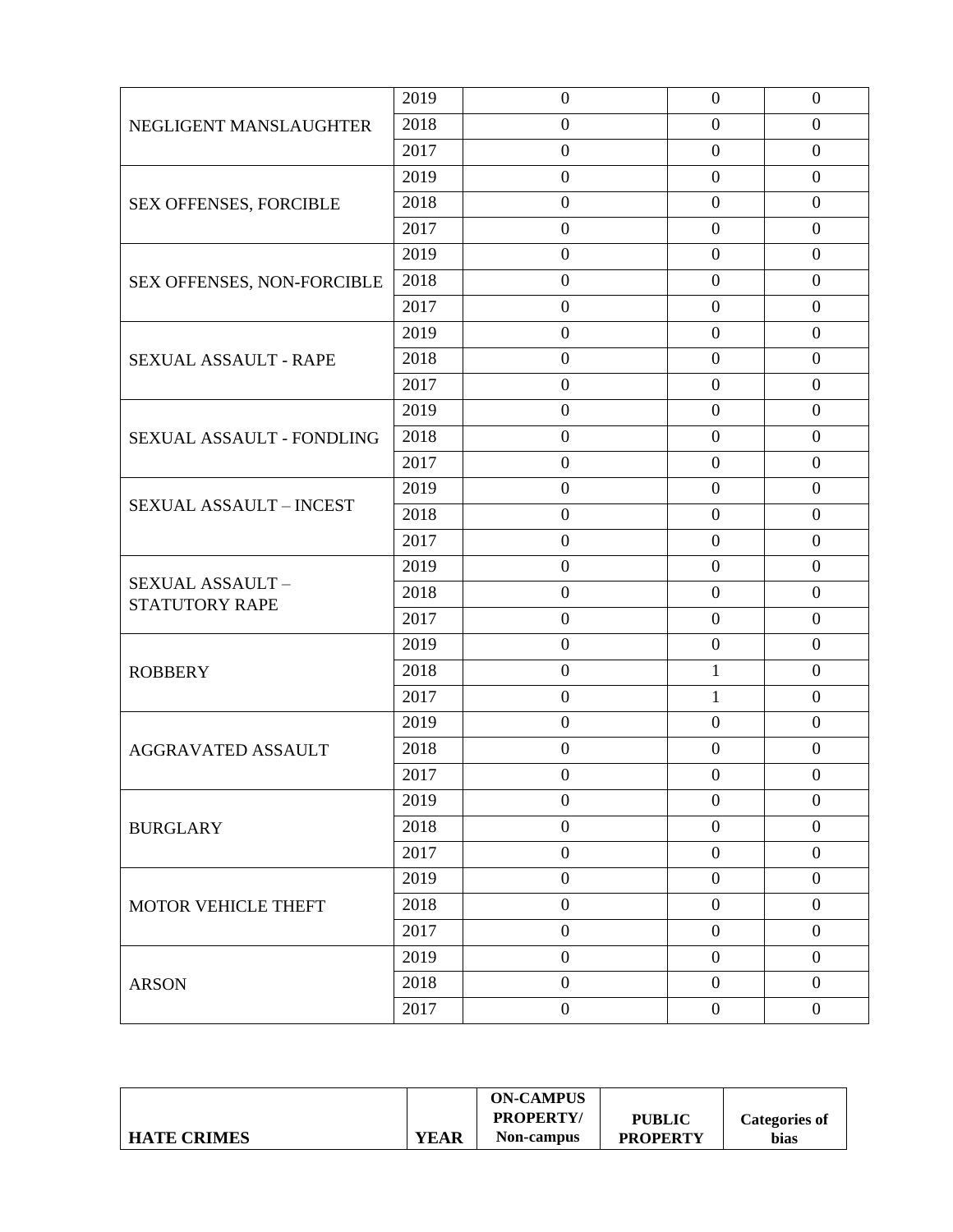|                                             | 2019 | $\boldsymbol{0}$ | $\boldsymbol{0}$ | $\boldsymbol{0}$ |
|---------------------------------------------|------|------------------|------------------|------------------|
| MURDER/NON-NEGLIGENT<br><b>MANSLAUGHTER</b> | 2018 | $\boldsymbol{0}$ | $\boldsymbol{0}$ | $\boldsymbol{0}$ |
|                                             | 2017 | $\boldsymbol{0}$ | $\overline{0}$   | $\overline{0}$   |
|                                             | 2019 | $\boldsymbol{0}$ | $\boldsymbol{0}$ | $\boldsymbol{0}$ |
| <b>RAPE</b>                                 | 2018 | $\boldsymbol{0}$ | $\boldsymbol{0}$ | $\boldsymbol{0}$ |
|                                             | 2017 | $\boldsymbol{0}$ | $\boldsymbol{0}$ | $\boldsymbol{0}$ |
|                                             | 2019 | $\boldsymbol{0}$ | $\boldsymbol{0}$ | $\boldsymbol{0}$ |
| <b>FONDLING</b>                             | 2018 | $\boldsymbol{0}$ | $\mathbf{0}$     | $\boldsymbol{0}$ |
|                                             | 2017 | $\boldsymbol{0}$ | $\mathbf{0}$     | $\boldsymbol{0}$ |
|                                             | 2019 | $\boldsymbol{0}$ | $\boldsymbol{0}$ | $\boldsymbol{0}$ |
| <b>INCEST</b>                               | 2018 | $\overline{0}$   | $\boldsymbol{0}$ | $\overline{0}$   |
|                                             | 2017 | $\boldsymbol{0}$ | $\boldsymbol{0}$ | $\boldsymbol{0}$ |
|                                             | 2019 | $\boldsymbol{0}$ | $\mathbf{0}$     | $\boldsymbol{0}$ |
| STATUTORY RAPE                              | 2018 | $\boldsymbol{0}$ | $\boldsymbol{0}$ | $\overline{0}$   |
|                                             | 2017 | $\boldsymbol{0}$ | $\boldsymbol{0}$ | $\boldsymbol{0}$ |
|                                             | 2019 | $\overline{0}$   | $\boldsymbol{0}$ | $\overline{0}$   |
| <b>ROBBERY</b>                              | 2018 | $\boldsymbol{0}$ | $\boldsymbol{0}$ | $\boldsymbol{0}$ |
|                                             | 2017 | $\boldsymbol{0}$ | $\mathbf{0}$     | $\boldsymbol{0}$ |
|                                             | 2019 | $\boldsymbol{0}$ | $\boldsymbol{0}$ | $\boldsymbol{0}$ |
| AGGRAVATED ASSAULT                          | 2018 | $\boldsymbol{0}$ | $\boldsymbol{0}$ | $\overline{0}$   |
|                                             | 2017 | $\boldsymbol{0}$ | $\mathbf{0}$     | $\overline{0}$   |
|                                             | 2019 | $\boldsymbol{0}$ | $\boldsymbol{0}$ | $\boldsymbol{0}$ |
| <b>BURGLARY</b>                             | 2018 | $\boldsymbol{0}$ | $\boldsymbol{0}$ | $\overline{0}$   |
|                                             | 2017 | $\boldsymbol{0}$ | $\boldsymbol{0}$ | $\boldsymbol{0}$ |
| <b>MOTOR VEHICLE THEFT</b>                  | 2019 | $\boldsymbol{0}$ | $\boldsymbol{0}$ | $\boldsymbol{0}$ |
|                                             | 2018 | $\boldsymbol{0}$ | $\boldsymbol{0}$ | $\boldsymbol{0}$ |
|                                             | 2017 | $\boldsymbol{0}$ | $\boldsymbol{0}$ | $\boldsymbol{0}$ |
|                                             | 2019 | $\boldsymbol{0}$ | $\boldsymbol{0}$ | $\boldsymbol{0}$ |
| <b>ARSON</b>                                | 2018 | $\overline{0}$   | $\boldsymbol{0}$ | $\overline{0}$   |
|                                             | 2017 | $\boldsymbol{0}$ | $\boldsymbol{0}$ | $\boldsymbol{0}$ |
|                                             | 2019 | $\boldsymbol{0}$ | $\boldsymbol{0}$ | $\boldsymbol{0}$ |
| <b>SIMPLE ASSAULT</b>                       | 2018 | $\boldsymbol{0}$ | $\boldsymbol{0}$ | $\boldsymbol{0}$ |
|                                             | 2017 | $\overline{0}$   | $\boldsymbol{0}$ | $\boldsymbol{0}$ |
|                                             | 2019 | $\boldsymbol{0}$ | $\boldsymbol{0}$ | $\boldsymbol{0}$ |
| <b>LARCENY-THEFT</b>                        | 2018 | $\boldsymbol{0}$ | $\boldsymbol{0}$ | $\overline{0}$   |
|                                             | 2017 | $\overline{0}$   | $\boldsymbol{0}$ | $\overline{0}$   |
|                                             | 2019 | $\boldsymbol{0}$ | $\boldsymbol{0}$ | $\boldsymbol{0}$ |
| <b>INTIMIDATION</b>                         | 2018 | $\boldsymbol{0}$ | $\boldsymbol{0}$ | $\boldsymbol{0}$ |
|                                             | 2017 | $\overline{0}$   | $\boldsymbol{0}$ | $\boldsymbol{0}$ |
| DESTRUCTION/DAMAGE/VANDA                    | 2019 | $\overline{0}$   | $\boldsymbol{0}$ | $\boldsymbol{0}$ |
| <b>LISM OF PROPERTY</b>                     | 2018 | $\boldsymbol{0}$ | $\boldsymbol{0}$ | $\boldsymbol{0}$ |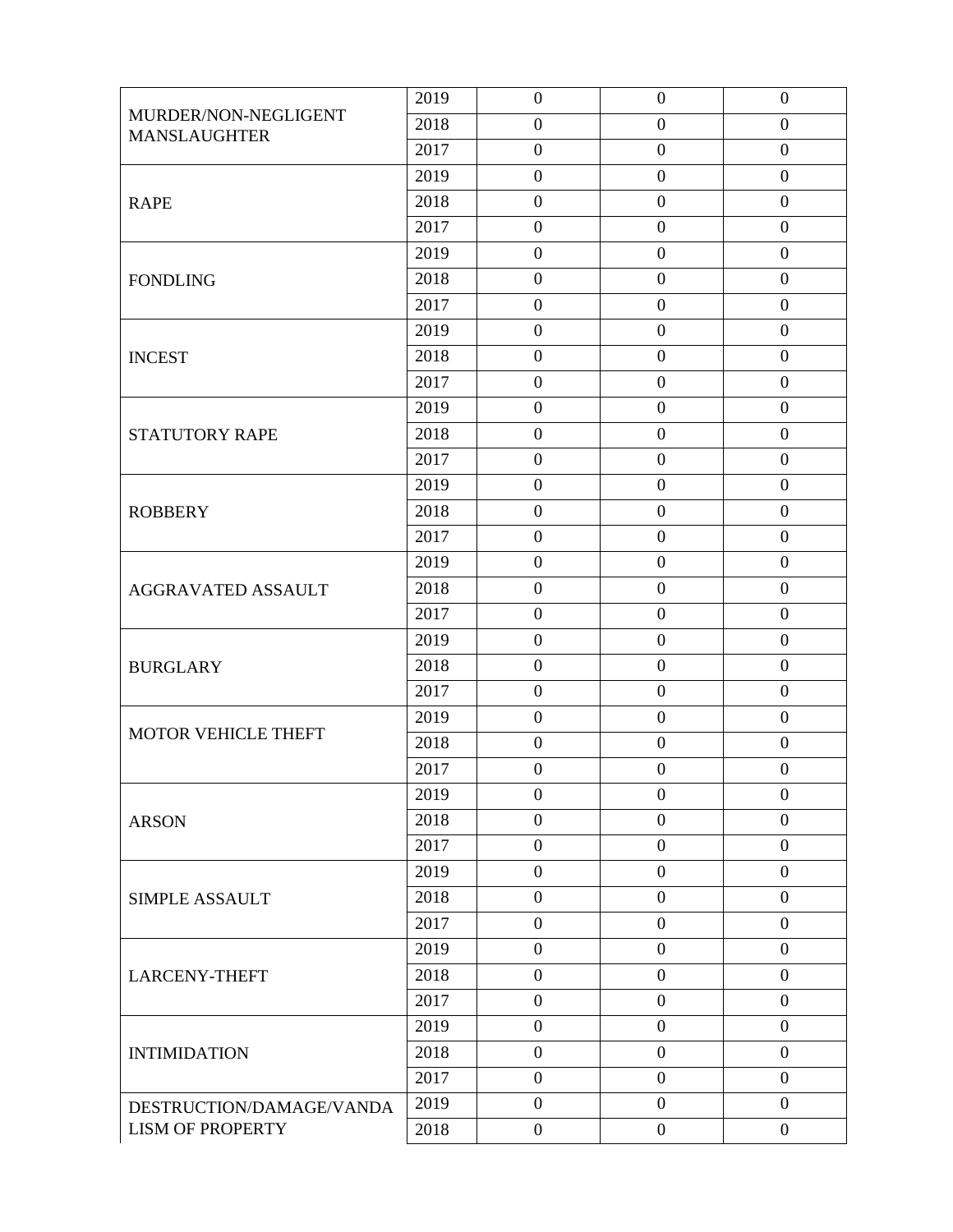|  |  |  | $\sim$ $\sim$ $\sim$ $\sim$ |  |  |  |  |
|--|--|--|-----------------------------|--|--|--|--|
|--|--|--|-----------------------------|--|--|--|--|

| **Categories of bias for Hate Crimes include actual or perceived (A) race, (B) gender, (C) gender     |
|-------------------------------------------------------------------------------------------------------|
| identity, (D) religion, (E) sexual orientation, (F) ethnicity, (G) national origin or (H) disability. |

|                        |             | <b>ON-CAMPUS</b><br><b>PROPERTY/</b> | <b>PUBLIC</b>   | <b>Unfounded</b> |
|------------------------|-------------|--------------------------------------|-----------------|------------------|
| <b>VAWA OFFENSES</b>   | <b>YEAR</b> | <b>Non-Campus</b>                    | <b>PROPERTY</b> |                  |
|                        | 2019        |                                      |                 |                  |
| DOMESTIC VIOLENCE      | 2018        | 0                                    | 0               | 0                |
|                        | 2017        |                                      | 0               |                  |
|                        | 2019        |                                      | 0               |                  |
| <b>DATING VIOLENCE</b> | 2018        |                                      | 0               | 0                |
|                        | 2017        |                                      | 0               | 0                |
|                        | 2019        |                                      | 0               |                  |
| <b>STALKING</b>        | 2018        |                                      |                 | 0                |
|                        | 2017        |                                      |                 |                  |

|                              |             | <b>ON-CAMPUS</b><br><b>PROPERTY/</b> | <b>PUBLIC</b>   | <b>Unfounded</b> |
|------------------------------|-------------|--------------------------------------|-----------------|------------------|
| <b>ARRESTS</b>               | <b>YEAR</b> | <b>Non-Campus</b>                    | <b>PROPERTY</b> |                  |
|                              | 2019        |                                      |                 | $\Omega$         |
| <b>DRUG ABUSE VIOLATIONS</b> | 2018        | 0                                    | 0               | $\Omega$         |
|                              | 2017        | 0                                    | 0               | $\Omega$         |
| <b>DRUG ABUSE VIOLATIONS</b> | 2019        |                                      | $\Omega$        | $\Omega$         |
|                              | 2018        | 0                                    | $\overline{0}$  | $\Omega$         |
|                              | 2017        |                                      | $\Omega$        | $\Omega$         |
|                              | 2019        | $\theta$                             | $\overline{0}$  | $\Omega$         |
| <b>LIQUOR LAW VIOLATIONS</b> | 2018        |                                      | $\overline{0}$  | $\Omega$         |
|                              | 2017        | 0                                    | $\theta$        | $\Omega$         |
| <b>WEAPONS VIOLATIONS</b>    | 2019        |                                      | $\Omega$        | $\Omega$         |
|                              | 2018        |                                      | $\Omega$        | $\Omega$         |
|                              | 2017        |                                      | 0               | 0                |

| <b>DISCIPLINARY ACTIONS</b>  | <b>YEAR</b> | <b>ON-CAMPUS</b><br><b>PROPERTY/</b><br><b>Non-Campus</b> | <b>PUBLIC</b><br><b>PROPERTY</b> | <b>Unfounded</b> |
|------------------------------|-------------|-----------------------------------------------------------|----------------------------------|------------------|
|                              | 2019        |                                                           |                                  |                  |
| <b>DRUG ABUSE VIOLATIONS</b> | 2018        |                                                           |                                  |                  |
|                              | 2017        |                                                           |                                  |                  |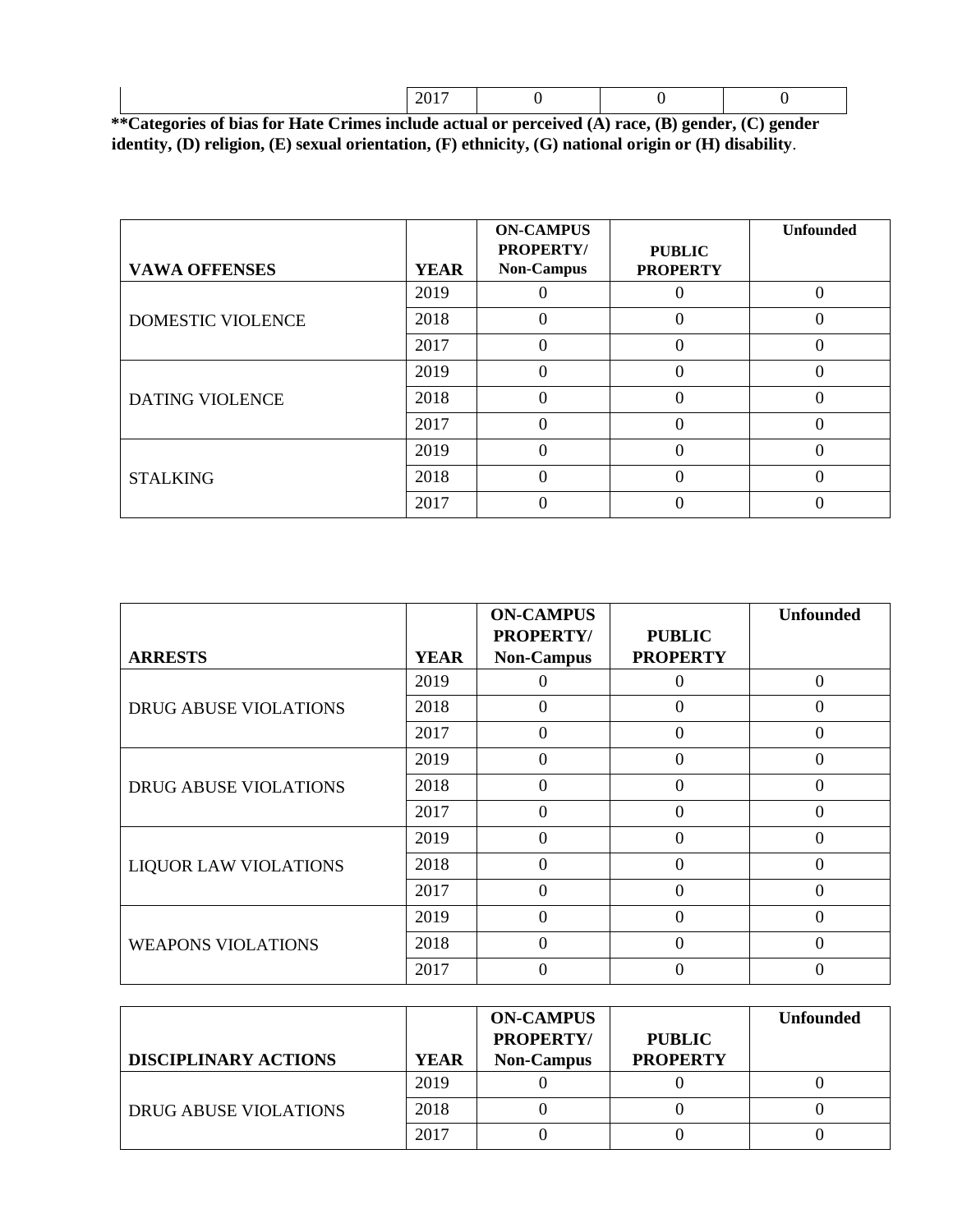| <b>DRUG ABUSE VIOLATIONS</b> | 2019 |  |  |
|------------------------------|------|--|--|
|                              | 2018 |  |  |
|                              | 2017 |  |  |
| <b>LIQUOR LAW VIOLATIONS</b> | 2019 |  |  |
|                              | 2018 |  |  |
|                              | 2017 |  |  |
|                              | 2019 |  |  |
| <b>WEAPONS VIOLATIONS</b>    | 2018 |  |  |
|                              | 2017 |  |  |

|                                                          |             | <b>ON-CAMPUS</b>                      |                                  | <b>Unfounded</b> |
|----------------------------------------------------------|-------------|---------------------------------------|----------------------------------|------------------|
| <b>IL Campus Occurrences</b><br><b>CRIMINAL OFFENSES</b> | <b>YEAR</b> | <b>PROPERTY/</b><br><b>Non-Campus</b> | <b>PUBLIC</b><br><b>PROPERTY</b> |                  |
|                                                          | 2019        | $\overline{0}$                        | $\boldsymbol{0}$                 | $\overline{0}$   |
| MURDER/NON-NEGLIGENT<br><b>MANSLAUGHTER</b>              | N/A         | $\boldsymbol{0}$                      | $\mathbf{0}$                     | $\boldsymbol{0}$ |
|                                                          | N/A         | $\overline{0}$                        | $\mathbf{0}$                     | $\mathbf{0}$     |
|                                                          | 2019        | $\mathbf{0}$                          | $\overline{0}$                   | $\boldsymbol{0}$ |
| NEGLIGENT MANSLAUGHTER                                   | N/A         | $\mathbf{0}$                          | $\overline{0}$                   | $\overline{0}$   |
|                                                          | N/A         | $\mathbf{0}$                          | $\boldsymbol{0}$                 | $\overline{0}$   |
|                                                          | 2019        | $\boldsymbol{0}$                      | $\mathbf{0}$                     | $\overline{0}$   |
| SEX OFFENSES, FORCIBLE                                   | N/A         | $\mathbf{0}$                          | $\overline{0}$                   | $\overline{0}$   |
|                                                          | N/A         | $\overline{0}$                        | $\overline{0}$                   | $\overline{0}$   |
|                                                          | 2019        | $\boldsymbol{0}$                      | $\mathbf{0}$                     | $\boldsymbol{0}$ |
| SEX OFFENSES, NON-FORCIBLE                               | N/A         | $\boldsymbol{0}$                      | $\mathbf{0}$                     | $\overline{0}$   |
|                                                          | N/A         | $\mathbf{0}$                          | $\mathbf{0}$                     | $\boldsymbol{0}$ |
|                                                          | 2019        | $\boldsymbol{0}$                      | $\mathbf{0}$                     | $\boldsymbol{0}$ |
| SEXUAL ASSAULT - RAPE                                    | N/A         | $\mathbf{0}$                          | $\overline{0}$                   | $\theta$         |
|                                                          | N/A         | $\mathbf{0}$                          | $\boldsymbol{0}$                 | $\boldsymbol{0}$ |
|                                                          | 2019        | $\boldsymbol{0}$                      | $\mathbf{0}$                     | $\boldsymbol{0}$ |
| SEXUAL ASSAULT - FONDLING                                | N/A         | $\mathbf{0}$                          | $\mathbf{0}$                     | $\boldsymbol{0}$ |
|                                                          | N/A         | $\overline{0}$                        | $\overline{0}$                   | $\overline{0}$   |
|                                                          | 2019        | $\boldsymbol{0}$                      | $\mathbf{0}$                     | $\overline{0}$   |
| <b>SEXUAL ASSAULT - INCEST</b>                           | N/A         | $\boldsymbol{0}$                      | $\mathbf{0}$                     | $\boldsymbol{0}$ |
|                                                          | N/A         | $\boldsymbol{0}$                      | $\boldsymbol{0}$                 | $\boldsymbol{0}$ |
|                                                          | 2019        | $\overline{0}$                        | $\overline{0}$                   | $\overline{0}$   |
| <b>SEXUAL ASSAULT - STATUTORY</b><br><b>RAPE</b>         | N/A         | $\mathbf{0}$                          | $\mathbf{0}$                     | $\overline{0}$   |
|                                                          | 2 N/A       | $\mathbf{0}$                          | $\overline{0}$                   | $\theta$         |
|                                                          | 2019        | $\boldsymbol{0}$                      | $\mathbf{0}$                     | $\boldsymbol{0}$ |
| <b>ROBBERY</b>                                           | N/A         | $\mathbf{0}$                          | $\overline{2}$                   | $\overline{0}$   |
|                                                          | N/A         | $\overline{0}$                        | $\overline{2}$                   | $\boldsymbol{0}$ |
| <b>AGGRAVATED ASSAULT</b>                                | 2019        | $\boldsymbol{0}$                      | $\boldsymbol{0}$                 | $\boldsymbol{0}$ |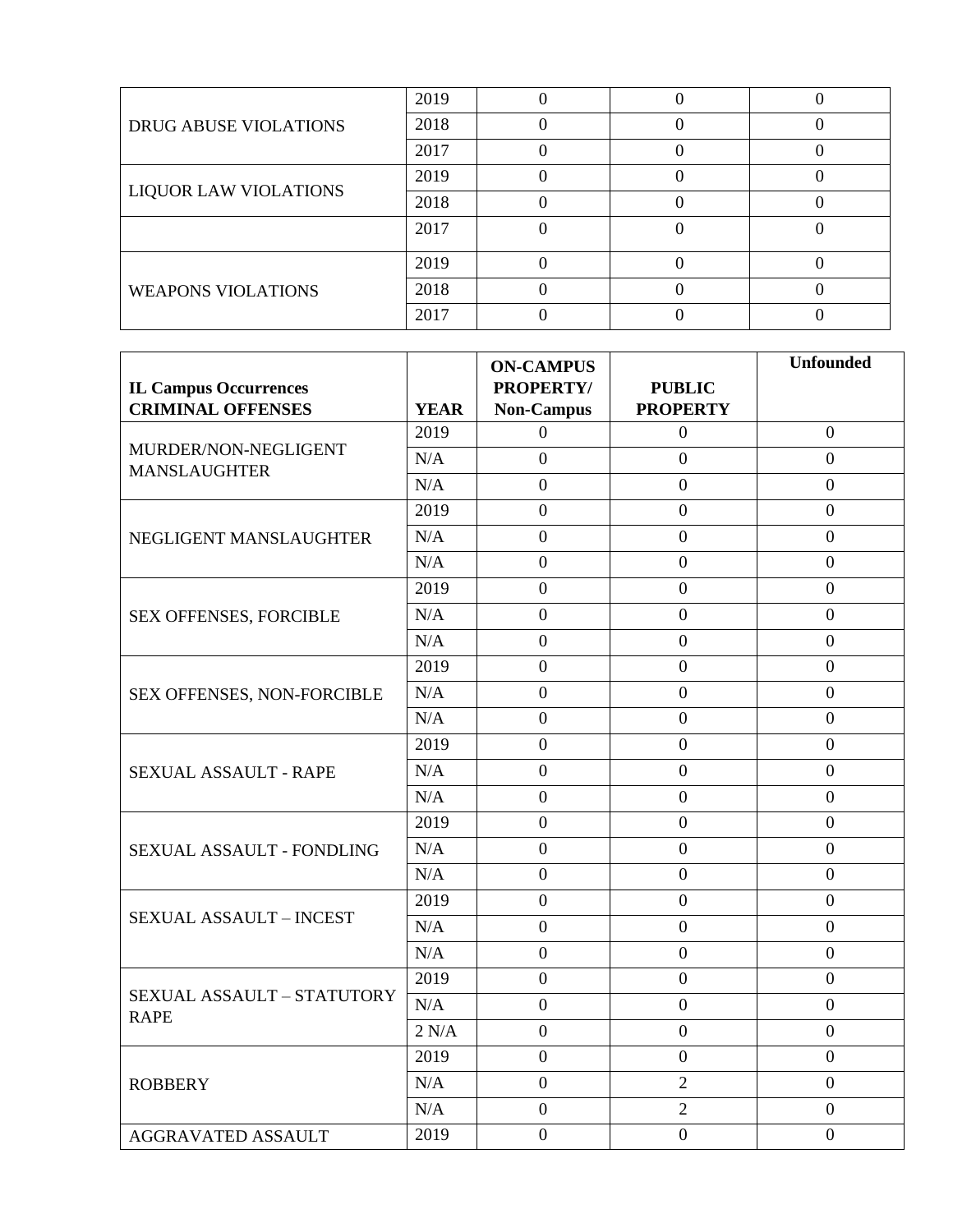|                            | N/A  | 0        | 0              | 0        |
|----------------------------|------|----------|----------------|----------|
|                            | N/A  |          |                |          |
|                            | 2019 | $\Omega$ |                |          |
| <b>BURGLARY</b>            | N/A  | $\theta$ | $\overline{0}$ | $\theta$ |
|                            | N/A  | $\Omega$ | $\theta$       | $\theta$ |
|                            | 2019 | $\Omega$ | 0              |          |
| <b>MOTOR VEHICLE THEFT</b> | N/A  | $\Omega$ | $\theta$       | $\Omega$ |
|                            | N/A  | $\Omega$ | 0              |          |
| <b>ARSON</b>               | 2019 | $\Omega$ |                |          |
|                            | N/A  | $\Omega$ |                |          |
|                            | N/A  |          |                |          |

|                                             |             | <b>ON-CAMPUS</b><br>PROPERTY/ |                                  |                              |
|---------------------------------------------|-------------|-------------------------------|----------------------------------|------------------------------|
| <b>HATE CRIMES</b>                          | <b>YEAR</b> | <b>Non-Campus</b>             | <b>PUBLIC</b><br><b>PROPERTY</b> | <b>Categories of</b><br>bias |
|                                             | 2019        | $\boldsymbol{0}$              | $\boldsymbol{0}$                 | $\boldsymbol{0}$             |
| MURDER/NON-NEGLIGENT<br><b>MANSLAUGHTER</b> | N/A         | $\boldsymbol{0}$              | $\overline{0}$                   | $\overline{0}$               |
|                                             | N/A         | $\boldsymbol{0}$              | $\overline{0}$                   | $\boldsymbol{0}$             |
|                                             | 2019        | $\boldsymbol{0}$              | $\boldsymbol{0}$                 | $\boldsymbol{0}$             |
| <b>RAPE</b>                                 | N/A         | $\overline{0}$                | $\overline{0}$                   | $\overline{0}$               |
|                                             | N/A         | $\mathbf{0}$                  | $\overline{0}$                   | $\overline{0}$               |
|                                             | 2019        | $\overline{0}$                | $\overline{0}$                   | $\overline{0}$               |
| <b>FONDLING</b>                             | N/A         | $\mathbf{0}$                  | $\overline{0}$                   | $\overline{0}$               |
|                                             | N/A         | $\mathbf{0}$                  | $\overline{0}$                   | $\boldsymbol{0}$             |
|                                             | 2019        | $\boldsymbol{0}$              | $\overline{0}$                   | $\overline{0}$               |
| <b>INCEST</b>                               | N/A         | $\boldsymbol{0}$              | $\boldsymbol{0}$                 | $\overline{0}$               |
|                                             | N/A         | $\overline{0}$                | $\overline{0}$                   | $\overline{0}$               |
|                                             | 2019        | $\mathbf{0}$                  | $\overline{0}$                   | $\overline{0}$               |
| <b>STATUTORY RAPE</b>                       | N/A         | $\boldsymbol{0}$              | $\overline{0}$                   | $\overline{0}$               |
|                                             | N/A         | $\mathbf{0}$                  | $\overline{0}$                   | $\overline{0}$               |
|                                             | 2019        | $\overline{0}$                | $\overline{0}$                   | $\overline{0}$               |
| <b>ROBBERY</b>                              | N/A         | $\boldsymbol{0}$              | $\overline{0}$                   | $\boldsymbol{0}$             |
|                                             | N/A         | $\mathbf{0}$                  | $\overline{0}$                   | $\overline{0}$               |
|                                             | 2019        | $\boldsymbol{0}$              | $\overline{0}$                   | $\overline{0}$               |
| <b>AGGRAVATED ASSAULT</b>                   | N/A         | $\boldsymbol{0}$              | $\overline{0}$                   | $\boldsymbol{0}$             |
|                                             | N/A         | $\mathbf{0}$                  | $\overline{0}$                   | $\boldsymbol{0}$             |
|                                             | 2019        | $\overline{0}$                | $\overline{0}$                   | $\overline{0}$               |
| <b>BURGLARY</b>                             | $\rm N/A$   | $\boldsymbol{0}$              | $\overline{0}$                   | $\overline{0}$               |
|                                             | N/A         | $\boldsymbol{0}$              | $\overline{0}$                   | $\boldsymbol{0}$             |
| <b>MOTOR VEHICLE THEFT</b>                  | 2019        | $\boldsymbol{0}$              | $\boldsymbol{0}$                 | $\overline{0}$               |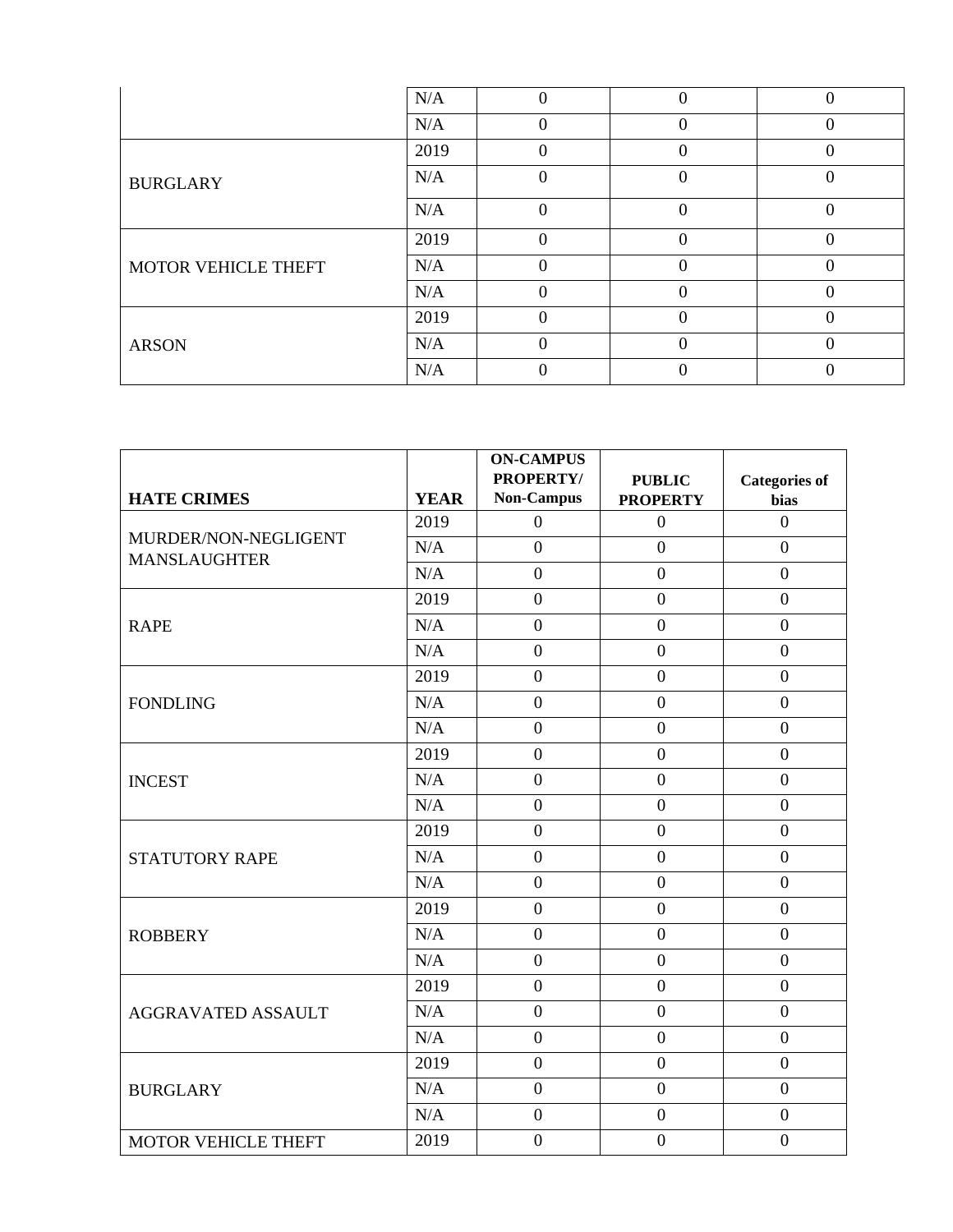|                                                     | N/A  | $\Omega$       | $\Omega$       | $\Omega$       |
|-----------------------------------------------------|------|----------------|----------------|----------------|
|                                                     | N/A  | $\overline{0}$ | $\overline{0}$ | $\overline{0}$ |
|                                                     | 2019 | $\Omega$       | $\overline{0}$ | $\theta$       |
| <b>ARSON</b>                                        | N/A  | $\overline{0}$ | $\overline{0}$ | $\theta$       |
|                                                     | N/A  | $\theta$       | $\overline{0}$ | $\overline{0}$ |
|                                                     | 2019 | $\theta$       | $\overline{0}$ | $\overline{0}$ |
| <b>SIMPLE ASSAULT</b>                               | N/A  | $\Omega$       | $\theta$       | $\Omega$       |
|                                                     | N/A  | $\overline{0}$ | $\overline{0}$ | $\overline{0}$ |
|                                                     | 2019 | $\Omega$       | $\overline{0}$ | $\Omega$       |
| <b>LARCENY-THEFT</b>                                | N/A  | $\Omega$       | $\overline{0}$ | $\overline{0}$ |
|                                                     | N/A  | $\theta$       | $\overline{0}$ | $\overline{0}$ |
|                                                     | 2019 | $\Omega$       | $\theta$       | $\theta$       |
| <b>INTIMIDATION</b>                                 | N/A  | $\theta$       | $\overline{0}$ | $\overline{0}$ |
|                                                     | N/A  | $\theta$       | $\overline{0}$ | $\theta$       |
| DESTRUCTION/DAMAGE/VANDA<br><b>LISM OF PROPERTY</b> | 2019 | $\Omega$       | $\theta$       | $\Omega$       |
|                                                     | N/A  | $\overline{0}$ | $\overline{0}$ | $\overline{0}$ |
|                                                     | N/A  | 0              | $\overline{0}$ | $\Omega$       |

**\*\*Categories of bias for Hate Crimes include actual or perceived (A) race, (B) gender, (C) gender identity, (D) religion, (E) sexual orientation, (F) ethnicity, (G) national origin or (H) disability**.

|                          |             |                                     |                                  | <b>Unfounded</b> |
|--------------------------|-------------|-------------------------------------|----------------------------------|------------------|
| <b>VAWA OFFENSES</b>     | <b>YEAR</b> | <b>ON-CAMPUS</b><br><b>PROPERTY</b> | <b>PUBLIC</b><br><b>PROPERTY</b> |                  |
|                          | 2019        |                                     |                                  |                  |
| <b>DOMESTIC VIOLENCE</b> | N/A         | 0                                   | 0                                |                  |
|                          | N/A         | 0                                   | 0                                | 0                |
|                          | 2019        | 0                                   | 0                                |                  |
| <b>DATING VIOLENCE</b>   | N/A         |                                     | $\Omega$                         |                  |
|                          | N/A         |                                     | 0                                |                  |
|                          | 2019        | 0                                   | 0                                | 0                |
| <b>STALKING</b>          | N/A         |                                     | 0                                |                  |
|                          | N/A         |                                     |                                  |                  |

|                       |             |                                     |                                  | <b>Unfounded</b> |
|-----------------------|-------------|-------------------------------------|----------------------------------|------------------|
| <b>ARRESTS</b>        | <b>YEAR</b> | <b>ON-CAMPUS</b><br><b>PROPERTY</b> | <b>PUBLIC</b><br><b>PROPERTY</b> |                  |
|                       | 2019        |                                     |                                  |                  |
| DRUG ABUSE VIOLATIONS | N/A         |                                     |                                  |                  |
|                       | N/A         |                                     |                                  |                  |